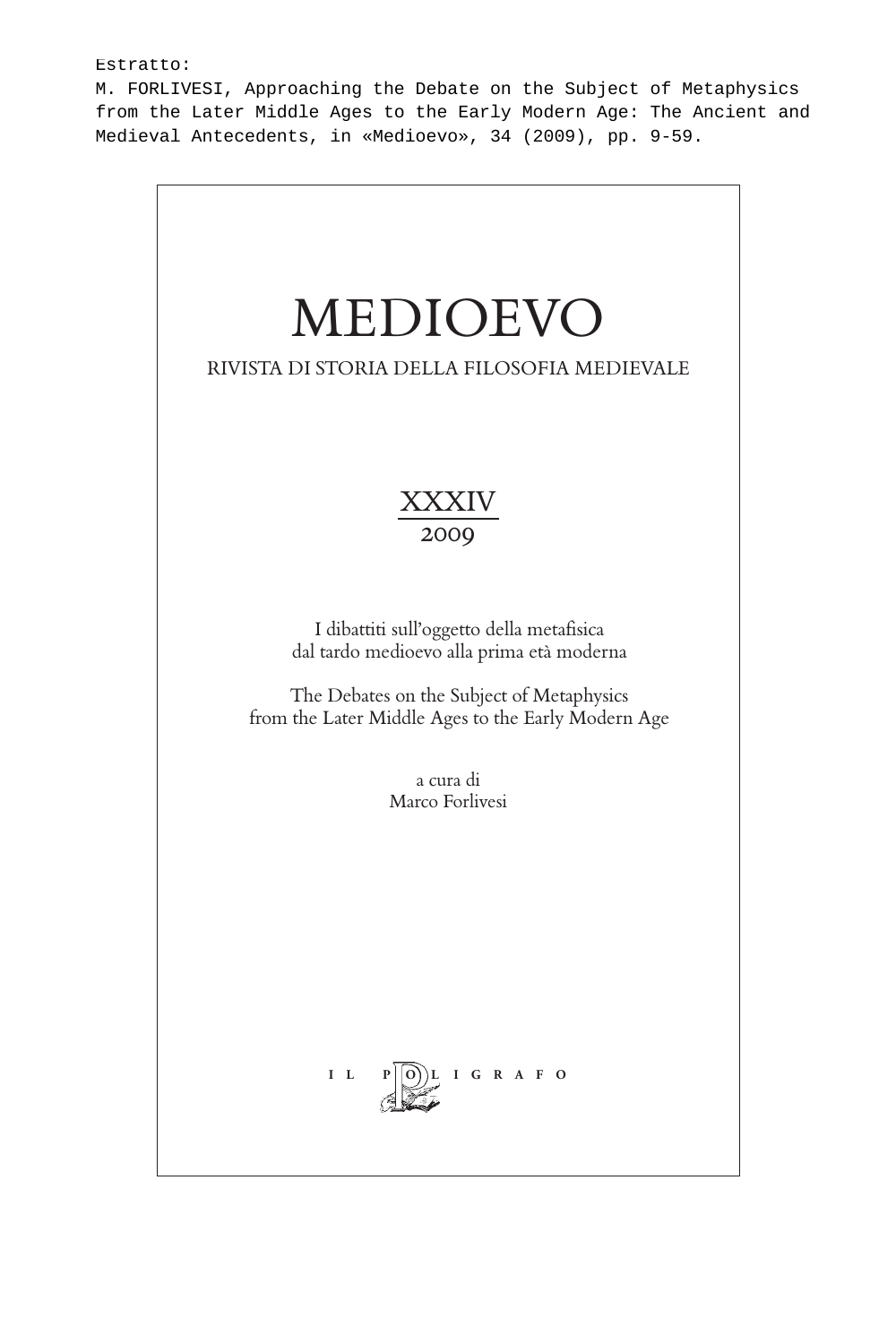#### *Sede della Rivista*

### CENTRO PER RICERCHE DI FILOSOFIA MEDIEVALE UNIVERSITÀ DI PADOVA

#### *Comitato scientifi co*

Stefano Caroti, Marta Cristiani, Gerhard Endress Gianfranco Fioravanti, Mariateresa Fumagalli Alessandro Ghisalberti, Tullio Gregory Henri Hugonnard-Roche, Alfonso Maierù, Gregorio Piaia Cesare Vasoli, Graziella Federici Vescovini

#### *Direzione*

Francesco Bottin, Ilario Tolomio

### *Redazione*

Giovanni Catapano, Cecilia Martini, Riccardo Quinto

PAPERS SUBMITTED FOR PUBLICATION IN «MEDIOEVO » ARE SUBJECTED TO <sup>A</sup> DOUBLE BLIND PEER-REVIEW

In the *European Reference Index for the Humanities* (ERIH) «Medioevo» is ranked in category B

I manoscritti vanno inviati alla Direzione della rivista presso il Centro per ricerche di filosofia medievale «Carlo Giacon» 35139 Padova | piazza Capitaniato 3 tel. 049 8274718, 8274716 - fax 049 8274701 e-mail: centro.medioevo@unipd.it

Abbonamento annuale: per l'Italia: e 50,00 per l'estero: e 65,00

Richieste di abbonamento, di annate arretrate e ogni altra corrispondenza di carattere amministrativo, vanno indirizzate a: Il Poligrafo casa editrice srl 35121 Padova | piazza Eremitani - via Cassan, 34 tel. 049 8360887 - fax 049 8360864 e-mail: casaeditrice@poligrafo.it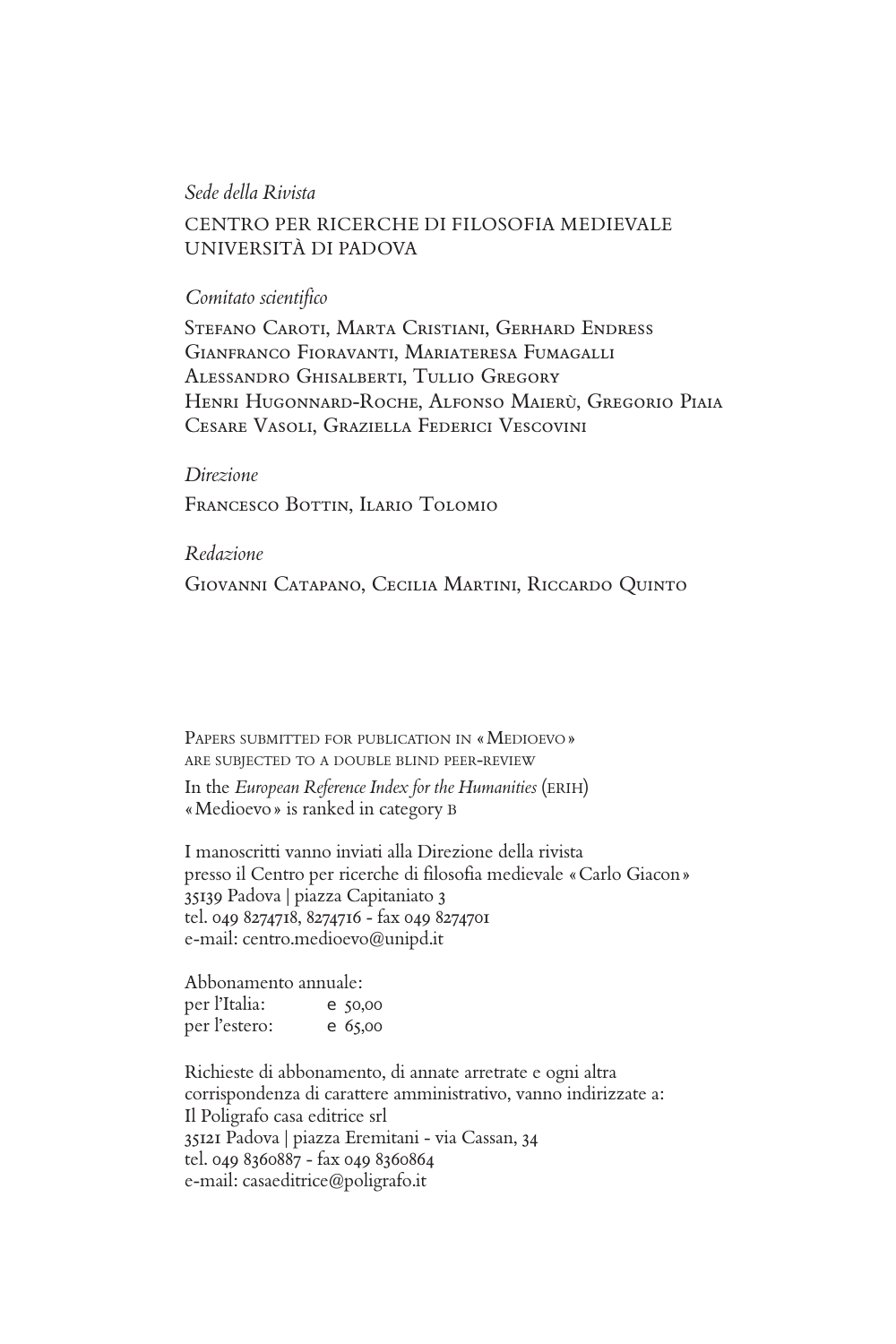# SOMMARIO

| MARCO FORLIVESI, Presentazione                                                                                                                                                                              | 7   |
|-------------------------------------------------------------------------------------------------------------------------------------------------------------------------------------------------------------|-----|
| MARCO FORLIVESI, Approaching the Debate on the Subject<br>of Metaphysics from the Later Middle Ages to the Early<br>Modern Age: The Ancient and Medieval Antecedents                                        | 9   |
| CLAUS A. ANDERSEN, «Metaphysica secundum ethymon<br>nominis dicitur scientia transcendens». On the Etymology<br>of 'metaphysica' in the Scotist Tradition                                                   | 61  |
| ANTONINO POPPI, L'oggetto della metafisica nella Quaestio de<br>subiecto metaphysicae di Giacomino Malafossa (1553)                                                                                         | 105 |
| ISABELLE MANDRELLA, Le sujet de la métaphysique et sa<br>relation au conceptus entis transcendentissimi aux 16 <sup>ème</sup> et<br>17 <sup>ème</sup> siècles                                               | I23 |
| PIER PAOLO RUFFINENGO, L'oggetto della metafisica nella<br>scuola tomista tra tardo medioevo ed età moderna                                                                                                 | I4I |
| MARIA MUCCILLO, Un dibattito sui libri metafisici di Aristotele<br>fra platonici, aristotelici e telesiani (con qualche complicazione<br>ermetica): Patrizi, Angelucci e Muti sul soggetto della metafisica | 22I |
| RICCARDO POZZO, Cornelius Martini sull'oggetto della metafisica                                                                                                                                             | 305 |
| MARCO LAMANNA, «De eo enim Metaphysicus agit logice».<br>Un confronto tra Pererius e Goclenius                                                                                                              | 315 |
| MASSIMILIANO SAVINI, Una metafisica sotto tutela: gnostolo-<br>gia, noologia e ontologia nel pensiero di Abraham Calov                                                                                      | 361 |
| MARCO SGARBI, «Unus, verus, bonus et Calovius». L'oggetto<br>della metafisica secondo Abraham Calov                                                                                                         | 38I |
| SVEN K. KNEBEL, "Metaphysikkritik"? Historisches zur<br>Abgrenzung von Logik und Metaphysik                                                                                                                 | 399 |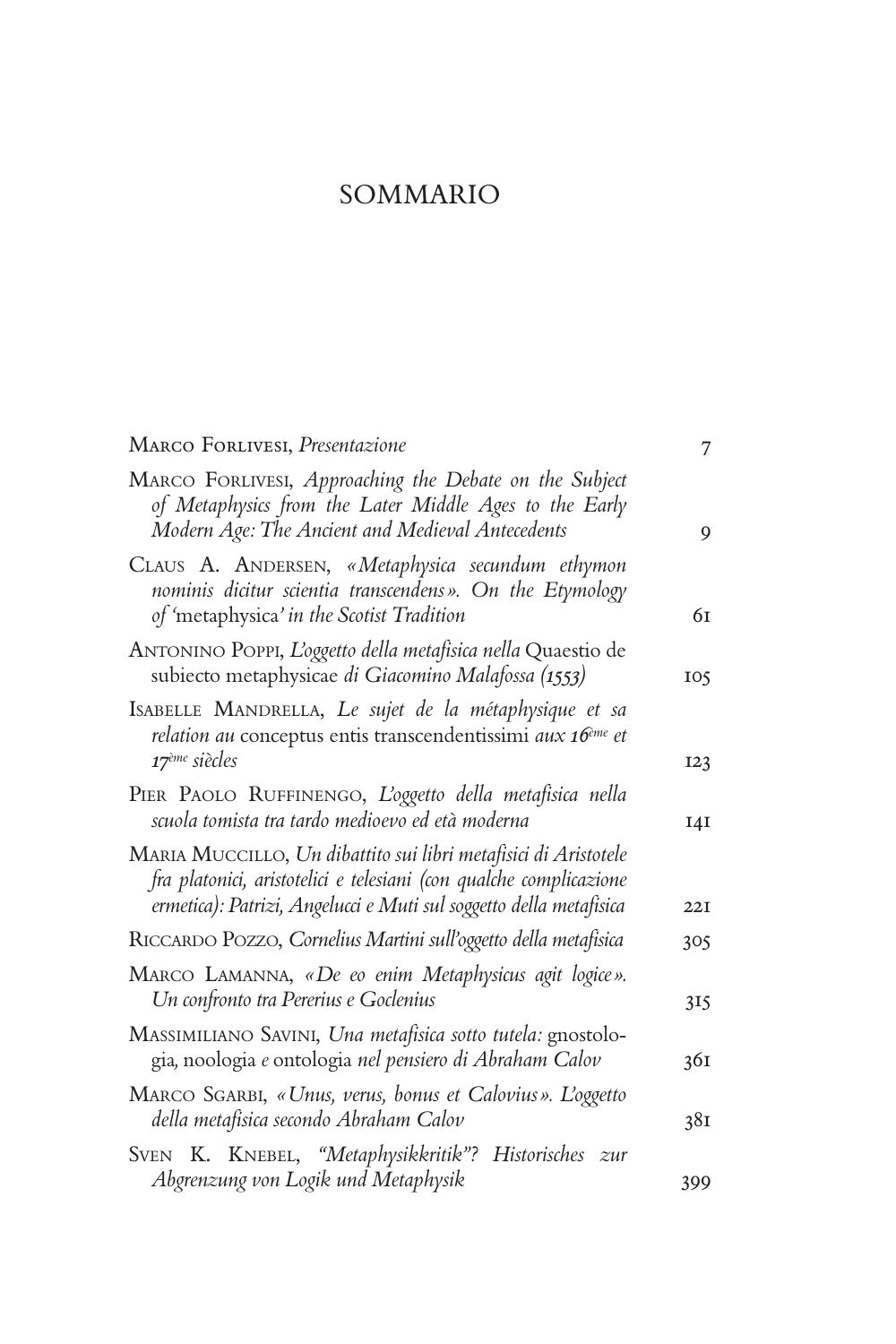# *NOTE E DOCUMENTI*

| CLAUS A. ANDERSEN, The Quaestio de subiecto metaphy-<br>sicae by Giacomino Malafossa from Barge (ca1481-1563).                                               |     |
|--------------------------------------------------------------------------------------------------------------------------------------------------------------|-----|
| Edition of the Text                                                                                                                                          | 427 |
| DANIEL HEIDER, The Unity of Suárez's Metaphysics                                                                                                             | 475 |
| FRANCESCO PIRO, Lo scolastico che faceva un partito a sé<br>(faisait band à part). Leibniz su Durando di San Porziano<br>e la disputa sui futuri contingenti | 507 |
| Abstracts                                                                                                                                                    | 545 |
| Indice dei nomi                                                                                                                                              | 55I |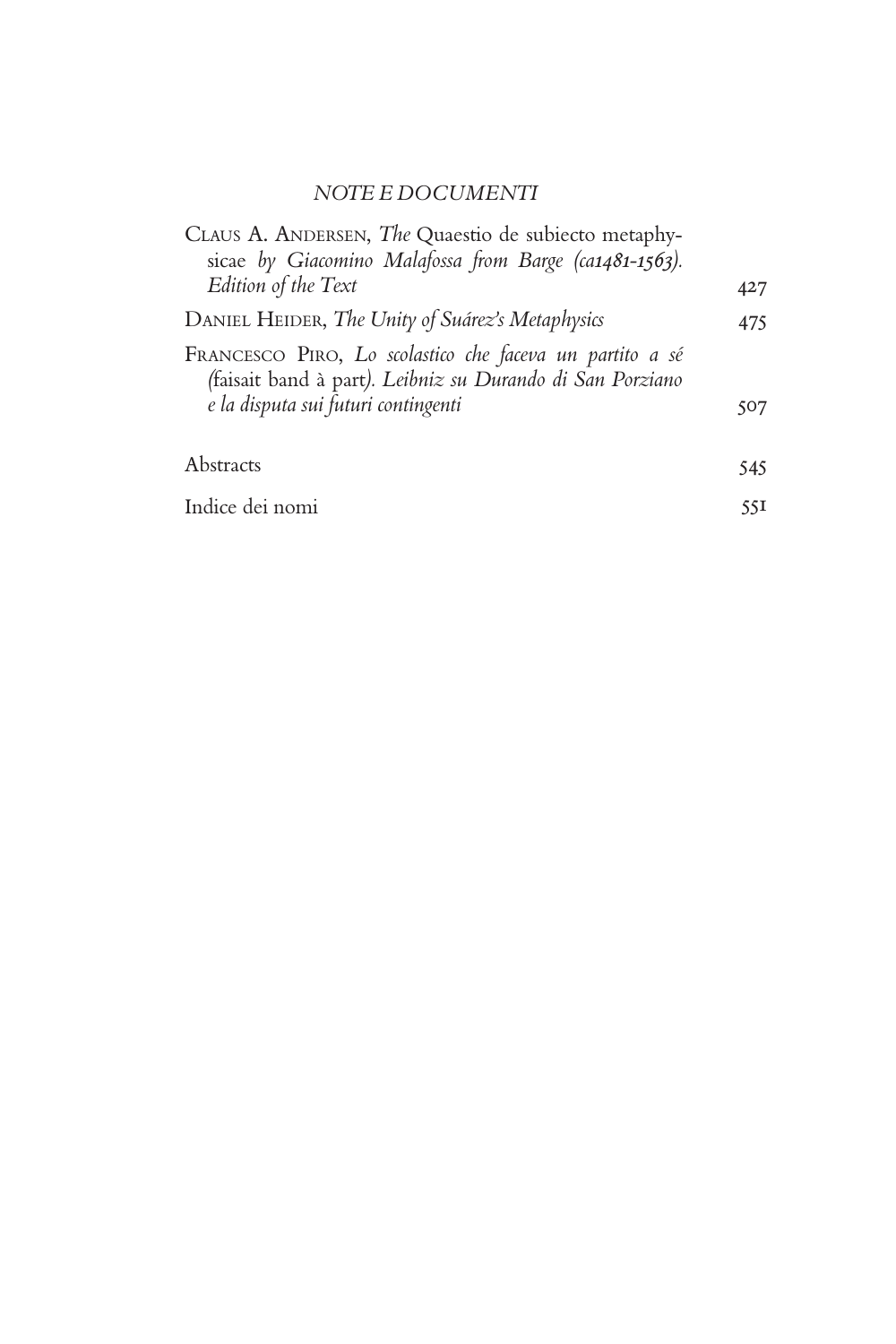# APPROACHING THE DEBATE ON THE SUBJECT OF METAPHYSICS FROM THE LATER MIDDLE AGES TO THE EARLY MODERN AGE: THE ANCIENT AND MEDIEVAL ANTECEDENTS\*

*Est [...] sciendum, quod nunc non quaeritur de subiecto in quo est scientia. Sic enim omnium scientiarum est unum subiectum scilicet intellectus. Sed intendimus de subiecto scientiae, de quo est scientia.*

Durandus a Sancto Porciano<sup>1</sup>

# 1. THE ARISTOTELIAN ROOTS OF THE MEDIEVAL DEBATE ON THE OBJECT OF METAPHYSICS

#### 1.1. *Some Aristotelian texts on science and metaphysics*

The remote origin of the debate on the nature of metaphysics and of its subject/object lies in some texts Aristotle devotes to the

\* This study was made possible through the financial support of the Onderzoeksraad of the Catholic University of Leuven (project OT/06/06: *Concepts, Concept Formation, and the Varieties of Cognitive Theory in the Later Middle Ages, 1250-1350*).

1. I set this quotation at the beginning of my essay to suggest that historians of philosophy should either abandon the distinction between 'subject in a medieval sense' and 'subject in a modern sense' or be more precise when they avail themselves of it. As shown by the passage I quote (Durandus a Sancto Porciano, *In Petri Lombardi sententias theologicas commentaria*, Prologus, q. 5, n. 6), the medievals availed themselves of a notion of subject in a "modern" sense too, and Durandus is neither the only one nor the first one to use it. Cfr. for example Henricus de Gandavo, *Quod*libet XII, q. 1: Utrum Deus sub ratione infinita ex parte sui sit subiectum sive obiectum alicuius *scientiae creatae*, ad 1 (cfr. *infra*): «quaelibet scientia respicit duo: et obiectum scibile a quo formatur in sciente et ad quod terminatur, et subiectum in quo formatur; et ab utroque determinatur, sed diversimode, quia secundum rationem obiecti determinatur ad formam et speciem, secudum rationem autem subiecti determinatur ad intensionem et remissionem». Petrus de Alvernia, *Quaestiones in Metaphysicam*, I, q. 1: *Utrum substantiae separatae sint subjectum in ista scientia*, intelligendum est (cfr. *infra*): «Intelligendum est quod subjectum dicitur dupliciter: Uno modo quod est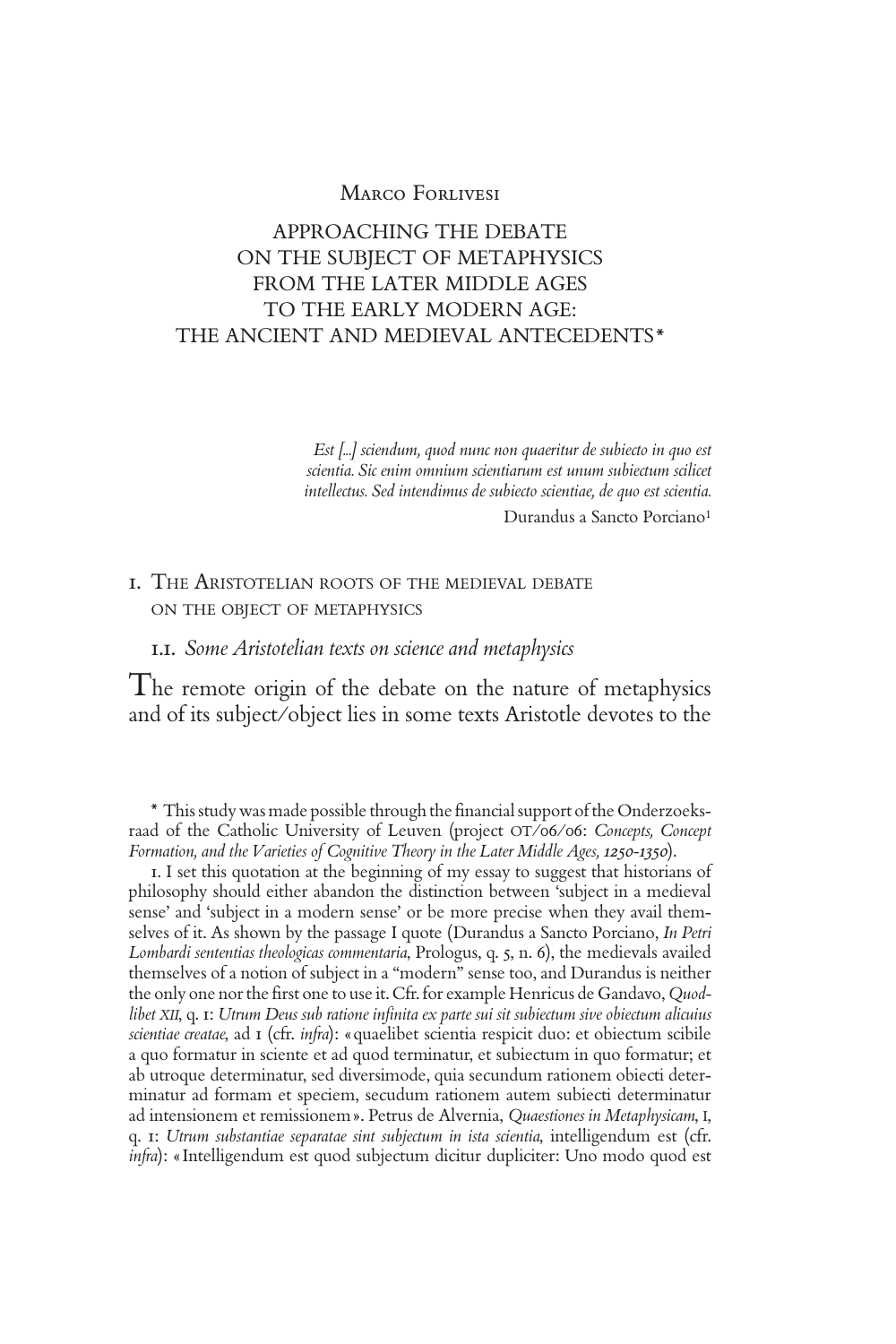nature of scientific knowledge and to the characterizations of the first philosophy.<sup>2</sup>

ens aliquod actu, in potentia tamen ad illud quod habet esse per ipsum [...]. Sic autem non quaeritur hic de subjecto. Hoc tamen modo loquendo de subjecto anima potest dici esse subjectum huius scientiae. Alio modo dicitur subjectum idem quod objectum, et sic quaerimus hic de subjecto». Aegidius Romanus, *In libros Sententiarum*, Prologus, pars 1, q. principalis 1: *De causa materiali <theologie>*, q. 1: *Utrum idem sit aliquid esse subiectum in scientiam et esse de consideratione scientie*, respondeo (cfr. *infra*): «subiectum in scientia non est illud in quo est scientia, sed illud de quo; nam si illud in quo est scientia esset subiectum, cum omnis scientia sit in intellectu, omnium scientiarum esset unum subiectum, et tunc scientie non distinguerentur per subiecta sua [...]. Igitur subiectum in scientia est obiectum». Ioannes de Neapoli, *Quaestiones variae Parisiis disputatae*, q. 20: *Utrum Deus sit subiectum theologiae, sub ratione absoluta, qua Deus, vel sub ratione aliqua speciali, utpote sub ratione, qua restaurator, vel glorifi cator, etc.*, punctum 1: *Quid proprie sit subiectum alicuius scientiae* (cfr. *infra*): «hic non loquimur de subiecto, in quo est habitus scientiae, quia hoc est intellectus possibilis, nec de hoc aliquis dubitat. Sed loquimur de subiecto de quo, seu circa quod est scientia, quod aliquo nomine dicitur obiectum scientiae». Robert Orford's perspective looks partly different; cfr. Robertus de Orford, *Reprobationes dictorum a fratre Egidio in primum sententiarum*, <reprobatio> 1: <*In Prologum, q. 1*> (cfr. *infra*): «subiectum <scientie> habet materiam "in qua" et "circa quam": materia "in qua" est anima rationalis vel intellectus angelicus; materia "circa quam" est id circa quod negotiatur».

2. In the following paragraphs I do not wish to present thoroughly Aristotle's doctrines on the nature of scientific knowledge or on the unity and the object of metaphysics. I merely wish to emphasize the aspects of the Stagirite's thought relating to those themes that aroused interpretative and speculative efforts on the part of medieval and renaissance authors. For a reconstruction of Aristotle's theses on this topic, cfr. for example I. Bell, *Metaphysics as an Aristotelian Science*, Academia, Sankt Augustin 2004 (International Aristotle Studies, 2); M. Wilson, *Aristotle's Theory of the Unity of Science*, University of Toronto Press, Toronto-Buffalo-London 2000 (Phoenix Supplementary Volumes, 38), in part. 14-52 and 134-174; R.D. McKirahan, *Principles and Proofs. Aristotle's Theory of Demonstrative Sciences*, Princeton University Press, Princeton 1992. For other reconstructions of the difficulties concerning the nature of metaphysics that Aristotle's writings presented to thinkers from Late Antiquity to the sixteenth century, cfr. A. Bertolacci, *Avicenna and Averroes on the Proof of God's Existence and the Subject-Matter of Metaphysics*, «Medioevo», 32 (2007), 61-97; M. Pickavé, *Heinrich von Gent über Metaphysik als erste Wissenschaft. Studien zu einem Metaphysikentwurf aus dem letzen Viertel des 13. Jahrhunderts*, Brill, Leiden-Boston 2007 (Studien und Texte zur Geistesgeshichte des Mittelalters, 91), *passim*, in part. 81-86; A. Ghisalberti, *Percorsi signifi cativi della "Metafi sica" di Aristotele nel Medioevo*, in A. Bausola - G. Reale (ed.), *Aristotele. Perché la metafi sica. Studi su alcuni concetti-chiave della «fi losofi a prima» aristotelica e sulla storia dei loro infl ussi*, Vita e Pensiero, Milano 1994 (Pubblicazioni del Centro di ricerche di metafisica. Temi metafisici e problemi del pensiero antico, 29), 451-470; A.M. Martins, *Lógica e ontologia em Pedro de Fonseca*, Fundação Calouste Gulbenkian - Junta Nacional de Investigação Científica e Tecnológica, Lisboa 1994 (Textos universitários de Ciências sociais e humanas), *passim*, in part. 61-75.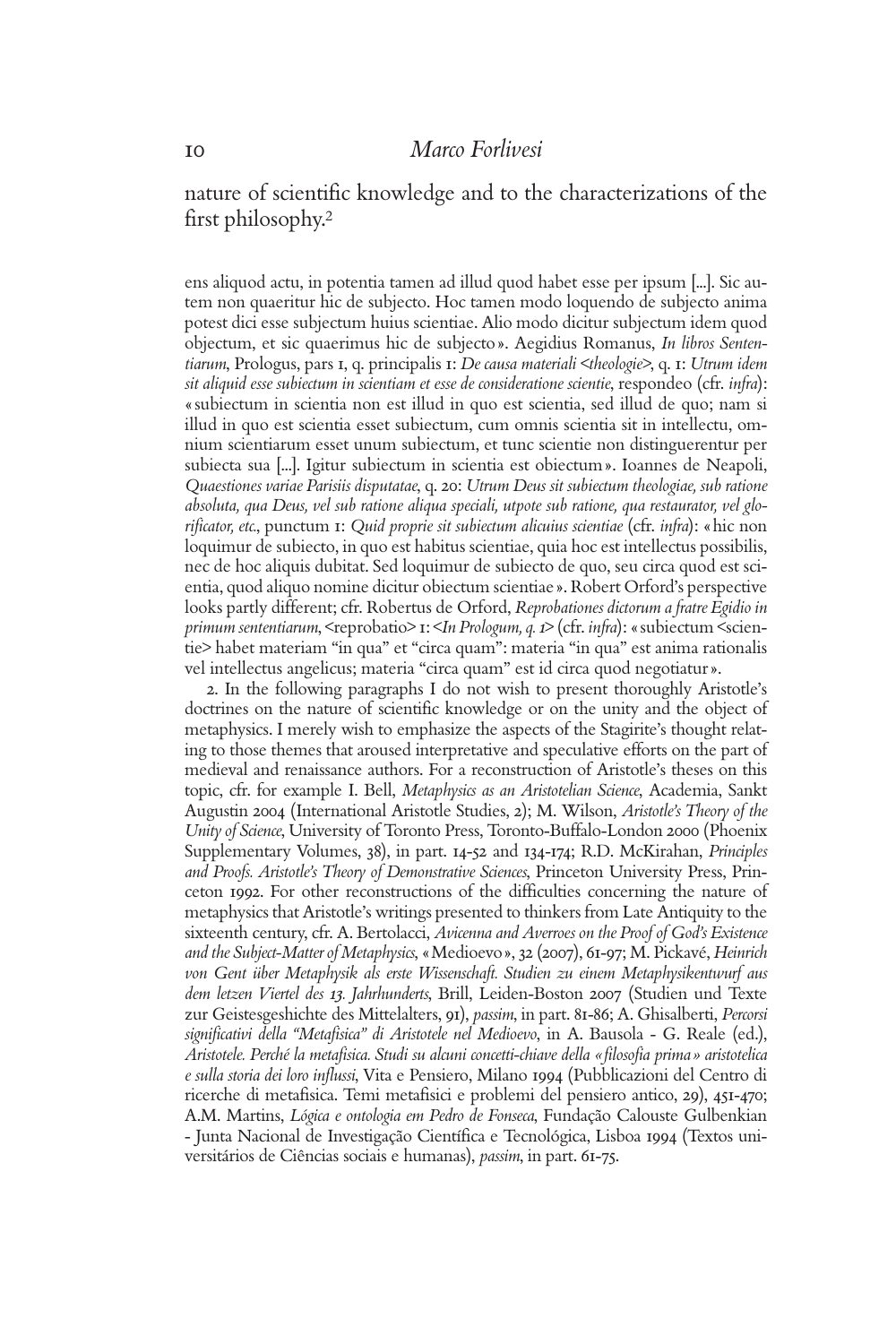In the *Posterior Analytics* the Stagirite firstly provides a definition of scientific knowledge as well as an incorporation of knowledge through demonstration into the latter. We have scientific knowledge of a thing, writes Aristotle, whenever we know both the causes of this thing as being its causes, and we know that this thing cannot be other than it is.3 Knowing a thing through demonstration, he continues, is the same as having scientific knowledge of that thing.<sup>4</sup>

Further, he lays down some theses about the features of scientific knowledge itself that will be the focus of attention and debate among authors from the Middle Ages to the seventeenth century.

In the first book of the *Posterior Analytics* one reads that all teaching, and, in general, all intellectual learning requires pre-existing knowledge; in particular, of some things it is necessary to know already that they are, of some others it is necessary to know already what the thing said is, and of others it is necessary to know already both that they are and what the thing said is.<sup>5</sup> Now, scientific demonstrative knowledge must depend on things (in the sense of 'things said' as well, hence of 'propositions') that are true, primitive, immediate, better known than the conclusions, and prior to and explanatory of the latter.<sup>6</sup> Here it should be noted, specifies Aristotle, that things may be prior and better known in two senses: either in the sense of prior by nature or in the sense of prior in relation to us. Prior and better known in relation to us is what is nearer to perception; prior and better known without qualification is what is farther. The things that are farthest from perception are most universal, the things that are nearest are the particulars, and these two types of things are opposed to each other.<sup>7</sup>

There are three "things" in demonstrations: what is demonstrated, i.e. the conclusion, consisting in the fact that an attribute belongs *per se* to a genus; the axioms; the subject genus (*ghénos ypokeí-*

3. Arist., *APo.* I, 2, 71b. 4. Arist., *APo.* I, 2, 71b. 5. Arist., *APo.* I, 1, 71a. 6. Arist., *APo.* I, 2, 71b. 7. Arist., *APo.* I, 2, 71b-72a.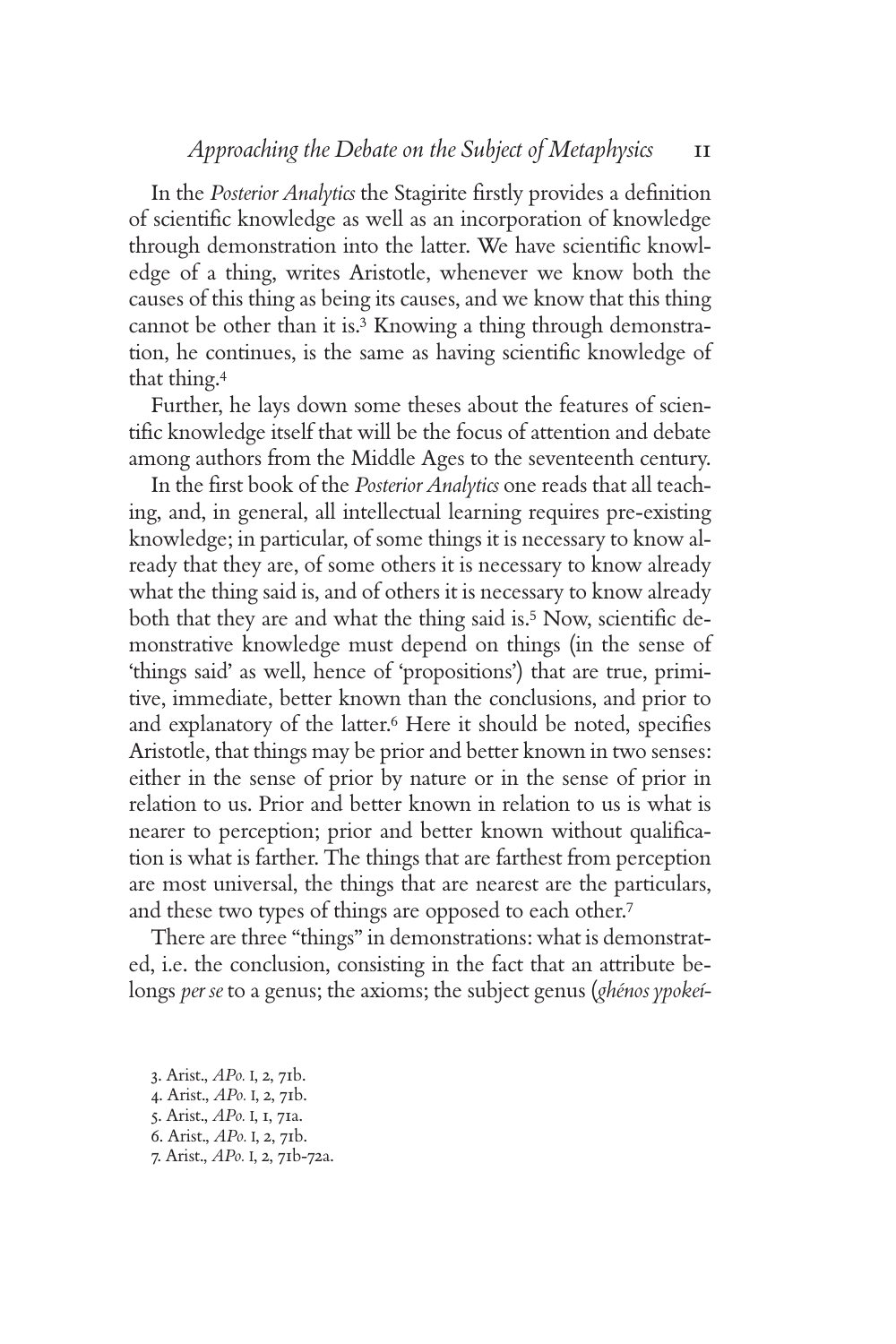*menon*), whose *per se* attributes are revealed by the demonstration. Now, the extremes and the middle terms of the demonstrations of a science must be, if taken as predicates, *per se* predicates; but this occurs only if the extremes and the middle terms belong to one and the same genus; hence each science, with respect to its own demonstrations, possesses the genus proper to it. The axioms can be common to more than one science. By contrast, supposing that the genera of two sciences are different, the demonstration of the one cannot be applied to the attributes studied by the other, unless these sciences are such that one is subordinate to the other.8 The subject genus, pursues Aristotle, has attributes belonging *per se* to it;9 all the terms of a demonstration must derive from one and the same genus;<sup>10</sup> a science develops proofs with respect to a certain genus;11 the principles and conclusions of the demonstrations of a certain science belong to one and the same genus.<sup>12</sup>

Assuming that the premises of a syllogism are universal, the conclusion of this syllogism must be eternal. Therefore it is not possible to demonstrate or to know in a properly scientific sense that an attribute belongs to something perishable. Such a demonstration might be only accidental, since the connection of the attribute with a perishable thing is not universal but occurs at a time and in a way.<sup>13</sup>

Every demonstrative science has to do with three classes of things: those it assumes to exist, i.e. the genus whose attributes belonging to it *per se* are investigated by the science, as well as the attributes themselves; the common principles (called axioms), from which the science forms its demonstrations; the attributes, about which the science assumes what each signifies. In other words, the things a science has to do with are: those about which it forms its demonstrations; what it demonstrates; that from which it forms its demonstrations. Here, clarifies Aristotle, two points should be noted. First,

8. Arist., *APo.* I, 7, 75a-b. 9. Arist., *APo.* I, 7, 75a-b and *ibi*, 10, 76b. 10. Arist., *APo.* I, 7, 75b. 11. Arist., *APo.* I, 11, 77a. 12. Arist., *APo.* I, 28, 87b. 13. Arist., *APo.* I, 8, 75b.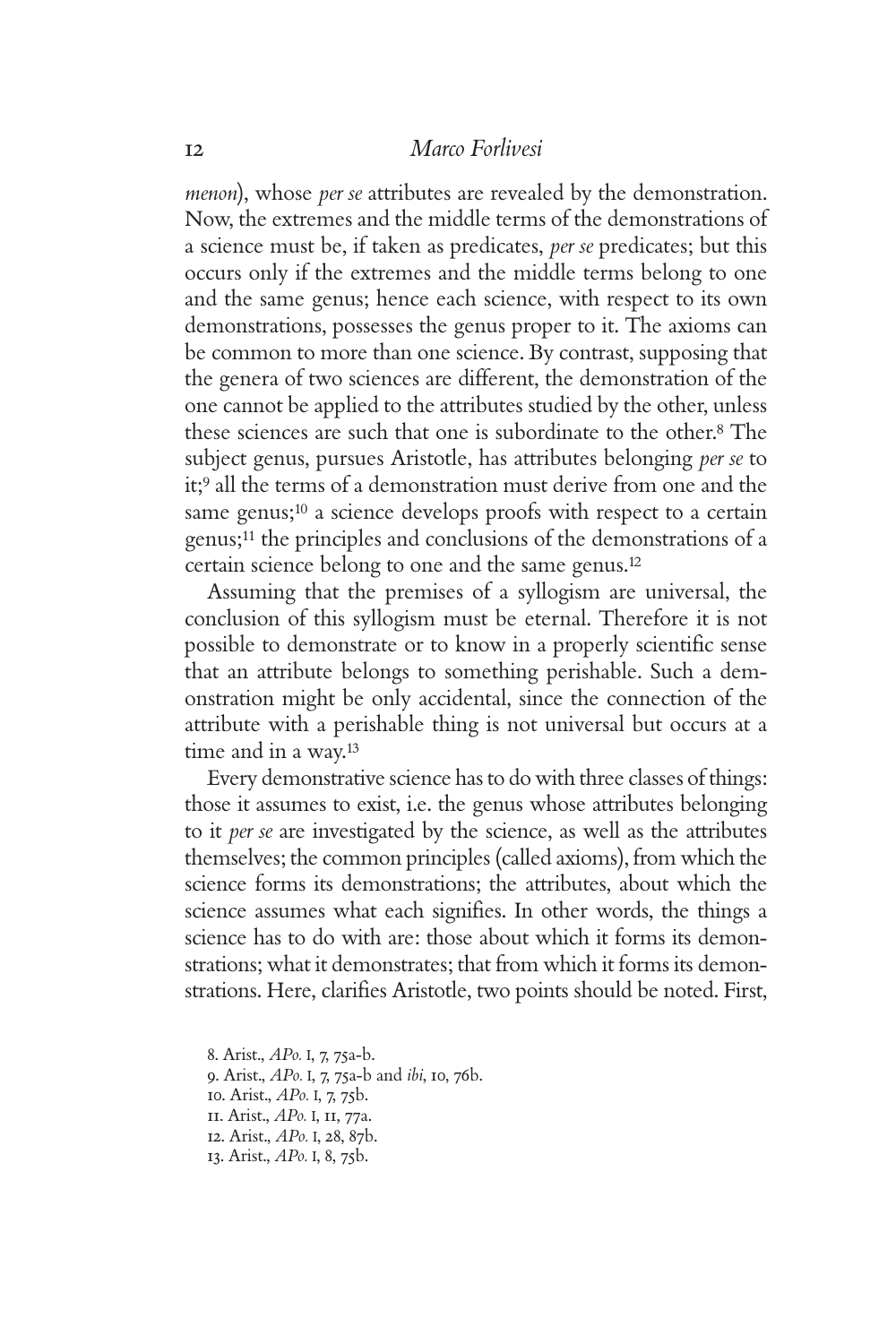some of the "things" used in demonstrative sciences are proper to a certain science, whereas others are common – by analogy, he explains – to more than one science. Second, as regards the principles, the elementary things, and genus, it is necessary to assume both what they signify and that they are, since the science cannot demonstrate that they are; by contrast, what dependent things signify is assumed, but the fact that they are is not assumed, since it is necessary to prove of them precisely the fact that they are.<sup>14</sup>

At the beginning of the second book of the *Posterior Analytics* Aristotle writes that four things are object of study and scientific knowledge: the fact that a certain attribute belongs to a certain thing; the reason why; if this thing is; what this thing is.<sup>15</sup>

This passage is relevant for two reasons. First, it enumerates the questions in the light of which a science develops its research. Second, it introduces a difference between the first and the third of the enumerated questions. Indeed, pursues the Stagirite, we can seek the fact that a thing has a certain attribute or not; or we can seek if a thing is or is not, without any qualification.<sup>16</sup> Namely, if it exists or does not exist. As it clearly appears, our author presents the two problems as distinct; nonetheless, he himself finds out connections among them. According to Aristotle, we do not know what a non-existent thing is, but we just know what its name signifies; hence, in order to know what a thing is, we also need to know that it exists.<sup>17</sup>

A second reference point for medieval academic authors was the group of Aristotelian texts known under the collective name '*Metaphysics*'. According to Aristotle, metaphysics is certainly a science, and yet this group of texts provides at least four different descriptions of what this science is concerned with. In the first book of the *Metaphysics* we read that everybody supposes what is called 'wisdom' to deal with the search for the first causes and the principles of things.18 In the fourth book we read that there is a

14. Arist., *APo.* I, 10, 76a-b. 15. Arist., *APo.* II, 1, 89b. 16. Arist., *APo.* II, 1, 89b. 17. Arist., *APo.* II, 7, 92b. 18. Arist., *Metaph.* I, 1, 981b.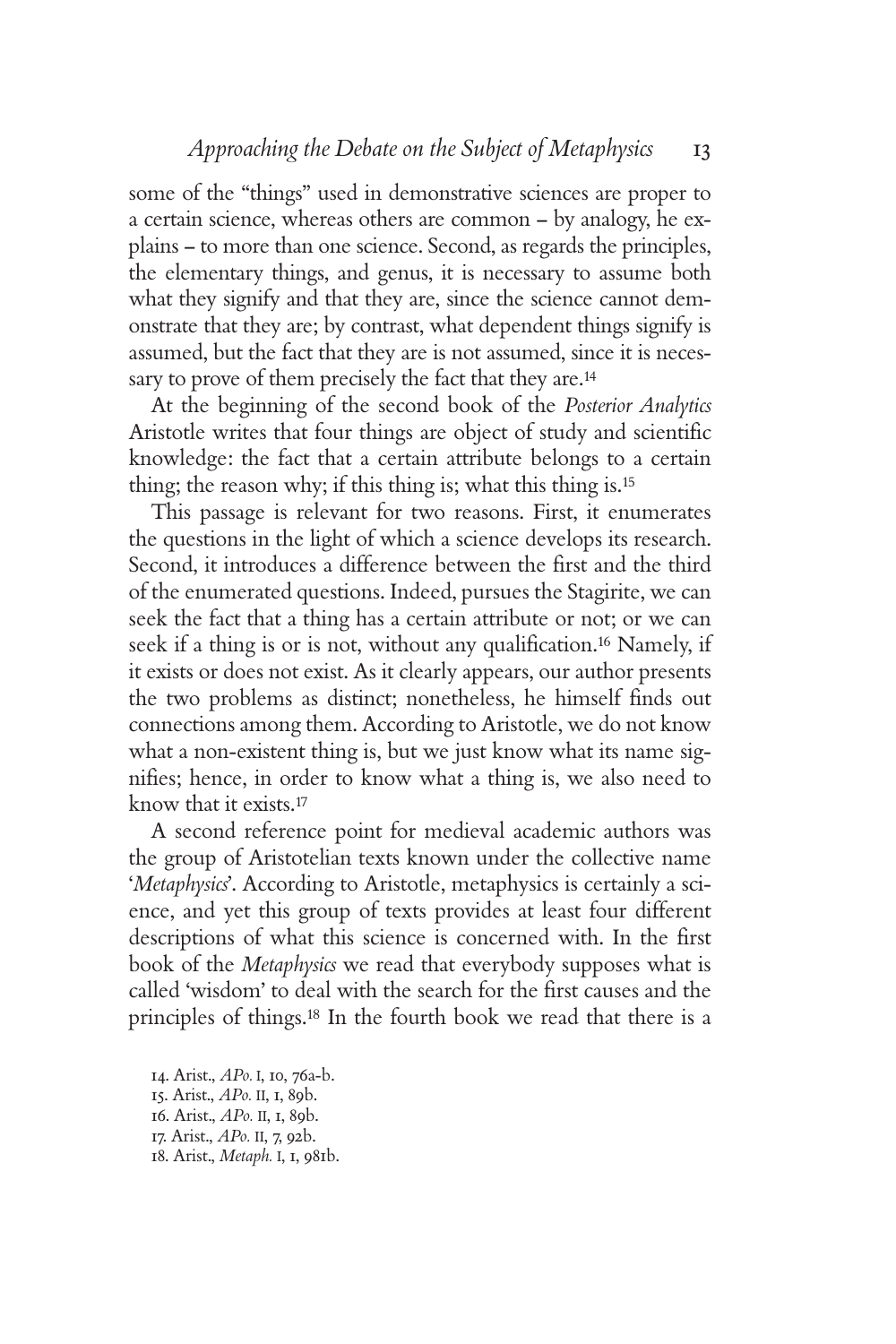science that considers being as being and the attributes belonging to this by virtue of its own nature.19 In the sixth book our author develops the following argument: if there is something which is eternal and immovable and separate, then the knowledge of it belongs to a science distinct from physics and from mathematics; but if the divine exists, it exists in this kind of entity; hence, the science that deals with it is called theology.20 Lastly, in the seventh book he writes that the question concerning 'what being is' is equivalent to the question concerning 'what substance is'.<sup>21</sup>

Besides the mentioned passages, several other parts of the *Metaphysics* were to leave their traces in the doctrines about the nature of science in general, and of metaphysics in particular, formulated by medieval, renaissance, and early modern academic authors. Below I point out three of them.

In the first book we read that the wise man is he who knows all things. Aristotle immediately specifies that this does not mean that the wise man has knowledge of each of them considered in detail, and yet, some lines below, he reiterates that he who has in the highest degree universal knowledge must know all things.<sup>22</sup> Now, assuming that, according to Aristotle, science deals with universals, we may ask whether metaphysics deals with all universals or just with some of them. It is further to be noted that on the same page our author moves from the theme of universals to that of the causes.23 Therefore, we may ask whether, in such a context, by the word 'universal' Aristotle means 'that which is the cause of more than one thing' instead of 'that which is common'.

In the fourth book he theorizes the unity of first philosophy and he concludes that it belongs to this one science to investigate being as being and its attributes, substances and their attributes, the contraries, what 'prior' and 'posterior' are, what 'genus' and 'species', what 'whole' and 'part'.24 Therefore, the science of being as being appears

- 20. Arist., *Metaph.* VI, 1, 1026a.
- 21. Arist., *Metaph.* VII, 1, 1028b.
- 22. Arist., *Metaph.* I, 2, 982a.
- 23. Arist., *Metaph.* I, 2, 982a-b.
- 24. Arist., *Metaph.* IV, 2, 1004a-1005a.

<sup>19.</sup> Arist., *Metaph.* IV, 1, 1003a.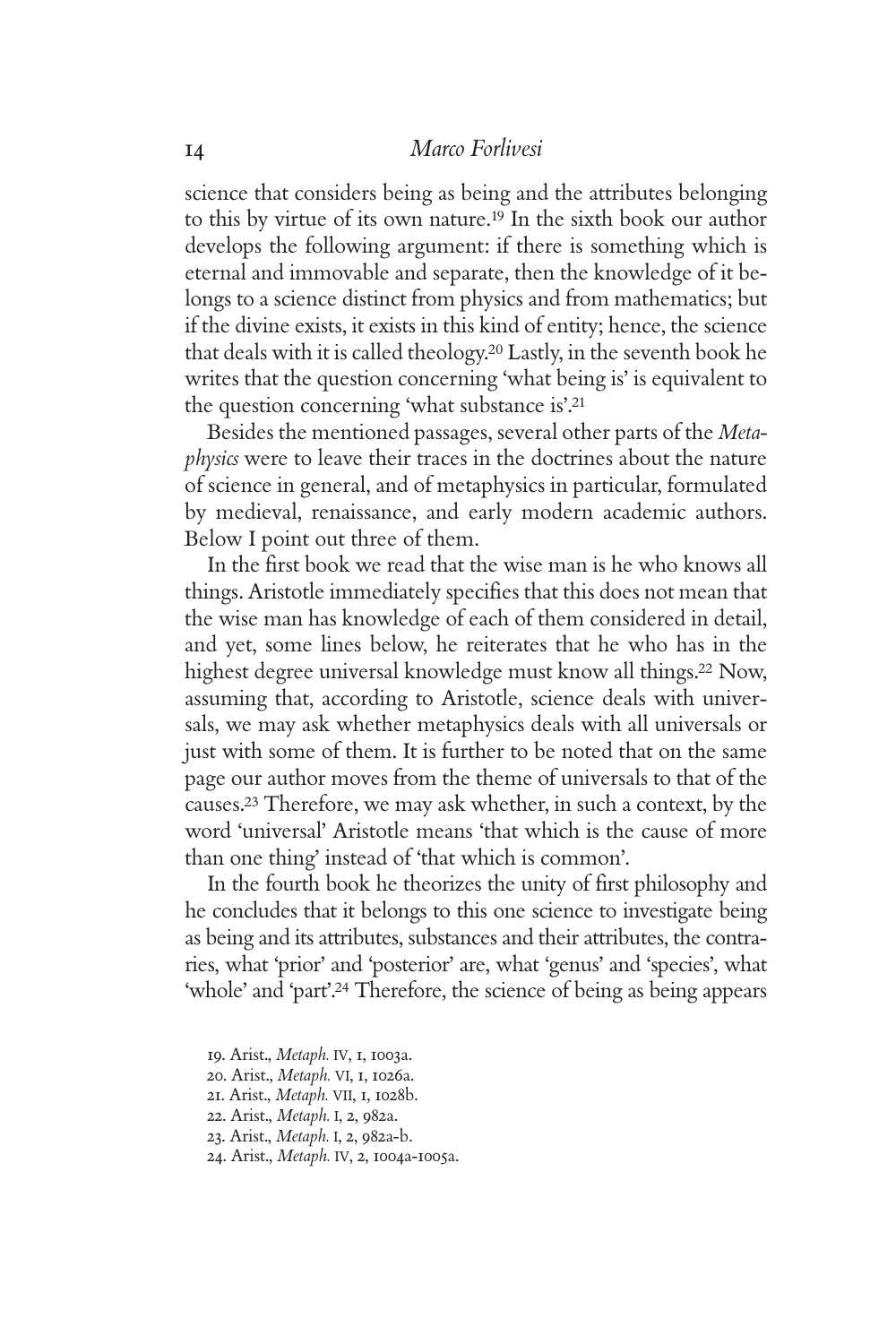to be the science of many other things as well, that are not just being as being. Now, we may ask what enables this science to deal with these other things as well and how far its competence extends.

In the first chapter of the sixth book, Aristotle writes that physics deals with non-separate and non-immovable realities; mathematics, or at least some parts of mathematics, with immovable but non-separate realities; first philosophy with realities that are both separate and immovable.25 Further he declares that if there is no substance other than those that are natural – i.e. other than movable substances - then physics will be the first science; but if there exists an immovable substance, then the science of this substance will be prior to the sciences of the other substances, and will be first philosophy; and, because it is first, will be universal.<sup>26</sup> The notion of 'universal science' raises again the question we have just proposed: what are the limits of this science? What distinguishes it from the other sciences? Moreover, this passage puts forward again the question of the role of existence in the occurrence of scientific knowledge: for in this case too, the existence or non-existence of a thing determines the possibility or impossibility of a specific science. Finally, one may ask whether Aristotle really thinks that if there were no immovable substances, then physics would be able to study the totality of the attributes of actually existent essences, and one may also ask which consequences this thesis may have on the possible conceptions of metaphysics.

## 1.2. *Some deriving problems*

These texts confronted Scholastic authors and all commentators on Aristotle, and still confront present-day scholars of his thought, with three classes of problems.

25. Arist., *Metaph.* VI, 1, 1026a. The correct reading of this passage from the *Metaphysics* is the object of a widely known philological controversy; yet, medieval and post-medieval readers mostly adopted the version I have just summarized. See also – primarily as a general introduction to the question concerning the problem of the subject/object of metaphysics in medieval thought – P. Porro, *Introduzione. Dalla "Metafi sica" alla metafi sica, e ritorno: una storia medievale*, «Quaestio», 5 (2005), IX-LI, in part. XIX-XX.

26. Arist., *Metaph.* VI, 1, 1026a.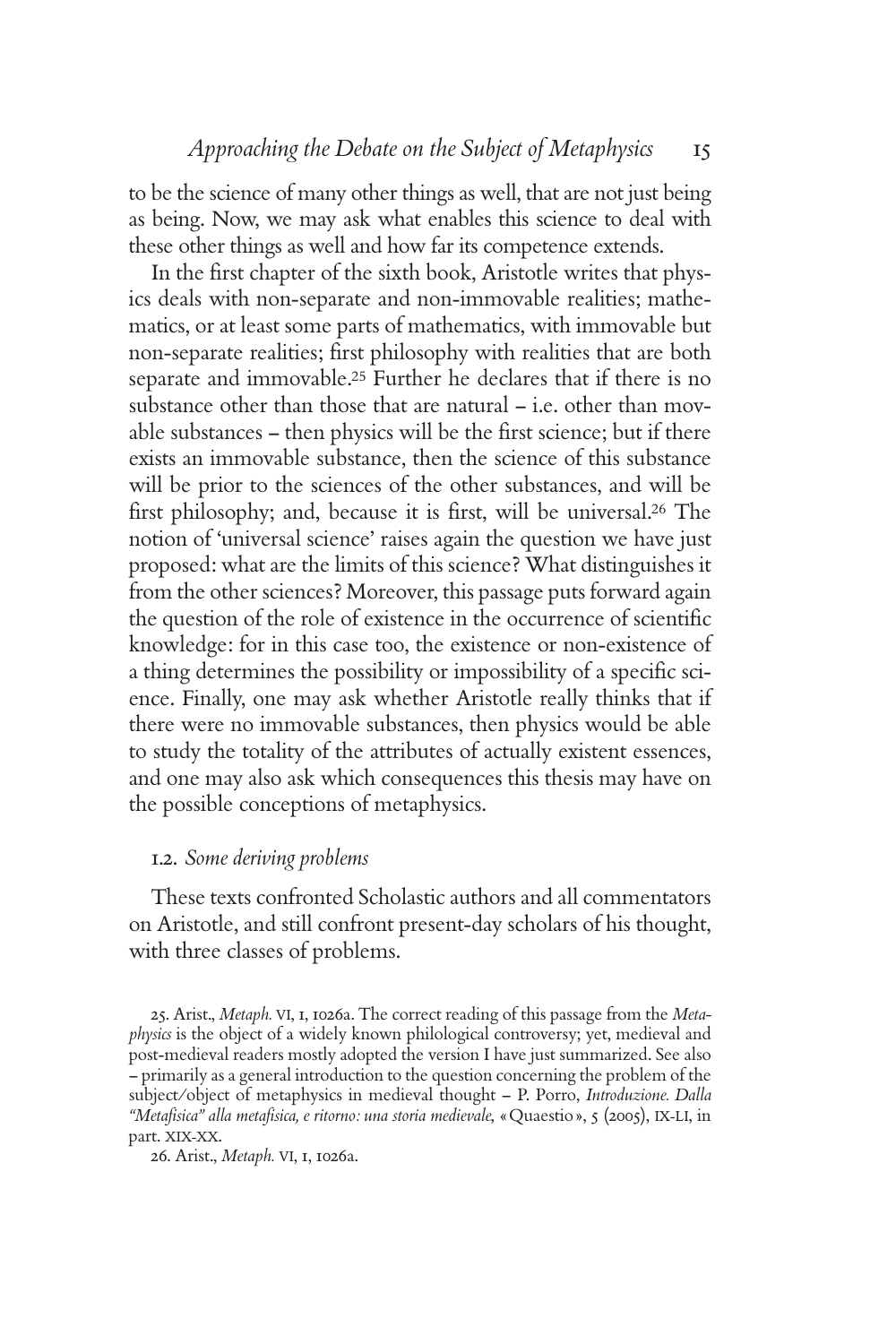First of all, one might meditate on the meaning, unity, and value of the doctrine contained in the *Posterior Analytics*. We saw, for example, that the notion of subject genus is a fundamental element of the Aristotelian conception of science. Nonetheless, if we examine the *Posterior Analytics* looking for elucidations about the nature of this genus, we come across several answers. At times the Stagirite appears to conceive of the subject genus as the whole of the individuals belonging to a single genus;27 on other occasions he puts it as a single generic nature;28 elsewhere he writes that a science is a science of one genus in the sense that it is science of all the things that are composed of the elementary things and of all the things that are parts of all the attributes belonging *per se* to the former things, i.e. by virtue of what these things are.<sup>29</sup>

Moreover, on the one hand Aristotle states that a particular science deals with a particular subject genus; on the other hand, he does not reduce to the mere subject genus that which a science (i.e. each single science) is concerned with. Confronting with this statement, one may ask what kind of relationship exists – according to the Stagirite – between the subject genus and that which a science is concerned with. We have also seen that, according to Aristotle, there cannot be a science of the non-existent. Nowadays scholars agree that the existence here at issue is the historical existence, though not necessarily existence at the present time. Now, one may ask if this interpretation manifestly appears from the Aristotelian text itself and what meaning this text might acquire if one reads it on the basis of a notion of existence different from the historical one.

Similarly, also the doctrines contained in the *Metaphysics* raise questions about their meaning, unity, and value. Still today, scholars of Aristotle hold diverging positions concerning the unity of this work. Ancient readers did not get to deny the coherence of the Stagirite's doctrine, and yet it is not surprising that they disagreed concerning the nature of the subject genus of metaphysics.

Finally, one may ask what is the coherence of the Aristotelian thought as a whole. In other words, one may ask whether the

<sup>27.</sup> Arist., *APo.* I, 7, 75b and *ibi*, 10, 76a-b.

<sup>28.</sup> Arist., *APo.* I, 10, 76b.

<sup>29.</sup> Arist., *APo.* I, 28, 87a.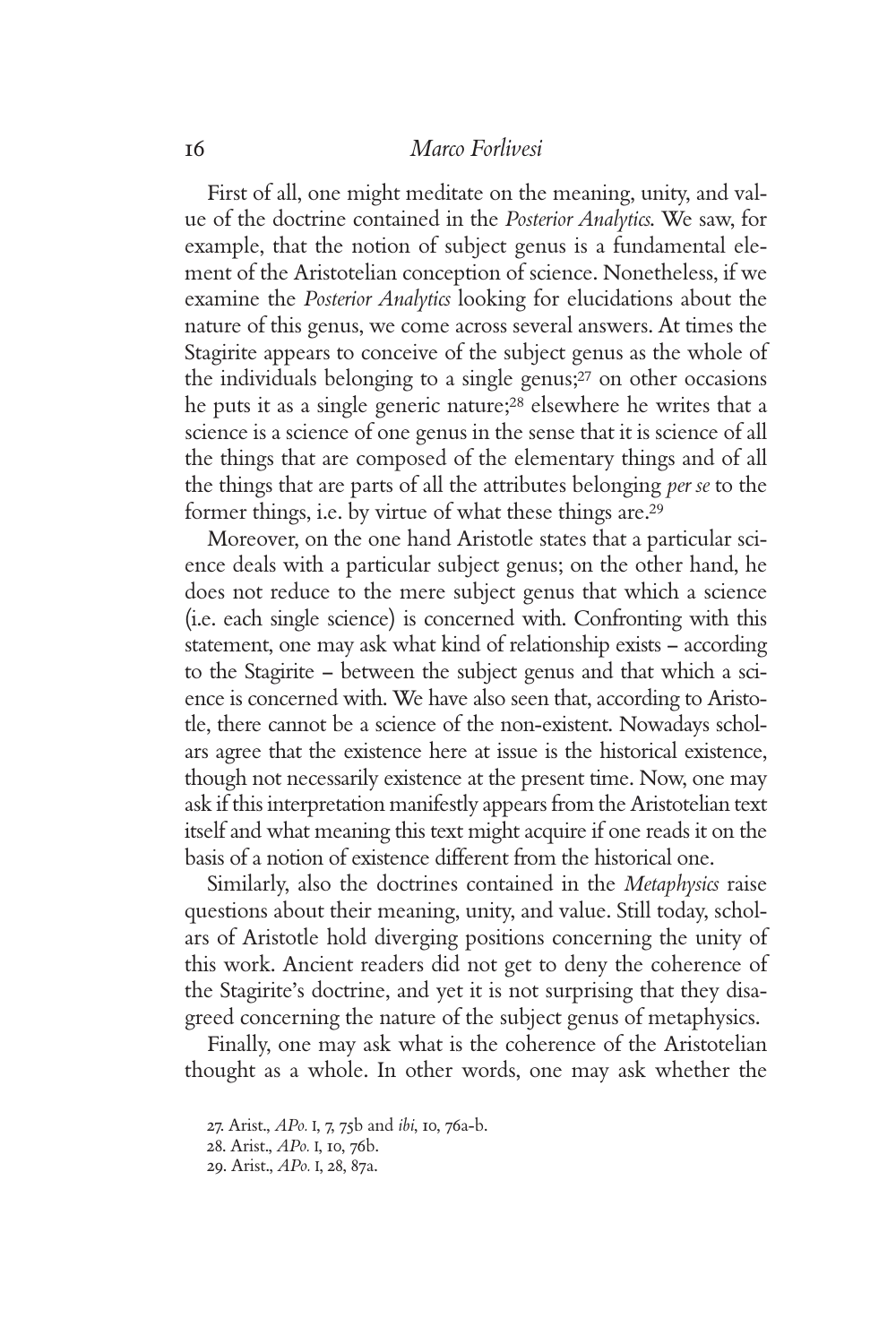doctrine on the nature of science as expressed in the *Posterior Analytics* accords with the doctrine on the nature of metaphysics as expressed in the *Metaphysics*, and whether the former can be applied to the latter. Should we understand the first causes, or being as being, or the immovable substance, or substance in general as the subject genus of metaphysics? Let us point out that Aristotle hardly uses this particular notion in the *Metaphysics*; 30 however, ancient and scholastic readers of his texts judged they could, or even should, understand the contents of this work using this conceptual tool too. No wonder that they came across interpretative as well as theoretical difficulties.

2. THE EVOLUTION OF THE QUESTION FROM LATE ANTIQUITY TO THE LATIN FOURTEENTH CENTURY

### 2.1. *The evolution of the notions of 'subject' and 'object' of a science*

Between Late Antiquity and the later Latin Middle Ages, the notion of 'subject of a science' undergoes significant transformations, which deeply influence the manner in which the question about the nature of the subject of metaphysics is set.<sup>31</sup>

The works of Alexander of Aphrodisias represent a crucial moment in this evolution. First of all, he introduces some distinction between the subject genus and the scope of a science. Moreover, on at least one occasion he uses the term '*ypokeímenon*' – when referring precisely to the "subject" of metaphysics – not as an adjective associated with the noun '*ghénos*' but as a noun. He thus attributes

30. Actually, in the *Metaphysics* Aristotle sometimes uses 'genus' to refer to 'what a science is concerned with', but he neither says that being is a genus, nor explains what the 'subject genus' possibly studied by metaphysics is. One can see that in *Metaph.* VI, 1, 1026a he writes that the highest science must deal with the highest genus, but it has to be noticed that: *i*) this genus is the genus of the things that exist separately and are immovable; *ii*) Aristotle does not clearly state that this genus is the subject genus of the highest science.

31. On this aspect of the question, it remains helpful the study by P.P. Ruffi nengo, *Da "ghenos ypokeimenon" a "obiectum scientiae"*, «Annali chieresi», 13 (1997), 51-84. Let us observe, however, that Ruffinengo erroneously ascribes to Alexander of Aphrodisias also the commentary by Pseudo-Alexander (namely Michael of Ephesus) on book Lambda of Aristotle's *Metaphysics*.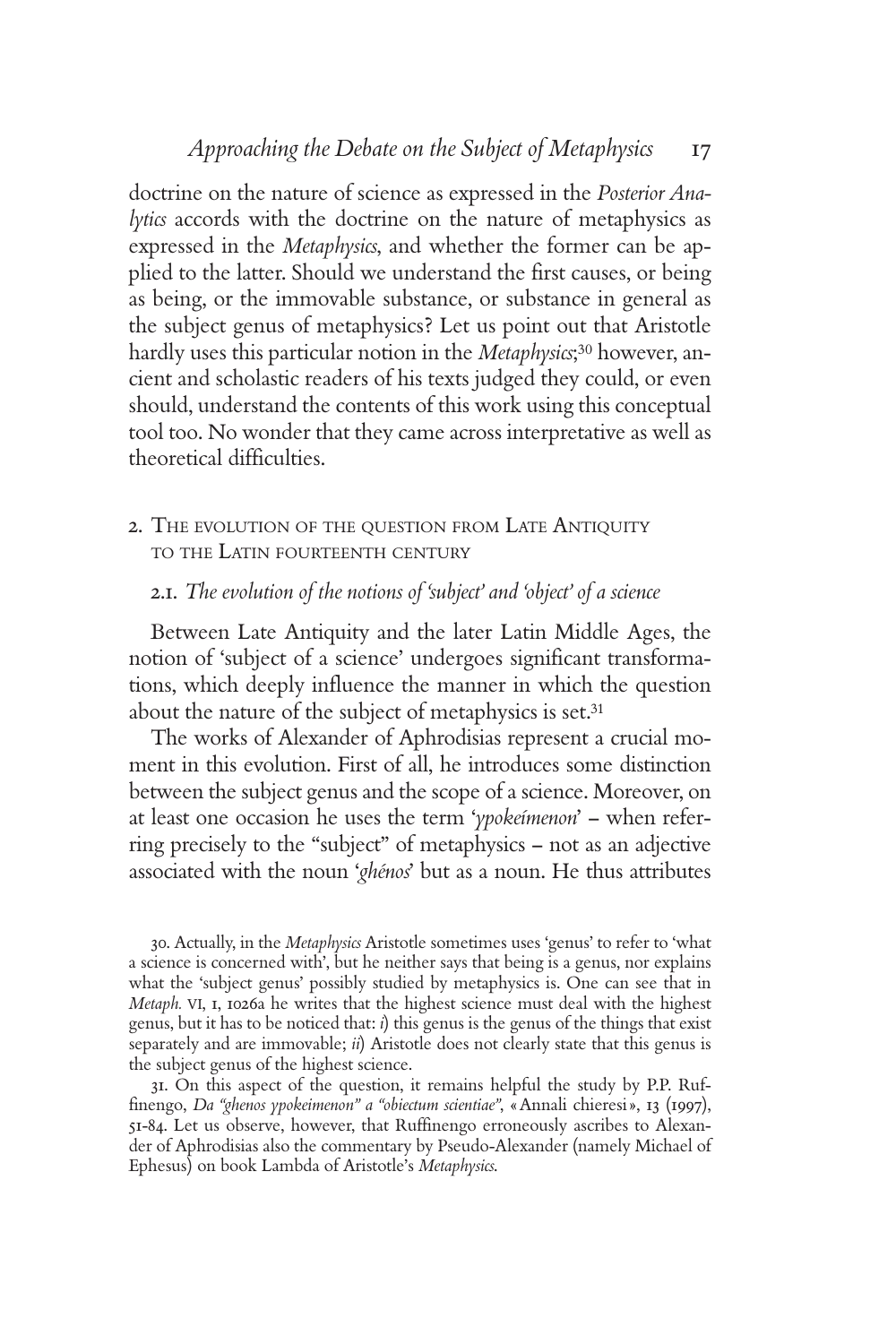the form of a search for the subject of a science to the problem of the search for the foundation of the unity of a science.32 Ammonius, in his *Metaphysics* commentary – written down by his pupil Asclepius – retains the innovation introduced by Alexander about the use of '*ypokeímenon*' and distinguishes between the scope (*scopós*) of Aristotle's *Metaphysics* and the subject (*ypokeímenon*) of metaphysics.<sup>33</sup>

Boethius does not use the term '*subiectum*' when he distinguishes between the different parts of speculative philosophy, and yet he plays an important role in the history of the question. First of all, he offers medieval readers a translation of the term '*ypokeímenon*'. In his translation of Aristotle's *Categories*, he renders the noun '*ypokeímenon*' as '*subiectum*' and the adjective '*ypokeímenos*' as '*subiectus*'; this is the case of the phrase '*materia subiecta*'.34 Secondly, in

32. Properly speaking, Alexander provides at least three historically significant contributions. First, he applies the notion of 'subject genus of a science' to the case of metaphysics. Second, he identifies this subject genus with being as being and formulates the following question: assuming that being is not a genus, how is it possible to affirm that it is the "genus" (i.e. the subject) of a science? (Alex. Aphr., *In Metaph.*, comm. a IV, 2, 1003a33, ed. M. Hayduck, Reimer, Berolini 1891 [Commentaria in Aristotelem Graeca, 1], 24035-2419). Third, he solves the question by operating on two different sides. On the one hand, at least on one occurrence he drops 'genus' and uses only the term 'subject' (*ibi*, comm. a IV, I, 1003a21, 239<sup>22-25</sup>); on the other, he examines the notion of 'genus' here at issue and does not identify either a logical or a psychological sense of it, but rather an epistemological one (*ibi*, comm. a IV, 2, 1003b19, 2453-4). Actually, he thus offers to later authors the possibility to designate the "genus" taken in an epistemological sense simply as 'subject'. Cfr. also P. Donini, *Unità e oggetto della metafi sica secondo Alessandro di Afrodisia*, in G. Movia (ed.), *Alessandro di Afrodisia e la Metafisica di Aristotele*, Vita e Pensiero, Milano 2003 (Temi metafisici e problemi del pensiero antico. Studi e testi, 94), 15-51; M. Bonelli, *Alessandro di Afrodisia e la metafi sica come scienza dimostrativa*, Bibliopolis, Napoli 2002 (Collana di testi e studi sul pensiero antico, 35), 88-99. It could also be noted that in the proem to his commentary on Arist., *Metaph.* XII he makes use of the notion of 'purpose of metaphysics' too, but one has to be aware that this text is preserved only in the form of quotations inside Averroes's *Long Commentary on the Metaphysics*.

33. Cfr. A. Bertolacci, *The Reception of Aristotle's "Metaphysics" in Avicenna's "Kitāb al-Sˇifa- '". A Milestone of Western Metaphysical Thought*, Brill, Leiden-Boston 2006 (Islamic Philosophy, Theology and Science. Texts and Studies, 63), 79-88 and 136-142.

34. Arist., *Categoriae vel praedicamenta. Translatio Boethii*, cap. 2-3, 1a-b, in *Aristoteles Latinus*, vol. I/1-5: *Categoriae vel praedicamenta. Translatio Boethii, editio composita, translatio Guillelmi de Moerbeka, lemmata e Simplicii commentario decerpta, pseudo-Augustini paraphrasis themistiana*, ed. L. Minio-Paluello, Desclee De Brouwer, Bruges-Paris 1961, 5-6.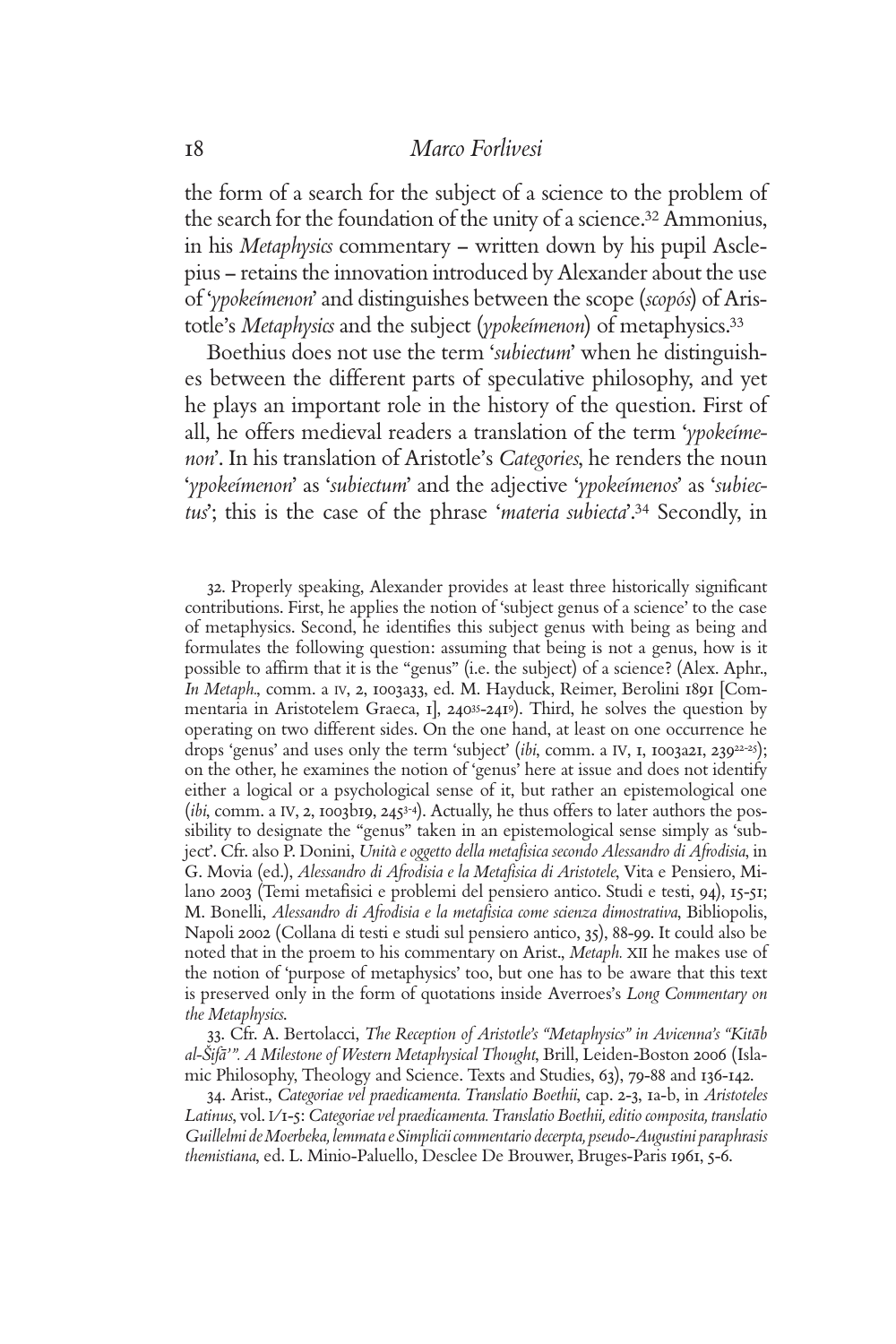the fi fth book of the *Consolatio* he uses the adjectives '*obiectus*' and '*subiectus*' in very similar contexts that are considerably important in the history of the question of the "subject/object" of a science. In the fifth Prose we find both 'subiectus' (with the meaning of 'subjected') and '*obiectus*' (with the meaning of 'opposite a cognitive faculty'). And in the subsequent Prose we may read: «omne iudicium secundum sui naturam quae sibi subiecta sunt comprehendit». Certainly here '*subiectus*' has the meaning 'subjected', but suggesting 'that which is seized' as a possible translation: the things "subjected" to judgment are those grasped by it.<sup>35</sup>

In the Arabic area, al-Fārābī (followed by Avicenna) adopts the distinction, already used by Ammonius, between the purpose of the book of *Metaphysics* – as well as of each single book of it – and the subject of metaphysics, and yet he speaks both of subjects (in plural) of this science and of its first subject. This approach to the question presents two characteristics. First, the reference to 'genus' drops out again; second, metaphysics is presented as a discipline composed of parts and such as to consider more than one "subject", among which, however, only one – i.e. the first subject – determines its unity and nature.<sup>36</sup>

'*Ghénos ypokeímenon*' is rendered as '*genus subiectum*' both in the translation of the *Posterior Analytics* carried out before 1150 by James of Venice37 and in the so-called translation *Anonymi sive Ioannis* that appeared a few years later.38 In the translation of the *Posterior Analytics* carried out before the mid 1180s by Gerard of Cremona, '*ghénos ypokeímenon*' is rendered as '*natura subiecta*',39 however it

35. Boeth., *Cons.*, V, proses 5-6. When a work is available in several forms and editions, I quote from it by just referring to its interior partitions.

36. Ruffinengo, *Da "ghenos ypokeimenon"*, 64-71. For the translation and analysis of the *Treatise on the Scope of Aristotle in the Book of "Metaphysics"* by al-Fārābī, cfr. Bertolacci, *The Reception*, 65-103.

37. Arist., *Analytica posteriora. Translatio Iacobi*, I, cap. 7, 75a, in *Aristoteles Latinus*, vol. IV/1-4: *Analytica posteriora. Translationes Iacobi, Anonymi sive "Ioannis", Gerardi et recensio Guillelmi de Moerbeka*, ed. L. Minio-Paluello - B.G. Dod, Desclee De Brouwer, Bruges-Paris 1968, 19.

38. Aristoteles, *Analytica posteriora. Translatio Anonymi sive "Ioannis"*, I, cap. 7, 75a, in *Aristoteles Latinus*, vol. IV/1-4, 122.

39. Aristoteles, *Analytica posteriora. Translatio Gerardi*, I, cap. 7, 75a, in *Aristoteles Latinus*, vol. IV/1-4, 202.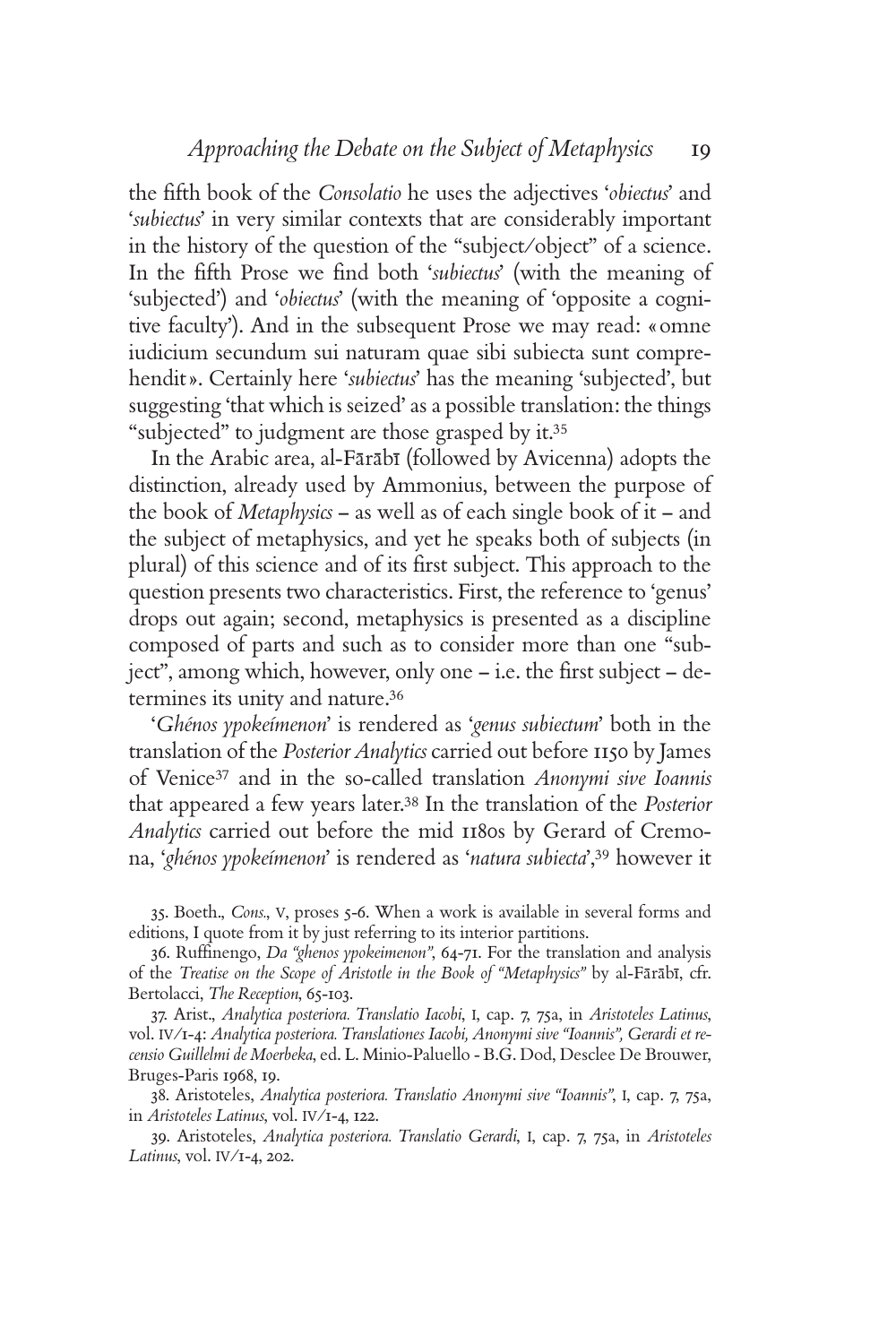should be noted that this translation renders an Arabic translation of Aristotle's work into Latin. The revised version made by William Moerbeke keeps the syntagma '*genus subiectum*'.40 The translation of Avicenna's so-called *Metaphysics* (*Liber de philosophia prima sive Scientia divina*), made around 1150 by Dominic Gundisalvi, poses the question concerning the subject of metaphysics in terms of the problem of the *subiectum primae philosophiae* and more precisely – at least at one point in the text – of the *primum subiectum* of this science. Hence, the reference to '*genus*' is lost and the attention is focused on the syntagma '*primum subiectum*'.<sup>41</sup>

From at least the middle of the thirteenth century the theme of the nature of the subject of a science, and more precisely of the nature of the subject of metaphysics, becomes a regular object for reflection in the Latin milieu.

In a chapter of the first book of his *Metaphysics* (a paraphrase of Aristotle's *Metaphysics*) Albert the Great presents four different positions concerning the issue. The first is held by those for whom the subject of first philosophy is the cause; the second by those for whom the subject of first philosophy are *deus et divina*; the third by those for whom the subject of first philosophy is being as being;<sup>42</sup>

40. Aristoteles, *Analytica posteriora. Recensio Guillelmi de Moerbeka*, I, cap. 7, 75a, in *Aristoteles Latinus*, vol. IV/1-4, 293.

41. Avicenna, *Liber de philosophia prima sive Scientia divina*, tract. 1, cap. 1-2, in *Avicenna Latinus*, *Liber de philosophia prima sive Scientia divina*, ed. S. Van Riet, vol. I, Peeters - Brill, Louvain-Leiden 1977, 1-18. Also the Renaissance translation of the *Epitome of Metaphysics* ascribed to Averroes uses '*subiectum* of metaphysics' rather than '*genus subiectum*', but the syntagma '*primum subiectum*' does not appear in this work. It seems to me that this is due to the fact that in the lexicon of the Latin translations of Averroes's writings the latter expression usually designates the basic support, i.e. the material principle, of something. Nevertheless, the phrase '*prima intentio* of metaphysics' does appear: it consists in knowing about the ultimate causes of sensible things what about them has not been studied by physics. Cfr. Averroes Cordubensis, *Epitome in librum Metaphisicae Aristotelis*, transl. by Iacobus Mantinus Hebraeus, tract. 1, in Aristoteles - Averroes, *Aristotelis opera cum Averrois commentariis*, Apud Iunctas, Venetiis 1562 (repr. Minerva, Frankfurt a.M. 1962), vol. VIII, f. 356<sup>va-b</sup>. But note that this text was unknown to medieval authors.

42. Albertus Magnus, *Metaphysica*, I: *De stabilimento huius scientiae et stabilimento principiorum quae sunt causae*, tract. 1: *De stabilitione huius scientiae et nobilitate*, cap. 2: *Digressio declarans quid sit huius scientiae proprium subiectum; et est in eo disputatio de tribus opinionibus philosophorum quae sunt de subiecto*, in Id., *Opera omnia*, vol. XVI: *Metaphysica*, ed. B. Geyer, Aschendorff, Monasterii Westfalorum 1960, 3a-5a.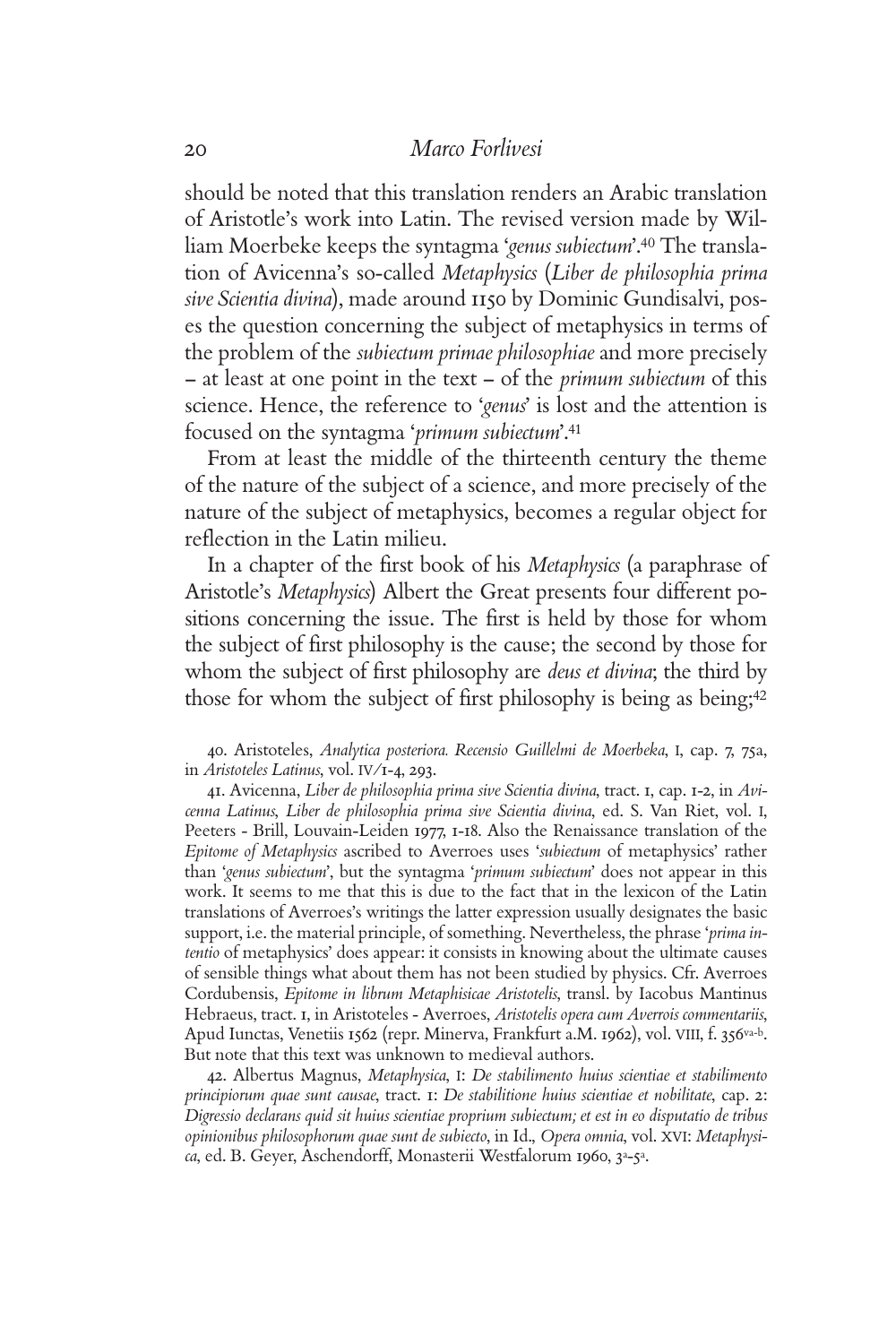the fourth position is discussed in a sort of addendum to the chapter in question. Here Albert writes that, according to certain Latins (*quidam Latinorum*), we can speak of the subject of a science in three senses: in the sense of the most common support, i.e. that which in the science underlies everything as the most common; in the sense of that which in the science is the most certain; in the sense of that which in the science is the worthiest (*dignus*). Well, the supporters of this thesis appear to maintain that the subject of metaphysics taken in the first sense is being, taken in the second is the cause, taken in the third is God.43 Albert the Great, who rejects this position, does not mention the identity of its inventors, and yet he explicitly states that it is held by some *Latini* authors.44 Now, the German master writes his *Metaphysics* between 1260 and 1265. Therefore, the just mentioned passage proves that from the middle of the thirteenth century in the Latin milieu there are attempts to link the doctrine contained in the *Posterior Analytics* with the various statements on the "topic" of first philosophy contained in Aristotle's Metaphysics.

Albert's own position concerning the subject/object of metaphysics appears to contain an ambiguous element.45 In his *Physics*, the German Dominican writes that being is the subject (*subiectum*) of first philosophy, that this science deals with the divisions and attributes of being, and that among these latter there is the pair '*sepa-*

43. Albertus Magnus, *Metaphysica*, I, tract. 1, cap. 2, 5a-b.

44. Geyer supposes it is Kilwardby, but this attribution seems problematic to me. In Robertus Kilwardby, *De ortu scientiarum*, cap. 26-29, nn. 211-245, ed. A.G. Judy, The British Academy - The Pontifical Institute of Medieval Studies, Oxford 1976 (Auctores Britannici Medii Aevi, 4), 82-92, the English Dominican openly writes that the subject (*subiectum*) of metaphysics is being as being taken as an analogical notion that is shared by God and creatures and that is based on the fact that the former (to which 'being' is attributed essentially, priorly, and in a primary manner) is cause of the latter (to which 'being' is appropriate by participation, posteriorly, and in a secondary manner).

45. This ambiguity has been recently pointed out by T. B. Noone, *Albert the Great's Conception of Metaphysical Knowledge*, in L. Honnefelder - R. Wood - M. Dreyer - M.-A. Aris (ed.), *Albertus Magnus und die Anfänge der Aristoteles-Rezeption im lateinischen Mittelalter. Von Richardus Rufus bis zu Franciscus de Mayronis*, Aschendorff Verlag, Münster 2005 (Subsidia Albertina, 1), 685-704, in part. 691-703. It seems to me, however, that the ambiguity pointed out by Noone cannot be understood, as he maintains, as the effect of a tension between an Avicennian and an Aristotelian perspective.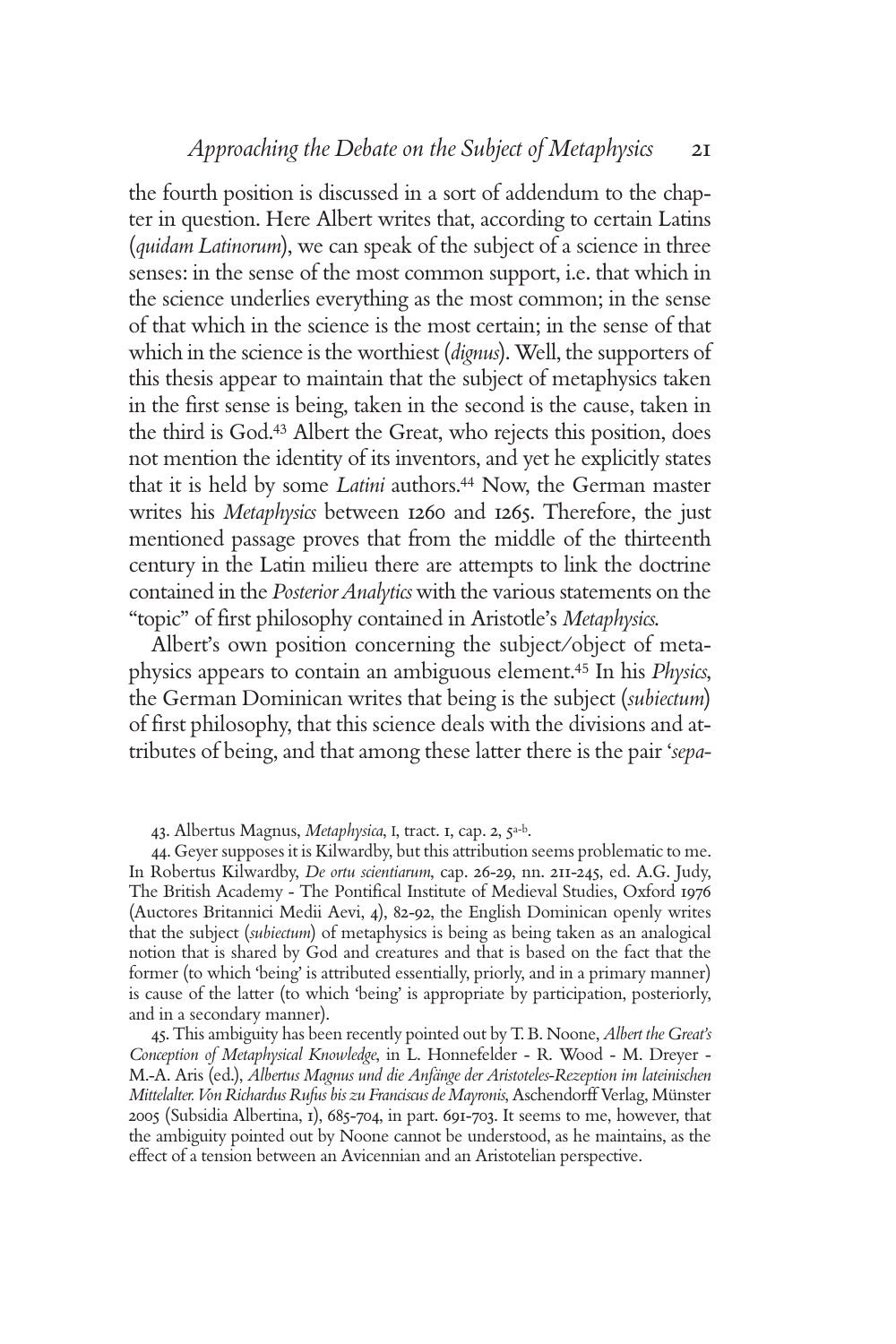*ratum/non-separatum*'.<sup>46</sup> In the first pages of his *Metaphysics* he writes that being as being is the subject (*subiectum*) of metaphysics and that the things proceeding from it (*quae sequuntur ens*), if it is taken precisely as being, are its attributes (*passiones*).47 It follows that, in these places, the subject of a science is understood by Albert as something "common" to all that is considered by that science and, in the case of metaphysics, it is identified as being.

And yet in the first book of his *Metaphysics*, Albert also writes that the being (*esse*) considered by this science corresponds to the first emanation proceeding from God (*effluxio Dei*) and to that which is created first *(creatum primum*);<sup>48</sup> that metaphysics deals with *speculationes* which do not concern *continuum* and time;49 that metaphysics is one unitary science by virtue of the fact that it deals with all that it deals with insofar as it is «non conceptum cum continuo et tempore».50 Further, in the sixth book, he explains that metaphysics deals with God and divine things as they are principles of the totality of being (*universi esse*), and that precisely for this reason this science is a universal one.<sup>51</sup>

46. Albertus Magnus, *Physica*, I, tract. 3: *De principiis secundum sententiam veram*, cap. 18: De hoc quod materia est ingenita et incorruptibilis et privatio corruptibilis, et de fine pri*mi libri*, in Id., *Opera omnia*, vol. IV: *Physica*, ed. P. Hossfeld, Aschendorff, Monasterii Westfalorum 1987-1993, 76<sup>b</sup>. See also *ibi*, I, tract. 1: *De praelibandis ante scientiam*, cap. 1: *Digressio declarans, quae sit intentio in hoc opere et quae pars essentialis philosophiae sit scientia naturalis et cuius ordinis inter partes*,  $I^b$ , where he writes that «Si quis [...] diffinire velit substantiam in eo quod substantia et esse eius considerare voluerit, nihil sensibilium vel mobilium ingredietur in esse et rationem suam, quia si talia in esse substantiae et rationem ingrederentur, oporteret, quod essent de esse et ratione omnis substantiae, et hoc patet non esse verum, cum nihil horum conveniat substantiis separatis».

47. Albertus Magnus, *Metaphysica*, I, tract. 1, cap. 2, 4b-5a.

48. Albertus Magnus, *Metaphysica*, I, tract. 1, cap. 1: *Digressio declarans, quod tres sunt scientiae theoricae et ista est principalis inter tres et stabiliens alias duas*, 3a.

49. Albertus Magnus, *Metaphysica*, I, tract. 1, cap. 1, 3a.

50. Albertus Magnus, *Metaphysica*, I, tract. 2: *De proprietatibus sapientiae istius secundum se*, cap. 11: *Digressio declarans quattuor, de quibus est haec sapientia et in quo convenit cum topico et sophista in his et in quo differt ab ipsis*, 28b.

51. Albertus Magnus, *Metaphysica*, VI: *De accidente*, tract. 1: *De inquisitione propria*  primae philosophiae et de modo diffinitionis qua utitur, cap. 3: Quod haec scientia sit di*vina et honorabilissima et prima et universalis*, 305b-306b. The interpretation Albert gives here of the corresponding passage from Arist., *Metaph.* VI, 1 is surprising if compared with the above quoted passage from Id., *Physica*, I, tract. 3, cap. 18, 1b. L. Honnefelder, *Wisdom on the Way of Science: Christian Theology and the Universe of*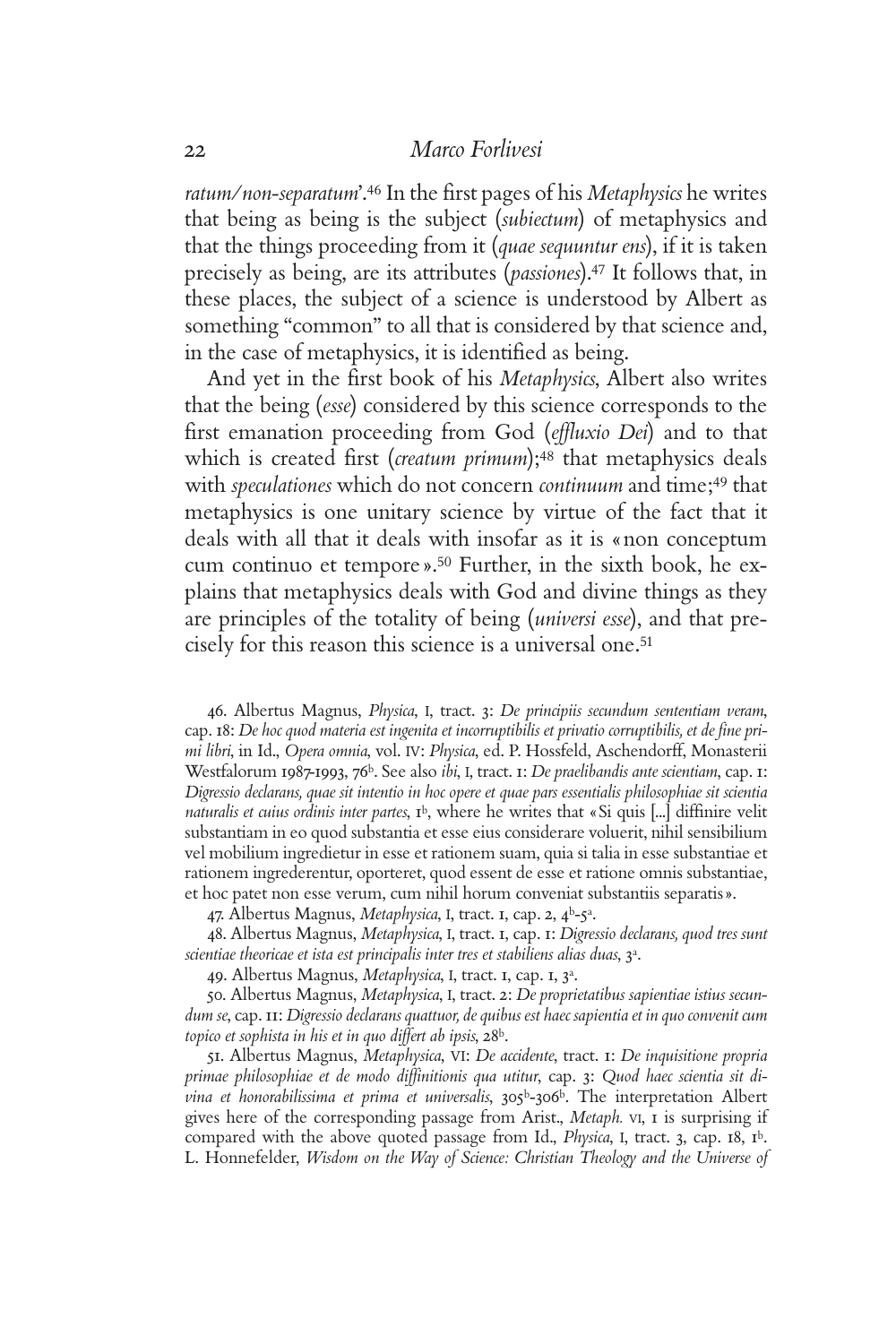Facing these statements one may ask what exactly is Albert's conception of the subject of a science. One may also ask whether being is that which is created first or is something common to God and creature, and whether it actually is what is shared by the *speculationes* that do not concern *continuum* and time.

Thomas Aquinas's position appears to be an attempt to follow his master's doctrine and make it more rigorous. According to what the Italian Dominican writes in his commentary on Boethius's *De Trinitate* and in the proem to his commentary on Aristotle's *Metaphysics*, the *subiectum* of a science is that whose attributes are demonstrated and whose principles are studied in that science; furthermore, what a science deals with is broader than its *subiectum*, and yet it can be referred to that *subiectum*; finally, the *obiectum* (note: the *obiectum*, not the *subiectum*) of a science is that *ratio* in which all the things considered in that science take part (*communicant*). If applied to metaphysics, this scheme has the following results. The *subiectum* of metaphysics is common being. What this science deals with (*considerat*) is being, its attributes, and its principles (among which there are separate substances). The *obiectum* of metaphysics is that which is speculatively knowable (*speculabile*)<sup>52</sup> and does not depend upon matter according to reason (*secundum rationem*) nor according to its being (*secundum esse*).<sup>53</sup>

Although its systematic appearance, Aquinas's doctrine is difficult to interpret. First of all, it is difficult to comprehend his conception of *ens commune* and of its relationship with separate

*Sciences According to St. Albert the Great*, in L. Honnefelder - H. Möhle - S. Bullido del Barrio (ed.), *Via Alberti. Texte – Quellen – Interpretationen*, Aschendorff, Münster 2009 (Subsidia Albertina, 2), 13-36, writes that Albert replaced «The ontological criterion according to which Boethius introduced Metaphysics, namely separateness from matter and motion,» with «the epistemological procedure of transcending our Categories to the presupposed most general concepts» (*ibi*, 25). However Honnefelder skips to prove that, according to Albert, the procedure in question conflicts with the aforementioned criterion. Thus, one might still think that – in Albert's view - the first entails the second.

52. Note that already Aristotle uses the term '*epistetós*' to denote what is object of science (but equally note that this term definitely does not designate "the object" of a science) and that Alexander of Aphrodisias even speaks of '*ghénos to epistetón*'. Cfr. Alex. Aphr., *In Metaph.*, comm. a IV, 2, 1003b16, 245<sup>26-28</sup>.

53. Thomas Aquinas, *In Boet. De Trin.*, q. 5, a. 1, c. and Id., *In Met.*, Prol.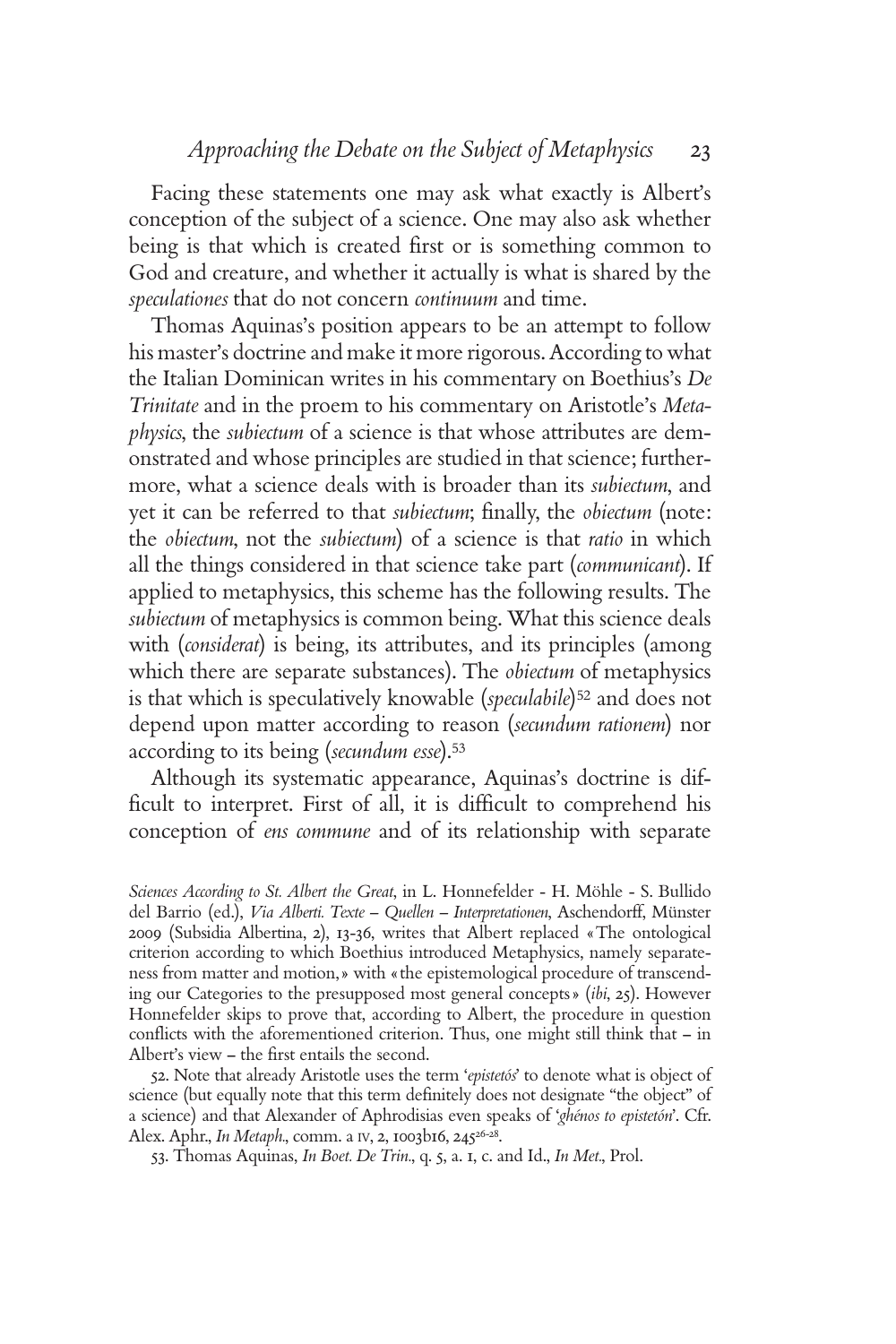substances. In the proem to his commentary on the *Metaphyisics*, Aquinas, within a few lines, states that the subject of metaphysics is «ipsum solum ens commune»; that separate substances are the «communes et universales causae» of *ens commune*; that *ens commune* is included among the things «quae possunt sine materia esse»; and that the fact that these things, among which there is being, may exist without matter shows that they do not depend «a materia secundum esse». Well, if we interpret *ens commune* as a product of separate substances, we are induced to think that it is the same as material created being. But if that is the case, then we do not see why Aquinas says that *ens commune* is included among the things that can exist without matter and do not depend upon matter according to being. We might then think that *ens commune*, although somehow depending upon spiritual substances, is common to the latter as well as to material substances. But if that is the case, then we do not see the reason why Aquinas does not simply say that spiritual substances are included in the subject of metaphysics.

A possible solution of the conundrum consists of the two following points. *i*) *Ens commune*, taken as it is in reality, is identical with transcendental being; hence, on the one hand, it is common both to material substances and to spiritual substances and, on the other, it is in a way posterior to the latter substances, since it depends upon them.<sup>54</sup> *ii*) Taken as beings, spiritual substances are included in transcendental being (i.e.: they are instances of being,

54. Actually, Thomas is not generous with explanations. In Thomas Aquinas, *In Met.*, XI, lect. 7, n. 21 the thesis according to which the science that studies separate substances is the same as the «universalem scientiam entis, inquantum est ens» is laconically justified as follows: «Eadem enim est scientia quae est de primis entibus, et quae est universalis. Nam prima entia sunt principia aliorum». Moreover, our author uses the syntagma '*ens commune*' in problematic ways. On several occasions it means '*ens universale*', thus embracing both created and uncreated beings; but in some other passages it means 'created being': cfr. for example Id., *S. th.*, I<sup>a</sup>-II<sup>ae</sup>, q. 66, a. 5, ad 4 and Id., *De Div. nom.*, cap. 5, lect. 2. A passage in Id., *De ver.*, q. 10, a. 11, ad 10 even foreshadows a well-known passage by Scotus and its developments by Francis of Marchia and Nicolas Bonet: «ens quod est primum per communitatem, cum sit idem per essentiam cuilibet rei, nullius proportionem excedit; et ideo in cognitione cuiuslibet rei ipsum cognoscitur. Sed ens quod primum est causalitate, excedit improportionaliter omnes alias res: unde per nullius alterius cognitionem sufficienter cognosci potest. Et ideo in statu viae, in quo per species a rebus abstractas intelligimus, cognoscimus ens commune sufficienter, non autem ens increatum».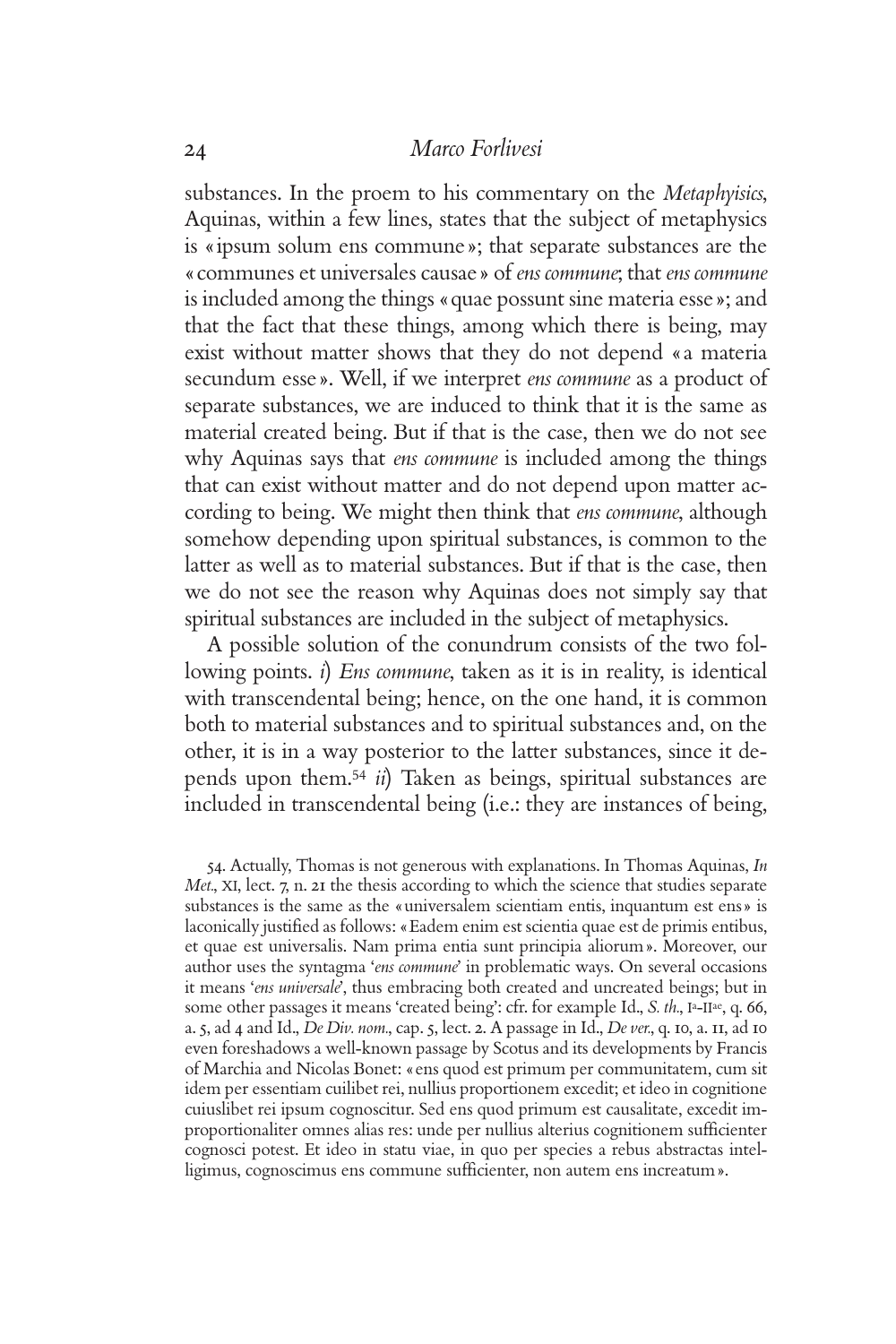"inferiors" of being), hence they form part of the subject of metaphysics; yet, if taken in this way, they form part of the subject of metaphysics just as material substances too form part of this subject. However, since spiritual substances are also principles of transcendental being – and therefore of the subject of metaphysics –, metaphysics deals with them "more" than it deals with material beings: it deals with material beings only insofar as these beings are included in the common *rationes*; it deals with spiritual substances both insofar as these substances are included in the common *rationes* and as these substances are principles of trascendental being. In other words, according to Thomas, metaphysics – in relation to the range of the existing substances and beings – is an asymmetrical science, at least as to its purposes.

A second problematic aspect of Aquinas's doctrine concerns the distinction and the relation that he draws between *subiectum* and *obiectum* of a science. In Aquinas's writings there are passages where he seems to equate them.55 Yet, in his commentaries on Boethius's *De Trinitate* and, at least implicitly, on the *Metaphysics*, Aquinas actually distinguishes between them. Moreover, one may observe that when Aquinas, in his commentary on the *De Trinitate*, asks what is that by virtue of which metaphysics is distinct from the other speculative sciences, he answers: by virtue of the object.56 And when, in his *Summa theologiae* and in his commentary on the *Posterior Analytics*, he asks what lends unity to a cognitive faculty and to a science, he answers: the object, and more precisely its *ratio formalis*. 57

In addition, one may observe that *ens commune*, which for Aquinas is subject of metaphysics, is not conceptually identical with transcendental being. First of all, transcendental being includes all its inferiors; by contrast, common being includes some inferiors of being (general *rationes*; *rationes* of immaterial substances

55. Cfr. for example Thomas Aquinas, *S. th.*, I<sup>a</sup>, q. I, a. 7, c., where he writes that «Sic enim se habet subiectum ad scientiam, sicut obiectum ad potentiam vel habitum. Proprie autem illud assignatur obiectum alicuius potentiae vel habitus, sub cuius ratione omnia referuntur ad potentiam vel habitum [...]».

56. Thomas Aquinas, *In Boet. De Trin.*, q. 5, a. 1, c.

57. Thomas Aquinas, *S. th.*, Ia, q. 1, a. 3, c. and *ibi*, a. 7, c.; cfr. also *ibi*, q. 59, a. 4, c. and Id., *In Post. Anal.*, I, lect. 41.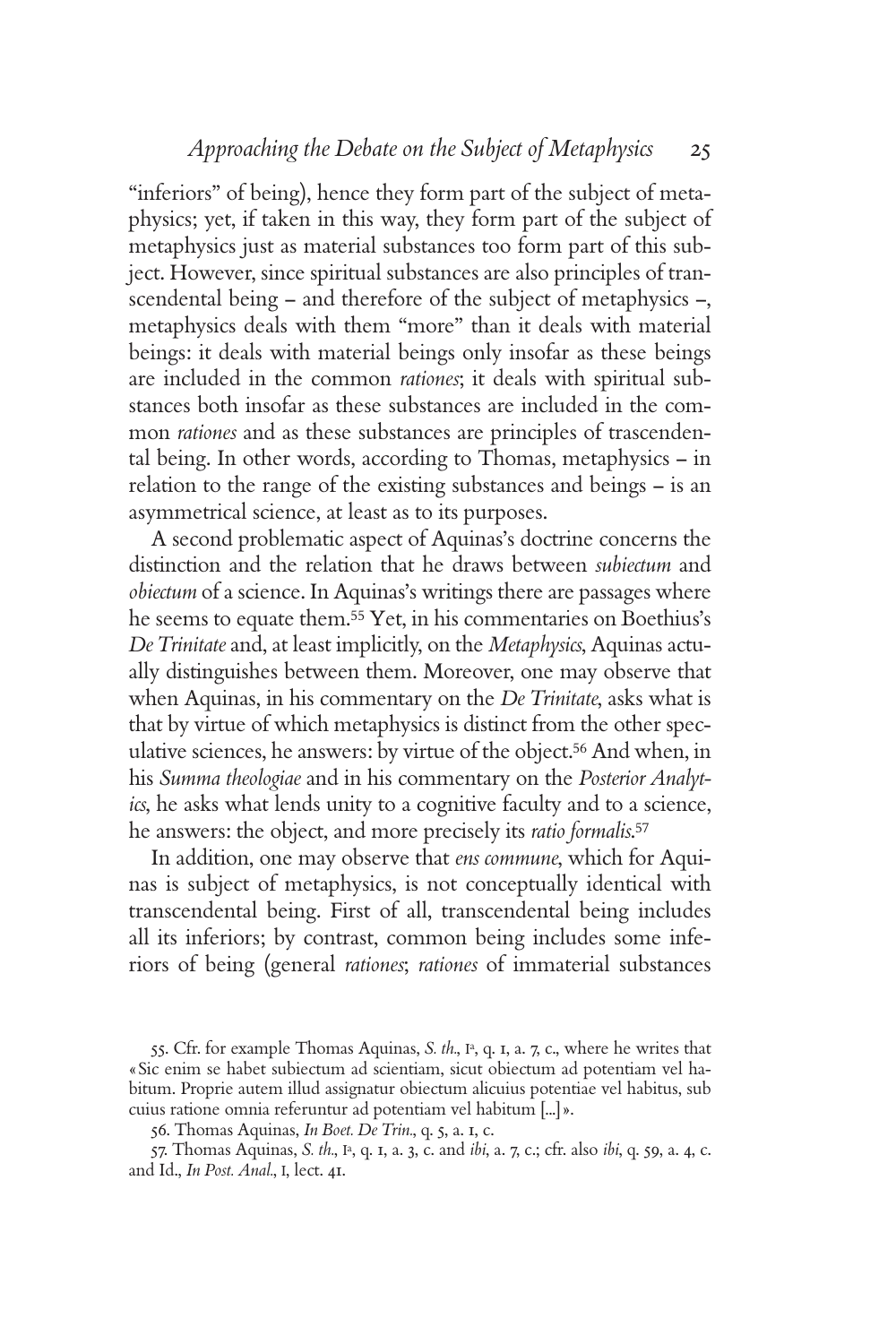as far as the latter are taken as principles of being), but not all of them (particular *rationes* of material beings; *rationes* of immaterial substances different from those which characterize these substances when the latter are taken as principles of being). In other words, in Aquinas's view, transcendental being is an ontological/ metaphysical notion; common being is an epistemological notion (I use the word 'epistemology' in the sense of 'doctrine of *scientifi c* knowledge'). In reality they are identical, but before the mind they are not completely identical. Furthermore, one may observe that common being is not conceptually identical even with the *speculabile* that does not depend upon matter according to reason nor according to its being: common being – taken precisely according to its epistemological role – embraces separate substances only insofar as they are principles of it; by contrast, the aforementioned *speculabile* embraces them, so to speak, *simpliciter*.

These data might be explained as follows. In Aquinas's view, what determines the "intension" of a science is the object of that science. It is the object of a science which "makes explicit" and "exhibits" the epistemological role of the subject of that science. In the case of metaphysics, the fact that this science deals with what is abstract according to reason and according to being is precisely what accounts for the fact that this science does not study every *ratio* of every real being, but only some *rationes*, and at the same time it accounts for the fact that this science deals more with separate substances than with material substances. We may thus conclude that the *obiectum* is at the center of Aquinas's epistemology at least as much as the *subiectum* is. We may also conclude that, on the one hand, Thomas Aquinas develops the perspective contained in Aristotle's *Metaph.* IV: for he focuses the attention on establishing the subject of science and identifies the subject of metaphysics with being; but, on the other, he develops the perspective contained in Aristotle's *Metaph.* VI and goes beyond it: for he identifies the discriminating and conclusive determining element of any science with the object of it.<sup>58</sup>

58. Moreover, let us consider that, for Aquinas, the degree of abstraction that characterizes metaphysics does not result from an act of abstraction but from an act of separation, i.e. from a judgment. In *In Boet. De Trin.*, q. 5, a. 3, c. he writes: «intel-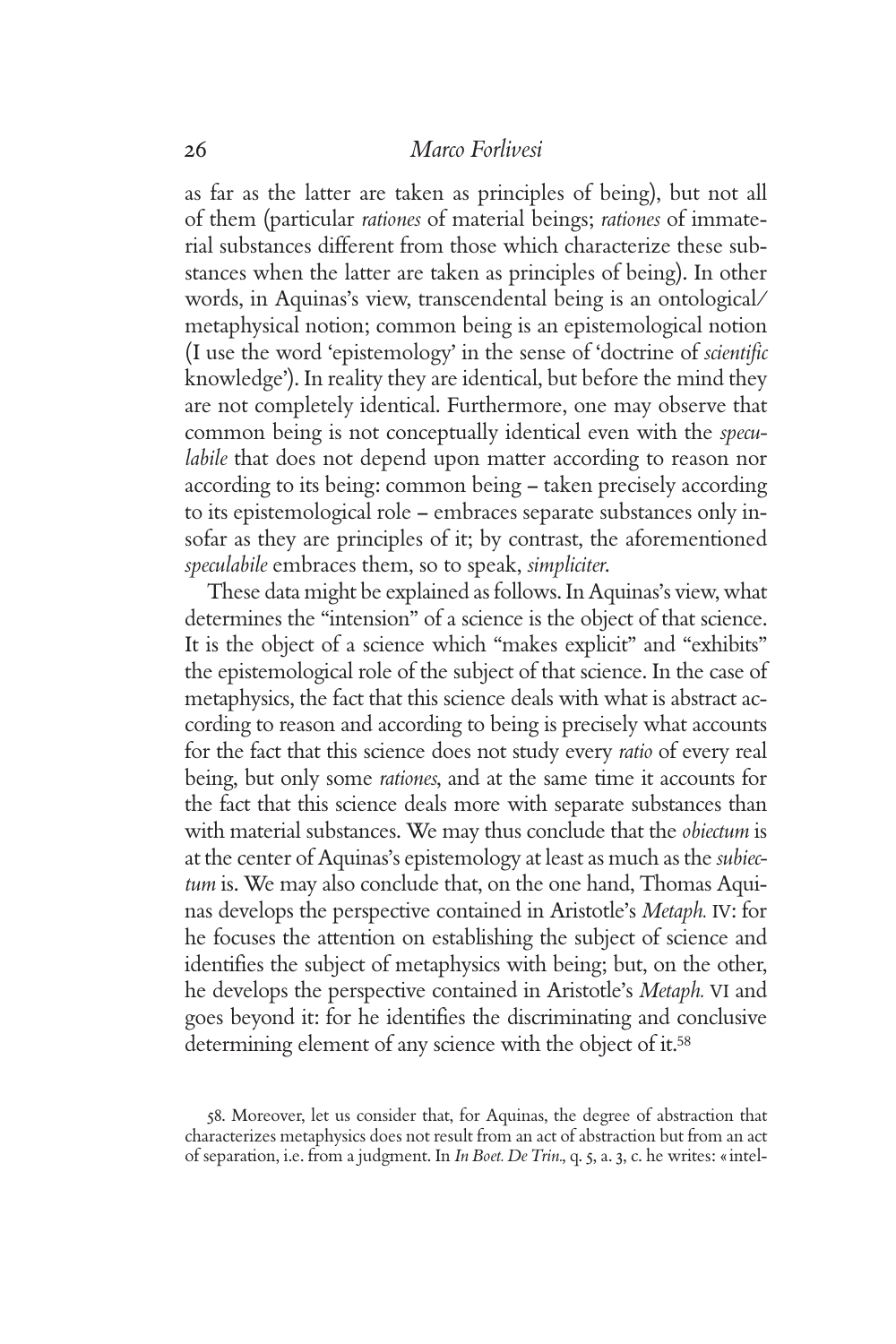# Peter of Auvergne and Henry of Ghent carry out a more strong and direct unification of the notions of '*subiectum*' and '*obiectum*'.

lectus distinguit unum ab altero aliter et aliter secundum diversas operationes; quia secundum operationem, qua componit et dividit, distinguit unum ab alio per hoc quod intelligit unum alii non inesse. In operatione vero qua intelligit, quid est unumquodque, distinguit unum ab alio, dum intelligit, quid est hoc, nihil intelligendo de alio, neque quod sit cum eo, neque quod sit ab eo separatum. Unde ista distinctio non proprie habet nomen separationis, sed prima tantum. Haec autem distinctio recte dicitur abstractio, sed tunc tantum quando ea, quorum unum sine altero intelligitur, sunt simul secundum rem. Non enim dicitur animal a lapide abstrahi, si animal absque intellectu lapidis intelligatur. Unde cum abstractio non possit esse, proprie loquendo, nisi coniunctorum in esse, secundum duos modos coniunctionis praedictos, scilicet qua pars et totum uniuntur vel forma et materia, duplex est abstractio, una, qua forma abstrahitur a materia, alia, qua totum abstrahitur a partibus. [...] Sic ergo in operatione intellectus triplex distinctio invenitur. Una secundum operationem intellectus componentis et dividentis, quae separatio dicitur proprie; et haec competit scientiae divinae sive metaphysicae. Alia secundum operationem, qua formantur quiditates rerum, quae est abstractio formae a materia sensibili; et haec competit mathematicae. Tertia secundum eandem operationem quae est abstractio universalis a particulari; et haec competit etiam physicae et est communis omnibus scientiis, quia in scientia praetermittitur quod per accidens est et accipitur quod per se est». Now, the fact that separation only pertains to metaphysics is substantiated by the following argument: «cum dicimus formam abstrahi a materia, non intelligitur de forma substantiali, quia forma substantialis et materia sibi correspondens dependent ad invicem, ut unum sine alio non possit intelligi, eo quod proprius actus in propria materia fit. Sed intelligitur de forma accidentali, quae est quantitas et figura [...]. Substantia autem, quae est materia intelligibilis quantitatis, potest esse sine quantitate; unde considerare substantiam sine quantitate magis pertinet ad genus separationis quam abstractionis» (*ibidem*). It seems to me that this argument holds only supposing that spiritual substances do exist. This suggests that, according to Thomas, in order to distinguish metaphysics from physics it is necessary to acknowledge the existence of immaterial substances. However, the medieval master neither affirms this point without ambiguity (indeed, in the passage from *De veritate* quoted above he moves in the opposite direction), nor explains whether this acknowledgement should be achieved before developing metaphysics (that is to say, it must be achieved either through an intuition preliminary to metaphysics or at the "end" of physics) or within metaphysics itself. The historiographical issue is extensively debated. As opposite examples, cfr. R. McInerny, *The Science We Are Seeking*, «Rev. Meta.», 47 (1993-94), 3-18, who focuses on the theological conclusion of Aquinas's physics; M.S. Pugh, *Maritain, the Intuition of Being, and the Proper Starting Point for Thomistic Metaphysics*, «Thomist», 61 (1997), 405-424, who maintains the Maritainian "eidetic intuition of being"; J.F.X. Knasas, *The Preface to Thomistic Metaphysics. A Contribution to the Neo-Thomist Debate on the Start of Metaphysics*, Lang, New York-Bern-Frankfurt a.M.-Paris 1990 (American University Studies. Series V: *Philosophy*, 106), in part. 95-113, who holds that one can demonstrate the existence of separate substance while developing metaphysics and only then – i.e. within metaphysics – discover the being that is common to material and spiritual beings.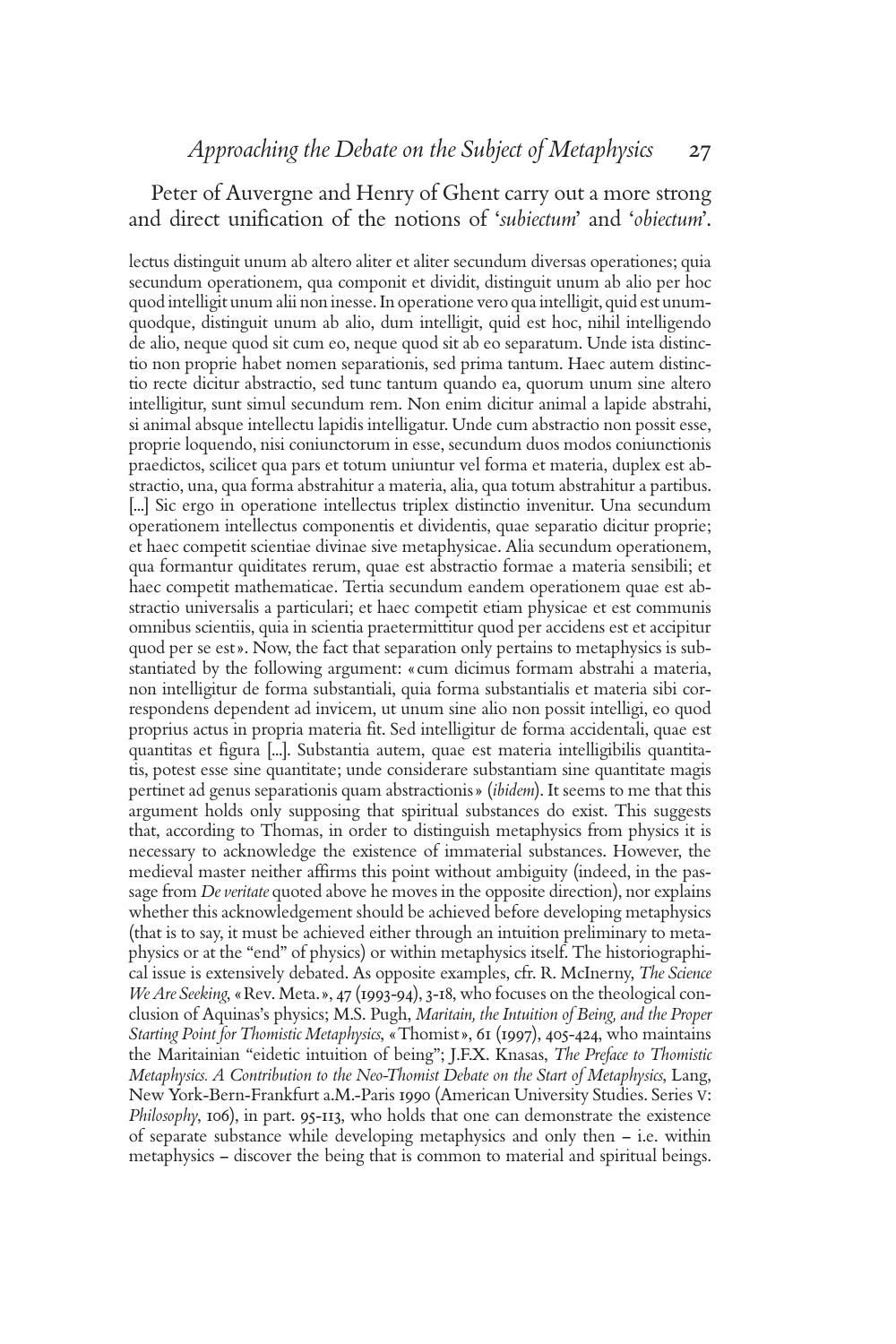Like Thomas Aquinas, Peter writes that the subject of a science relates to the science in the same way as the object of a *habitus* or faculty relates to that *habitus* or faculty. The statements formulated by the two authors are quite similar;59 nevertheless, as far as metaphysics is concerned, their doctrines differ on an interesting point. The *obiectum* Thomas speaks of clearly and plainly embraces both material and separate substances, whereas the *subiectum* he speaks of is epistemologically related to separate substances inasmuch as it follows them ontologically. By contrast, the *obiectum* and the *subiectum* Peter speaks of are totally interchangeable: both of them are simply being as being, which for Peter embraces both the most universal things and the "first" things (i.e. separate substances).<sup>60</sup>

J.F. Wippel, *The Metaphysical Thought of Thomas Aquinas. From Finite Being to Uncreated Being*, Catholic University of America Press, Washington (D.C.) 2000 (Monographs of the Society for Medieval and Renaissance Philosophy, 1), 58-59, footnote 110, argues that Knasas's approach «fails to do justice to Thomas's understanding of the subject of a science, knowledge of which is required for one to begin the science. It also contradicts a principle Thomas accepts from Aristotle to the effect that no science can establish the existence of its own subject». However, I wonder whether Thomas interprets that requirement and that principle in the sense of a purely *secundum se* or of a *quad nos* too; in the former case, Knasas would be right. Most likely, Thomas's thinking is just confused. Departing from these positions, P. Porro, *Astrazione e separazione: Tommaso d'Aquino e la tradizione greco-araba*, in *Letture e interpretazioni di Tommaso d'Aquino oggi: cantieri aperti. Atti del convegno internazionale*  di studio (Milano 12-13 settembre 2005), Istituto di Filosofia San Tommaso d'Aquino, Torino [2006?] (Quaderni di *Annali chieresi*), 121-161, depreciates the role of the distinction between *abstractio* and *separatio* in Aquinas's determination of the nature of the subject of metaphysics. I do not entirely agree with him; it seems to me that Porro develops this view partly because he undervalues the asymmetry – an intended one, in my opinion – of Thomas's metaphysics.

59. Petrus de Alvernia, *Quaestiones in Metaphysicam*, I, q. 1: *Utrum substantiae separatae sint subjectum in ista scientia*, considerandum ergo primo, in A.P. Monahan, *Quaestiones in Metaphysicam Petri de Alvernia*, in J.R. O'Donnell (ed.), *Nine Mediaeval Think*ers. A Collection of Hitherto Unedited Texts, Pontifical Institute of Mediaeval Studies, Toronto 1955 (Studies and Texts, 1), 145-181, quotation from 153: «Subjectum se habet ad scientiam sicut objectum ad habitum vel potentiam. Objectum autem alicujus potentiae est sub cujus ratione cadunt omnia alia quae movent potentiam illam  $[\dots]$ ». Compare Thomas Aquinas, *S. th.*,  $I^a$ , q. 1, a. 7, c., quoted in footnote 55.

60. Cfr. A.P. Monahan, *The Subject of Metaphysics for Peter of Auvergne*, «Med. Stud.», 16 (1954), 118-130. Nonetheless, Peter asserts a strong division, within metaphysics, between metaphysics as a science of the most universal things and metaphysics as a science of separate substances.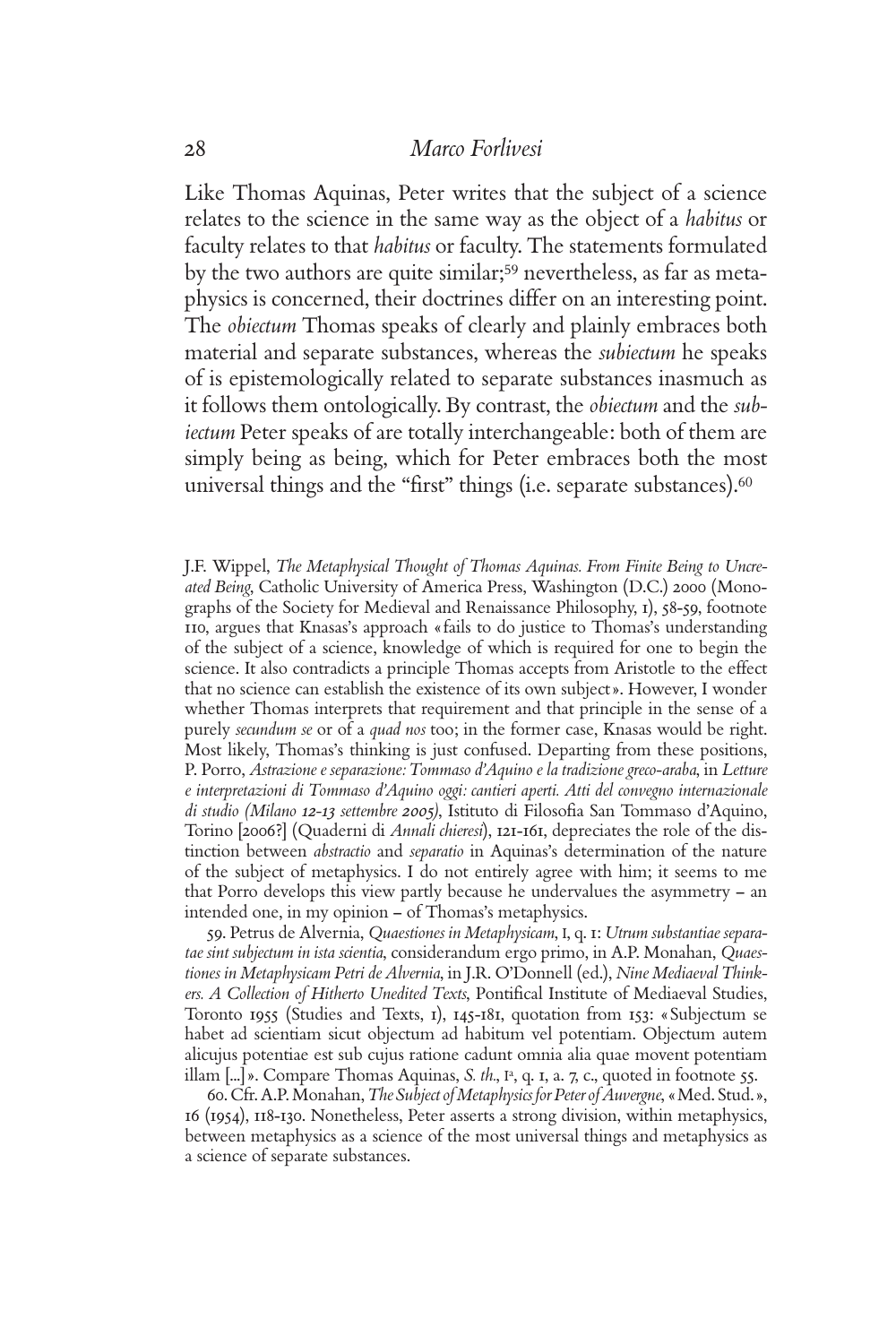Henry of Ghent first of all distinguishes between subject and matter of a science. The matter of a science is all that the science deals with, besides the subject.61 As concerns the subject of a science, for our author it possesses three fundamental distinguishing features. *i*) It is what first moves the intellect to an act of intellective knowledge (within the science having that subject as its subject, obviously) $62$  and is the object of a certain science on its own basis.<sup>63</sup> *ii*) It is that the knowledge of which represents the purpose of that science.<sup>64</sup> *iii*) It is such that the science having it as its subject deals also – and solely – with all the things that can be referred to it.<sup>65</sup>

The subject performs all these functions insofar as it is in front of the faculty or the science, i.e. as object: «subiectum est illud quod primo cadit in notitia scientiae tamquam per se obiectum; et cuius notitia principaliter intenditur».66 Henry relates therefore the meanings of '*subiectum*' and '*obiectum*' in a more direct way than Aquinas did. Moreover, he identifies the epistemologically determining subject with the one falling *primo* within the cognitive activity proper to a science; hence, his words announce the introduction of the syntagma '*obiectum primum*'. Finally, the subject of a science is such that the science having it as its subject does not exceed (*non excedit*) the sphere of the things that can be referred to

61. Henricus de Gandavo, *Summa. Quaestiones ord.*, a. 19, q. 2, c., Opera et impensis Iodoci Badii Ascensii, Apud Parrhisios 1520 (repr. The Franciscan Institute - Nauwelaerts - Schöningh, St. Bonaventure [N.Y.]-Louvain-Paderborn 1953), vol. I, ff. 116v-117r .

62. Henricus de Gandavo, *Summa. Quaestiones ord.*, a. 19, q. 1, c., vol. I, f. 115r .

63. Henricus de Gandavo, *Summa. Quaestiones ord.*, a. 19, q. 2, c., vol. I, ff. 116v-117r .

64. Henricus de Gandavo, *Summa. Quaestiones ord.*, a. 19, q. 1, ad 1, vol. I, f. 115r . Strictly speaking, here Henry distinguishes between subject and aim of a science: something is «subiectum huius scientiae quo ad imperfectam cognitionem quam scientiam de ipso supponit; et est finis eius quo ad perfectam cognitionem quam de ipso quaerit».

65. Henricus de Gandavo, *Summa. Quaestiones ord.*, a. 19, q. 1, ad 7, vol. I, f. 116r .

66. Henricus de Gandavo, *Summa. Quaestiones ord.*, a. 19, q. 2, vol. I, f. 116v. Cfr. also *ibi*, q. 1, ad 2, vol. I, f. 115v: «circa subjectum [...] veluti circa proprium obiectum scientiae vertitur principalis scientiae consideratio».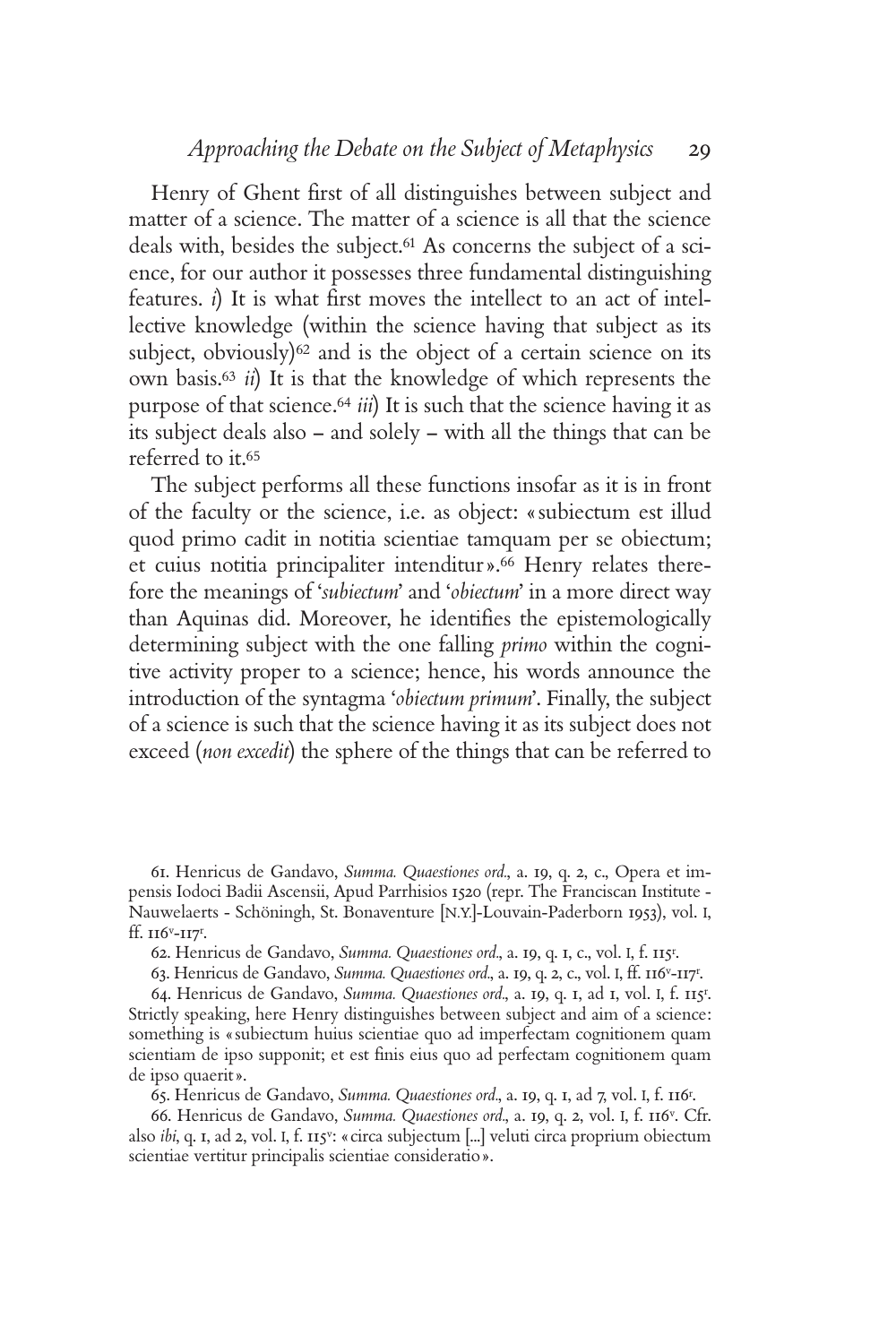it; which announces the introduction of the notion of 'adequate subject of a science'.<sup>67</sup>

Giles of Rome's doctrine concerning the subject/object of a science accepts and develops a central aspect of Henry's position and thus enables us to grasp the cruxes of the strategy proposed by the master from Ghent.

Giles writes that there are four modalities according to which something can be considered by a science. *i*) *Per se*, principally, and in every way; this is the subject of the science in a proper sense. *ii*) *Per se*, principally, but not in every way. This is the case of that where the *ratio* of the subject, taken in a proper sense, is fulfilled in the highest degree. This thing or these things are subject of the science, but just in a certain respect. *iii*) *Per se*, but not principally. This is the case of that which bears some reference to the subject in a proper sense: its species and attributes. *iv*) Accidentally. This is the case of the examples that are given with a didactic purpose.

The scheme is clear. If applied to metaphysics, it has the following result: the subject of metaphysics in a proper sense is being as being; the subjects of metaphysics that are such just in a certain respect are substance and God; finally, within that which metaphysics considers *per se* but not principally there is, for example, the accident.<sup>68</sup>

67. See also the interchangeability of '*subiectum*' and '*obiectum*' in Henricus de Gandavo, Quodlibet XII, q. 1: Utrum Deus sub ratione infinita ex parte sui sit subiectum sive *obiectum alicuius scientiae creatae*, in Id., *Quodlibet XII. Quaestiones 1-30*, ed. J. Decorte, Leuven University Press, Leuven 1987 (Henrici de Gandavo opera omnia, 16), 4-13. However, the expression '*res subiecta [...] rationi sit obiectum scientiae*', used by Henry in the *solutio*, suggests that he understands '*subiectum*' and '*obiectum*' as denoting the (studied) "thing" as it is provided with properties and the (studied) "thing" as it is laid before the mind, respectively. For a somehow different and more accurate investigation into Henry's doctrine, cfr. Pickavé, *Heinrich von Gent*, 102-109.

68. Aegidius Romanus, *In libros Sententiarum*, Prologus, pars 1, q. principalis 1: *De causa materiali <theologie>*, q. 1: *Utrum idem sit aliquid esse subiectum in scientiam et esse de consideratione scientie*, respondeo, in Id., *Primus Sententiarum*, Sumptibus et expensis heredum quondam Octaviani Scoti, Venetiis 1521 (repr. Minerva, Frankfurt a.M. 1968), f. 2rb. Likewise, in the previous *Questiones methaphisicales*, I, q. 5: *Utrum deus sit subiectum methaphisice*, Per Simonem de Luere mandato domini Andree Torresani de Asula, Venetiis 1501 (repr. Minerva, Frankfurt a.M. 1966), f. 3va, Giles distinguishes between two ways of being "principal subject" of a science: there is a principal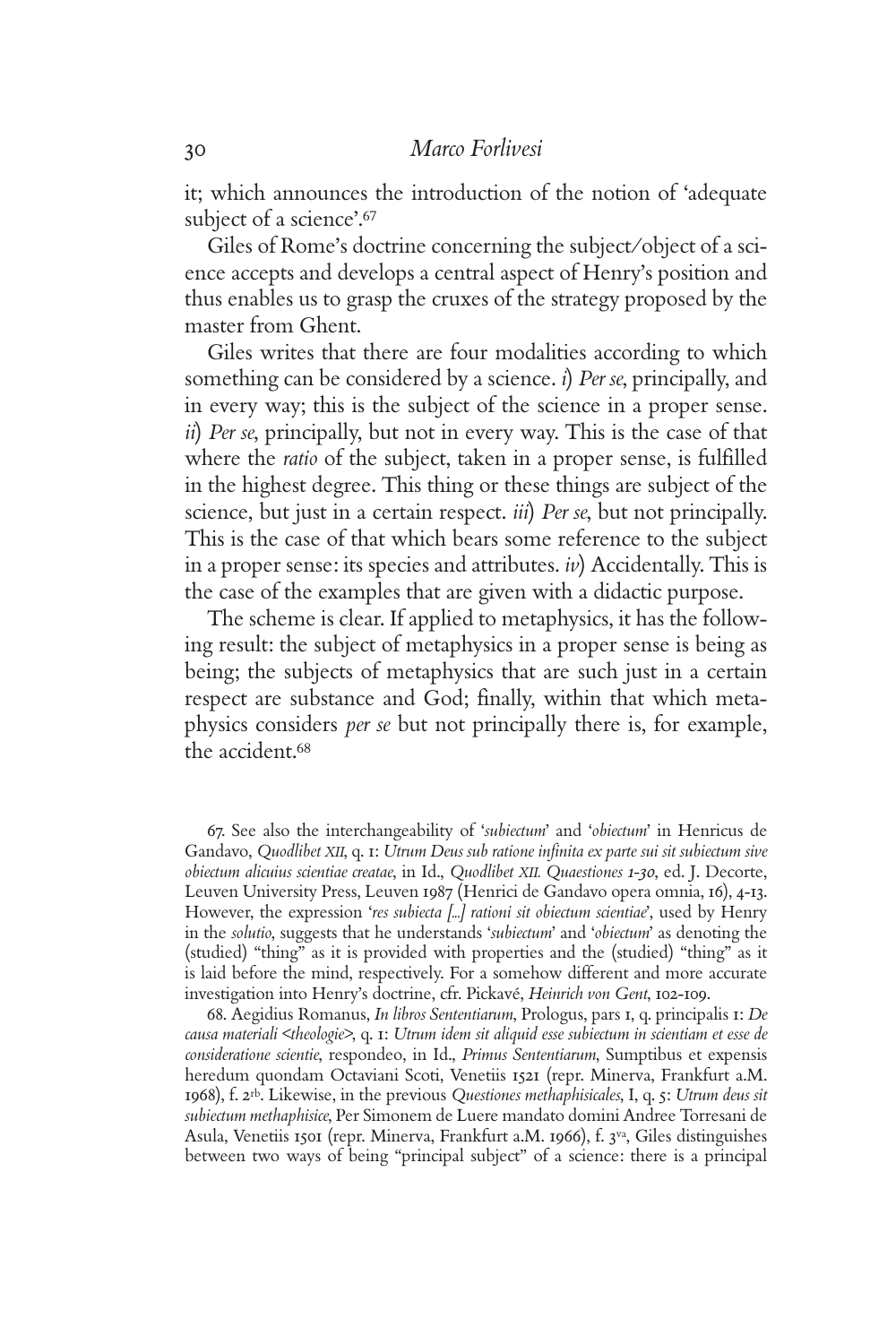Moreover, this scheme enables Giles to distinguish the theology included in metaphysics from the theology offered by the *sacra pagina*. Metaphysics determines what it determines about God in a *commune* way, i.e. since God is being and is the universal cause of beings; hence, metaphysics does not deal with God in a totally principal way (*principaliter secundum omnem modum*), and for this reason God is not subject *simpliciter* in it. By contrast, theology determines what it determines about God in a particular way, i.e. since God restores the fallen human nature (*restaurator*) and carries out the human glorification *(consumator glorificationis, glorificator)*; it therefore deals with God in a totally principal way, and for this reason God is subject *simpliciter* in it, although *sub speciali ratione*. 69

Giles considers the components of this representation (more precisely, those ones that fall within the consideration of a science according to the first three of the four modalities listed above) as objects too. In the *Questiones metaphisicales* he explicitly maintains that, speaking about the subject and object of a science, the two terms are interchangeable.<sup>70</sup>

In the *lectura* reported by Godfrey of Fontaines and in the commentary on the first book of the *Sentences*, our author clarifies his thought as follows. Science has a primary object and a secondary

69. Aegidius Romanus, *In libros Sententiarum*, Prologus, pars 1, q. principalis 1, q. 3: *Quid sit subiectum in sacra pagina*, respondeo, f. 3va-b.

70. Aegidius Romanus, *Questiones*, I, q. 5, f. 3rb. The interchangeability of subject and object – in the same sense it has in the text by Henry mentioned in footnote 64 – is also present in the first two passages that (presumably) Godfrey of Fontaines draws from a *reportatio* of Giles's commentary on the first book of the *Sentences*: cfr. Aegidius Romanus, *Lectura super libro Sententiarum. Excerpta Godefridi de Fontibus*, I, exc. 1-2, in Id., *Reportatio lecturae super Libros I-IV Sententiarum. Reportatio Monacensis. Excerpta Godefridi de Fontibus*, ed. C. Luna, SISMEL - Edizioni del Galluzzo, Firenze 2003 (Testi e studi per il *Corpus Philosophorum Medii Aevi*, 17 - Aegidii Romani opera omnia, III/2), 491-492.

subject that is such because it is that *de quo primo et per se intenditur in illa scientia*; and there is a principal subject that is such *ex continenti*, i.e. by virtue of the fact that the subject that is principal *primo et per se* contains – as its most perfect "expression" – precisely that thing. Further, in *ibi*, I, q. 6, f. 3va-b, he distinguishes between subject of a science and that which is considered by a science: the latter comprises the former and is connected to it, since all what is determined in a science is determined by virtue of the fact that it is characterized by a reference (*attributio*) to the subject; by contrast, the latter is not identified with the former.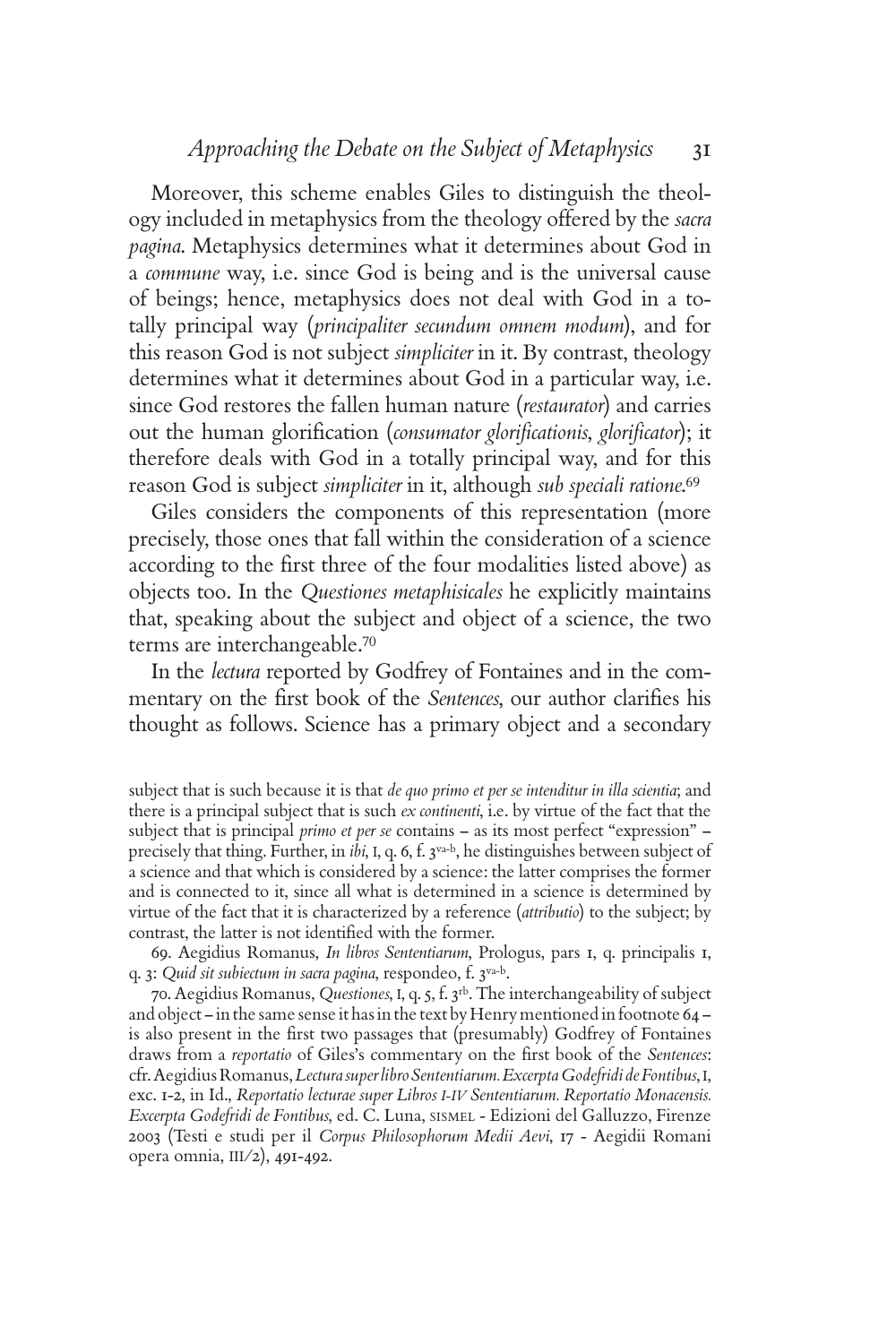object (*obiectum primarium*, *obiectum secundarium*). The secondary object is such because it is a knowable object (*in potentia ut sit scibile*) investigated by a certain science just on the basis of a reference (*ordo*) to the primary object.71 The secondary object is considered by the science only on the basis of the primary object, just as in nature matter only exists in the subject. Consequently, the primary object and the secondary object are called *subiectum* and *materia*, respectively. This is due to the fact – explains Giles – that they relate to each other and to the *lumen* of the agent intellect just as in nature the subject and matter relate to each other and to accidental forms.<sup>72</sup>

Our author's thought is made more complex by at least two further theses. As already seen, in the prologue to the commentary on the *Sentences* he writes that the subject of a science in a proper sense is what the science considers *per se*, principally, and in every way. However, in the same passage he adds that this subject is that *sub cuius ratione* the science determines all that it determines. Giles does not elucidate the meaning of this expression. If I see right, it denotes the fact that when something is considered by a science, this thing is always considered together with the subject, i.e. in its referring to the latter. This implies that, according to Giles, the mind is always aware of the subject of a science whereas it develops that science; actually, it is the principal *obiectum* of that science, i.e. something present – as a reference term – in all that the science considers.<sup>73</sup>

71. Aegidius Romanus, *Lectura*, I, exc. 2, 492. In Id., *In libros Sententiarum*, Prologus, pars 1, q. principalis 1, q. 1, respondeo, f. 2ra, the terminology is partly different but the thesis seems identical. In this text Giles writes that the subject here at issue is the object of a science; yet, the object of a science which is the subject of that science is not any object of it but its principal and formal object; hence, the subject of a science is included within what that science considers, but not all it considers is subject of that science.

72. Aegidius Romanus, *In libros Sententiarum*, Prologus, pars 1, q. principalis 1, q. 3, respondeo, f. 3rb-va. At the point in the *Lectura* mentioned in the previous footnote, Giles presents the object *tout court* and matter as equivalent; however, it has to be noticed that there he understands the former as comprising any kind of object a science deals with.

73. Aegidius Romanus, *In libros Sententiarum*, Prologus, pars 1, q. principalis 1, q. 1, respondeo, f. 2rb.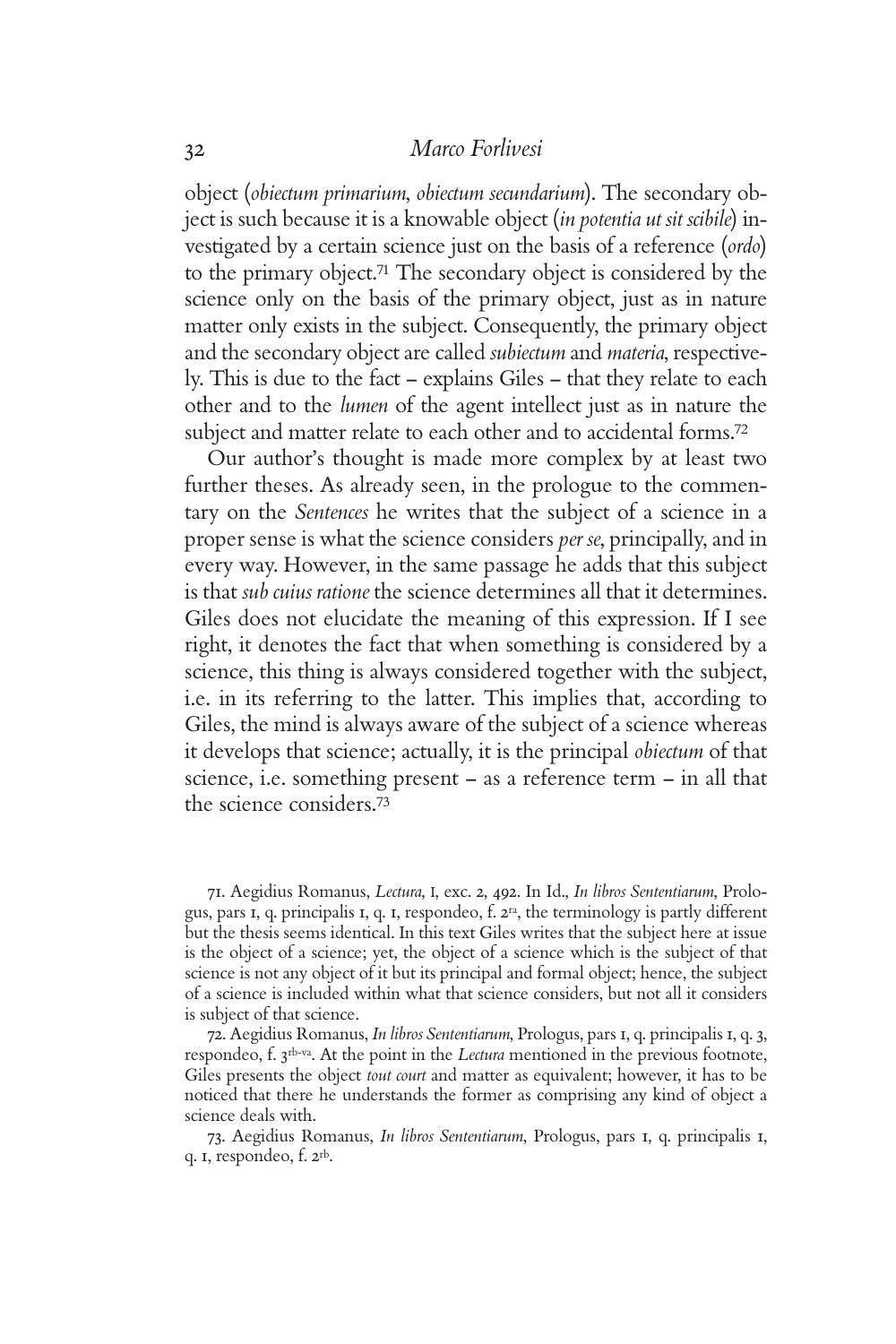These reflections may be associated with those Giles develops concerning the role of abstraction in the unity of a science. If I rightly understand what he writes in two passages of the *Questiones methaphisicales*, the abstraction degree is the way in which a speculative science considers all that it considers, including its own subject.74 In the prologue to the commentary on the *Sentences* he states that the universality and abstraction degrees proper to a science result from the universality and abstraction degrees proper to its subject.75 In this case too Giles does not clarify his own statements. I advance the hypothesis that, in our author's mind, the presence of the subject/object of a science to the mind that develops the science involves that what that mind is considering possesses the same degree of abstraction (and the same degree of universality)<sup>76</sup> as that subject/object.

Between the end of the thirteenth and the beginning of the fourteenth century, the range of doctrines pertaining to the unifying principle of a science rapidly develops and becomes more complex. Among the Dominicans, for example, some adhere to Henry's and Giles's positions, while some others criticize them; and yet all of them – while keeping in mind the Aristotelian word saying that *scientiae secantur quemadmodum res* – interpret the subject of a science as a conceptual content or as a *res* taken as the term of a cognitive act.

John Quidort avails himself of a conception of the subject and object of a science close to that of Aquinas, but his concept of 'matter of a science' is close to that of Henry of Ghent.77 By contrast, Robert of Orford and Remigio de' Girolami, although defending

74. Aegidius Romanus, *Questiones*, I, q. 6, f. 3vb, and *ibi*, q. 7, f. 4ra.

75. Aegidius Romanus, *In libros Sententiarum*, Prologus, pars 1, q. principalis 1, q. 2: *Utrum theologia sit scientia communis vel specialis*, respondeo, primum, f. 2va.

76. It is to be noted that, according to Giles, the fact that a science is more universal than another does not imply that the former is more abstract than the latter. Cfr. Aegidius Romanus, *In libros Sententiarum*, Prologus, pars 1, q. principalis 1, q. 2, respondeo, secundum, f. 2vb.

77. Ioannes Parisiensis, *Commentarium in libros Sententiarum*, I, q. 1: *Utrum in theologia Deus sit subiectum*, in Jean de Paris (Quidort), *Commentaire sur les Sentences. Re*portatio, I, ed. J.-P. Muller, Pontificium Institutum S. Anselmi - Herder, Romae 1961 (Studia Anselmiana, 47), 3-8.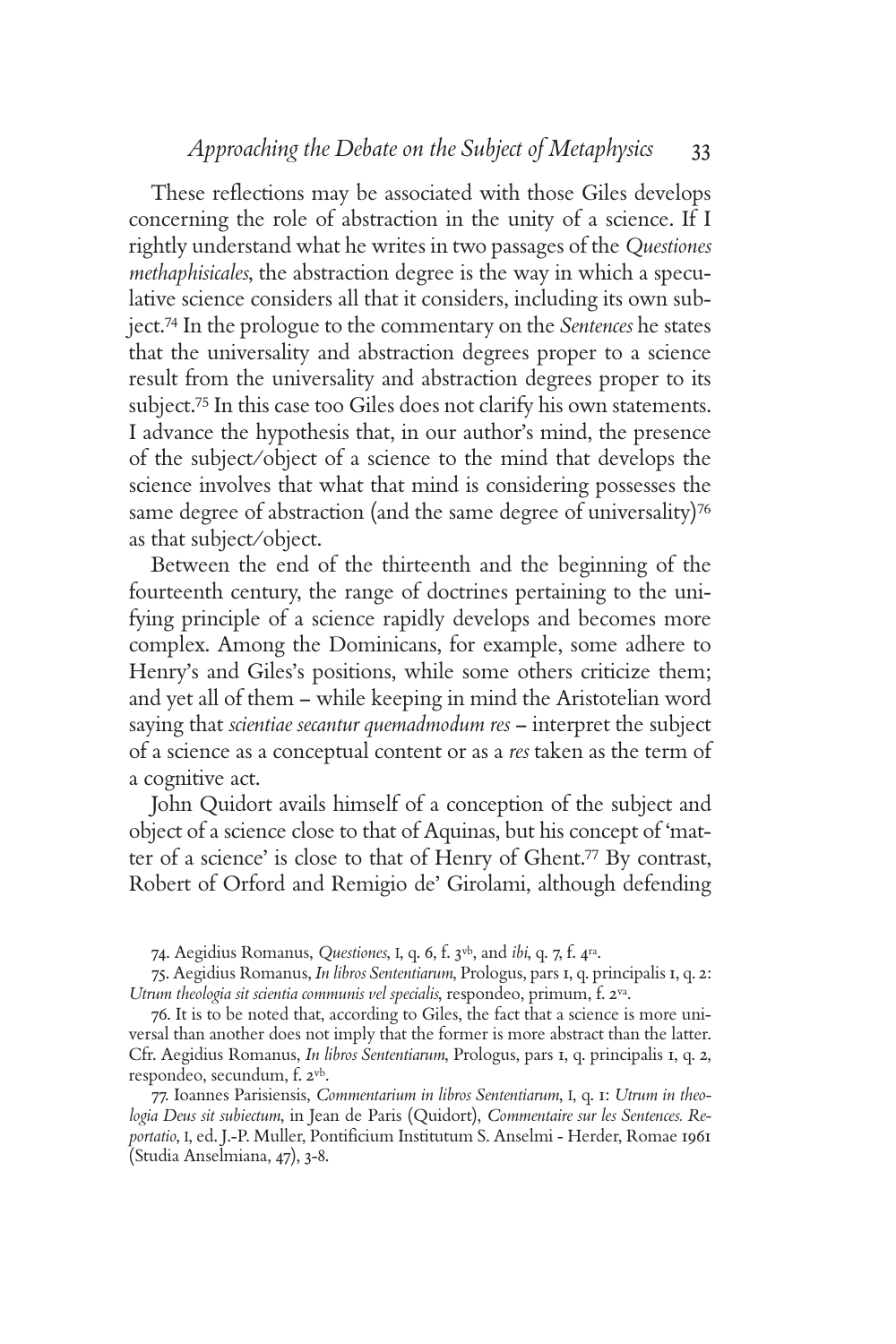the synonymy of subject and object when these terms are said about a science, do maintain the synonymy of subject and matter too.<sup>78</sup>

Also Hervaeus Natalis, in his commentary on the *Sentences*, criticizes the ways in which Giles of Rome presents the relation between the matter and the subject of a science and accounts for the use of these terms. According to the Breton Dominican too, the relation between a science and its subject is the same as that existing between a faculty and its object. For this reason, in order to designate the subject of a science he actually prefers the term '*obiectum*', specifying that the object of a science is said 'subject' due to the fact that it is the subject of the conclusions composing the science.<sup>79</sup>

But it is Hervaeus's *Liber de intentionibus* that most offers a systematic though synthetic theory about the *subiectum scientiae*; a theory that already contains expressions such as '*continentia virtualis*' and '*obiectum adaequatum*'.

The subject/object of a science, writes Hervaeus, must satisfy three conditions. The first is that the object of a certain science must be that which in the science becomes known first. Here, clarifies Hervaeus (revolutionarily, it seems to me), 'first' does not

78. Robertus de Orford, *Reprobationes dictorum a fratre Egidio in primum sententiarum*, <reprobatio> 1: <*In Prologum, q. 1*>, in A.P. Vella, *Les premières polémiques thomistes: Robert d'Orford. Reprobationes dictorum a fratre Egidio in primum Sententiarum*, Vrin, Paris 1968 (Bibliothèque thomiste, 38), 31-38. Robert's criticism of Giles is somewhat mitigated by the fact that he specifies that the subject of a science can be considered *materialiter* and *formaliter*. Moreover, according to the English Dominican, the subject can be taken *formaliter* in two ways because «vel est subiectum principale ad quod quidquid est in scientia est ordinabile [...], vel est subiectum commune et predicabile» (*ibi*, 36). Remigius Girolami, *Questio de subiecto theologie*, in E. Panella, *Il "De subiecto theologie" (1297-1299) di Remigio dei Girolami O.P.*, Massimo, Milano 1982 (Studia Universitatis S. Thomae in Urbe, 14), 37-71. Also Remigio's – implicit – criticism of Henry and Giles is somewhat softened by the observation that the subject/object/matter of a science can be considered both *materialiter* and *formaliter*. The former is «quicquid materialiter continetur in scientia, sicut etiam lignum et lapis potest dici obiectum visus»; the latter is «illum solum sub cuius ratione omnia alia tractantur in scientia» (*ibi*, 55). Moreover, Remigio holds that the fact of being subject of a science can occur in a number of ways (*ibi*, 46-51).

79. Herveus [Natalis] Brito, *In quattuor Petri Lombardi sententiarum volumina scripta subtilissima*, Super primum, Prologus, q. 7: *Utrum deus sit subiectum theologie*, respondeo, quantum ad primum, Per Lazarum de Soardis, Venetiis 1505, f. 8rb-va.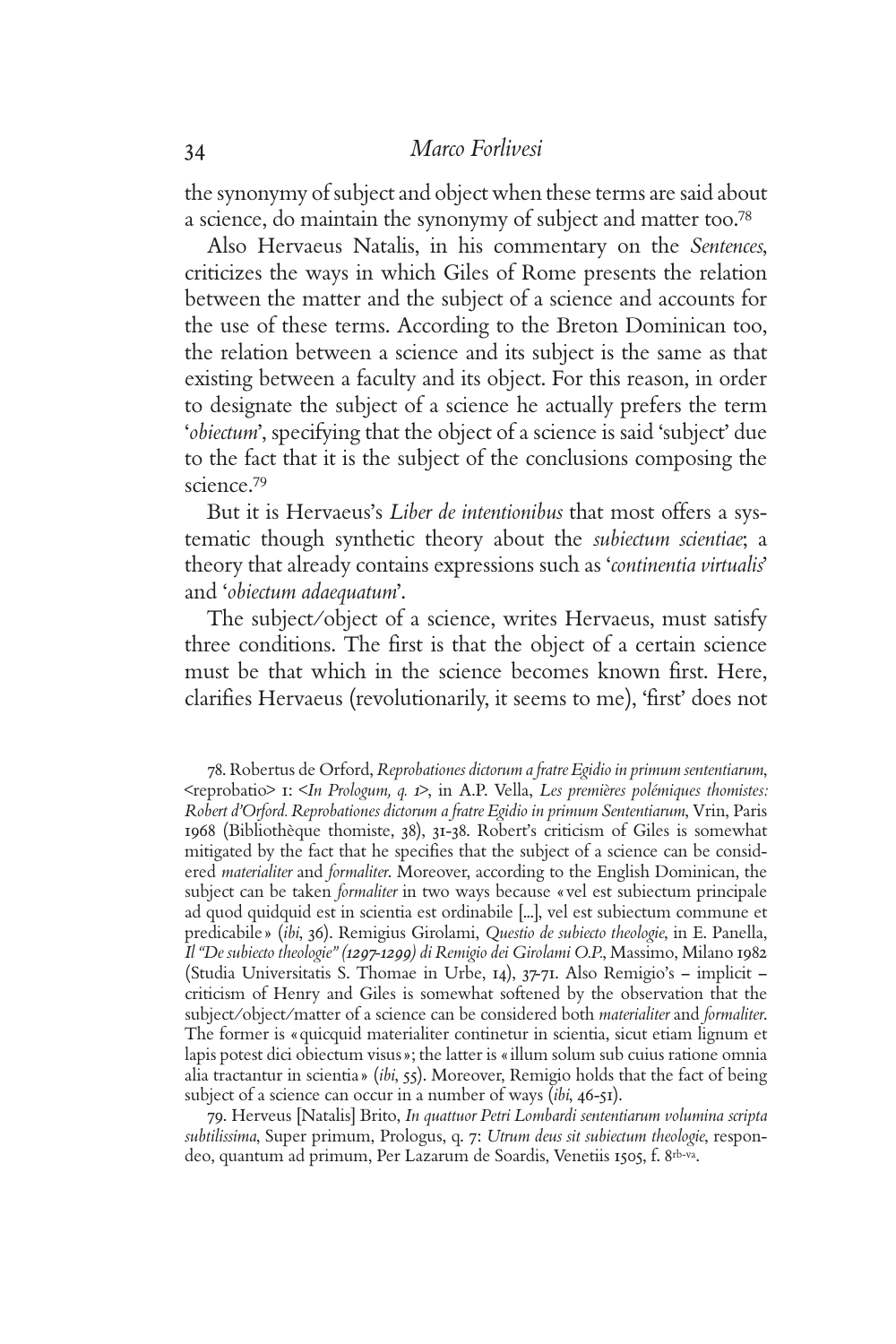mean a temporal priority, since it is false that among all the knowable "things" (*intelligibilia*) belonging to a certain science the object of the science (*illud quod est primum et per se obiectum*) is known before all the others. Rather, it means a priority in finality, i.e. as to intention, since any science tends to the knowledge of its own object more than to the knowledge of any other thing.

The second condition is that all the things considered in a science must have some reference to (*attributio*) that object. This, writes Hervaeus, is due to the fact that if this reference did not exist, then the science would deal with things beyond (*excederet*) those virtually contained (*continet virtualiter*) in its subject/object (*subiectum sive obiectum*); which would imply that this object would not be the adequate object (*obiectum adaequatum*) of this science; which again would imply that it would not be its first and *per se* object.

Finally, the third condition is that the course of the science has to resolve itself (*resolvi*) in the formal *ratio* of its object and has to remain (*stare*) in it. Moreover, specifies Hervaeus, this course and the relations it is based on must be somehow rooted in the very nature of things, although insofar as they are taken not absolutely, but as capable of being grasped by the intellect.<sup>80</sup>

80. Herveus Brito, *Liber de intentionibus*, <q. 5:> *Utrum <de secundis intentionibus> sit scientia et que scientia est de eis*, <a. 1:> *Utrum aliqua scientia sit de secundis intentionibus ut per se subiecto*, respondeo, primum videndum. I have consulted both the edition entitled *Tractatus de secundis intentionibus*, Per Georgium Mitelhus, Parisii 1489 (whose transcription has been kindly made available to me by Judith Dys), where the debated passage is on pp. 77a-82b, and the edition entitled *Liber de intentionibus*, s.e., s.l. [but Venetiis] s.d. (the name of the printer and the date of print that are proposed – the former explicitly, the latter implicitly – by BMC, vol. V, 515 and that are accepted by all subsequent catalogues are mere conjectures; compare them with the information given by R. Proctor, *An Index to the Early Printed Books in the British Museum. From the Invention of Printing to the Year 1500. With Notes of Those in the Bodleian Library*, Kegan Paul, London 1898, vol. I, 379, n. 5711), where the debated passage is on ff. (unnumbered; I identify them through the signatures on the fascicles) g8r h3r . Both editions offer a corrupted text, although in different manners. Therefore I read that passage with the help of the partly literal quotations from it contained in Franciscus de Prato, *Logica*, pars 1, tract. 4, a. 12, in F. Amerini, *La logica di Francesco da Prato, con l'edizione critica della "Loyca" e del "Tractatus de voce univoca"*, SISMEL - Edizioni del Galluzzo, Firenze 2005 (Testi e studi per il *Corpus Philosophorum Medii Aevi*, 19), 363-368, and in Franciscus de Prato, *Logica*, ed. Chr. Rode, Franz Steiner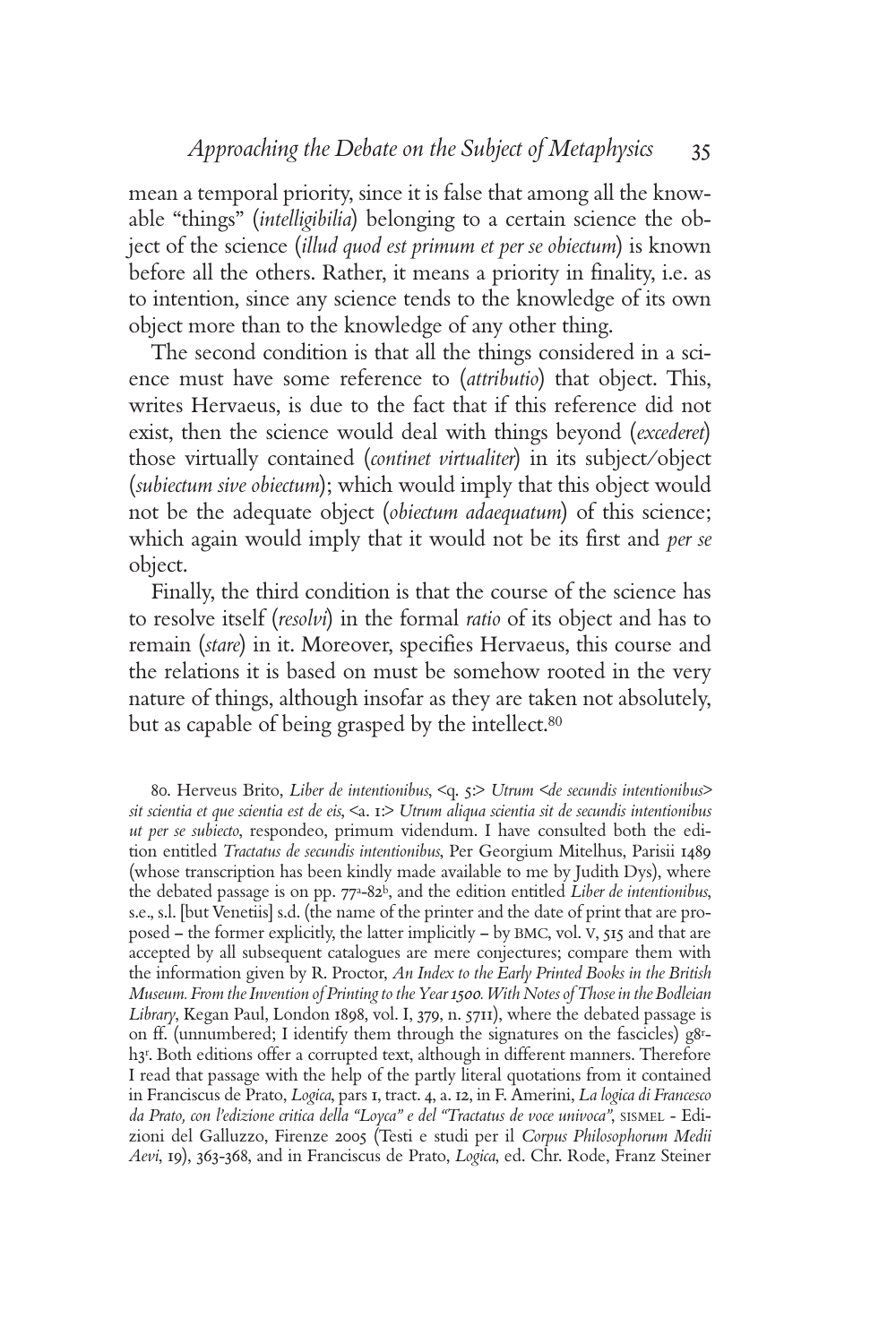John of Naples embraces the arguments Hervaeus had employed in his commentary on the *Sentences*, nonetheless he introduces some significant expansions too, at least one of which seems to be aimed at Durandus's position (on the latter see *infra*).<sup>81</sup>

In short, John of Naples maintains that the *subiectum* of a science – that he identifies with the object – is such because it includes a formal *ratio* by virtue of which it is subject (i.e. subjected) to the consideration of that science; whereas the *materia* of a science – that John distinguishes from the subject – is such because it can be considered by the science only insofar as it is grasped in the light of (*sub*) that formal *ratio*. 82

John Duns Scotus's lexicon undergoes an evolution. In his *Quaestiones super libros Metaphysicorum*, he writes that in order to designate what a science deals with (i.e. its *materia circa quam*) the term '*obiectum*' is preferable to the term '*subiectum*', just as it is preferable to speak about the object rather than the subject of virtues.<sup>83</sup> Nevertheless, in this work he generally uses the noun '*obiectum*' in relation to the terms '*potentia*' and '*habitus*',84 whereas in order to designate what a science deals with he uses the noun '*subiectum*'.

Verlag, Wiesbaden 2002 (Philosophia), 112-115 (these two editions propose different readings of some points from the only codex containing the *Logica* by Francis of Prato). In the early 1340s, Francis of Prato in his *Logica* repeated and summarized with anti-Ockhamistic intentions the very same doctrine by Hervaeus I have just mentioned. Cfr. also Chr. Rode, *Franciscus de Prato. Facetten seiner Philosophie im Blick auf Hervaeus Natalis und Wilhelm von Ockham*, Franz Steiner Verlag, Stuttgart 2004 (Philosophia), 212-217.

81. If this is true, John actually introduces a novelty in the debate, since Hervaeus's doctrine is the basis of Durandus's position too.

82. Ioannes de Neapoli, *Quaestiones variae Parisiis disputatae*, q. 20: *Utrum Deus sit subiectum theologiae, sub ratione absoluta, qua Deus, vel sub ratione aliqua speciali, utpote sub ratione, qua restaurator, vel glorifi cator, etc.*, punctum 1: *Quid proprie sit subiectum alicuius scientiae*, In aedibus regalibus S. Dominici typis Constantini Vitalis per Secundinum Roncaliolum, Neapoli 1618 (repr. Gregg Press, Ridgewood [N.J.] 1966), pp. 173<sup>b</sup>-176<sup>a</sup>. In my view, the *quaestio* formulated by John of Naples is directed against the first *reprobatio* by Robert Orford against Giles. Let me add, however, that on the one hand John defends Giles's thesis concerning the relation between subject, object, and matter of a science, but on the other he rejects the considerations used by the Augustinian friar to explain this relation.

83. Ioannes Duns Scotus, *Quaest. super Met.*, Prol., § [10], n. 32.

84. Cfr. for example Ioannes Duns Scotus, *Quaest. super Met.*, VI, q. 1, § [12], nn. 55 and 59.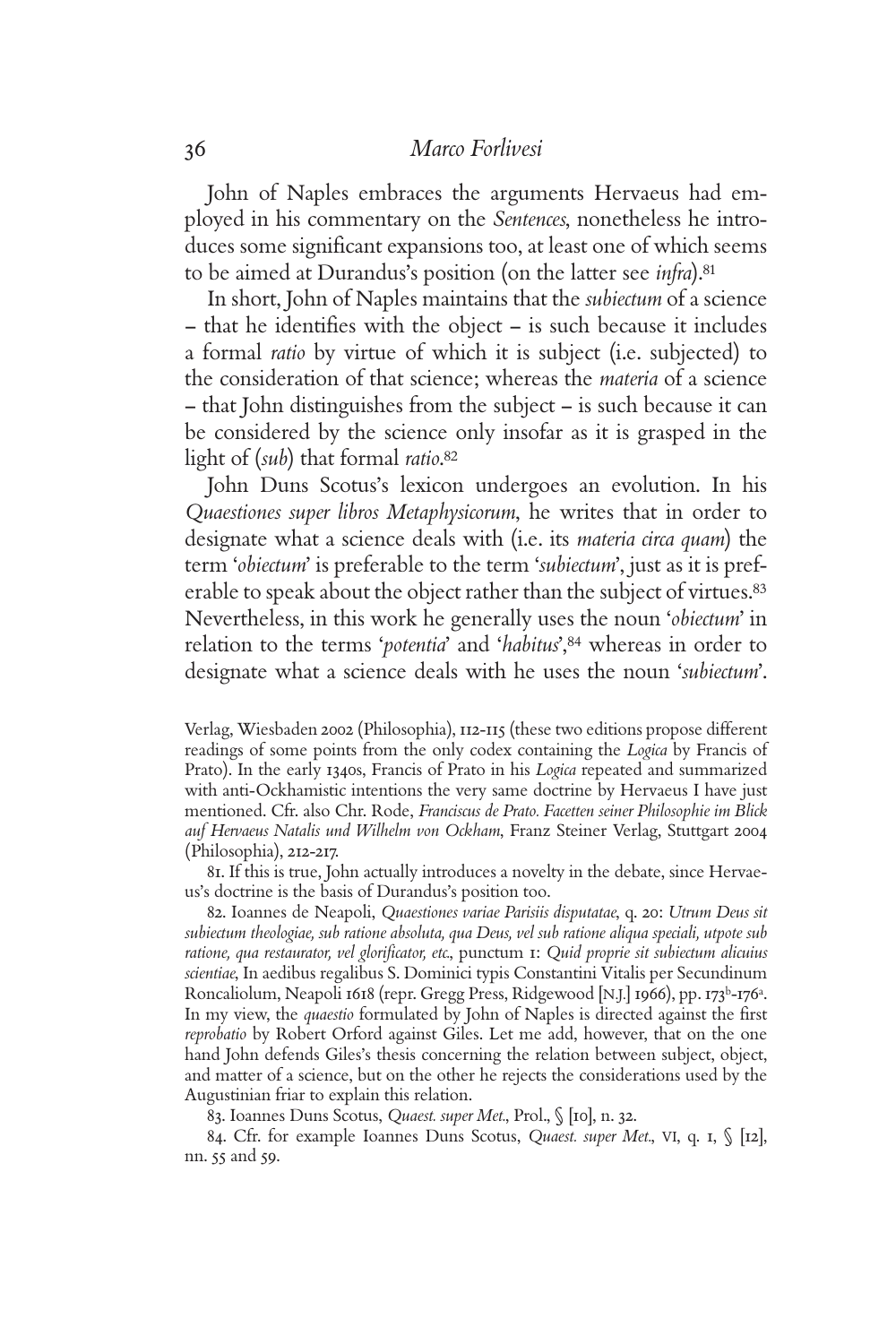In the *Ordinatio*, however, some variation appears. Here the term '*obiectum*' (taken precisely in the sense of 'subject/object of a science') replaces the term '*subiectum*', whereas the latter is often given the special task of designating the subject of the attributes and predicates considered in a science.<sup>85</sup>

The relationship between subject and attributes as well as the question of the knowability of the latter are described in the same way in the *Quaestiones* and in the *Ordinatio*: the subject is structured in a certain manner; hence it includes attributes, i.e. predicates, and includes them either essentially or virtually 86 or  $-$  as we shall see in a while – potentially. As a result, three kinds of intellective *habitus* are possible. The first kind formally refers to a single state of affairs that is undergoing consideration (*complexum speculandum*). The second kind refers to this state of affairs just virtually, since it is formally oriented not to consider this state of affairs but rather to consider something virtually contained in it. Each *habitus* of the first kind refers to a single knowable; by contrast, the *habitus* of the second kind may concern a multiplicity of states of affairs (*complexa*).

Taken as a *habitus*, <sup>87</sup> a theoretical science cannot properly be a *habitus* of the first kind; rather, it can be a *habitus* of the second kind. In this case, its subject/object (and the *notitia* of the latter)

85. Cfr., for example, Ioannes Duns Scotus, *Ord.*, Prol., pars 3, qq. 1-3, § [15], n. 174; *ibi*, § [15], n. 176; *ibi*, § [18], n. 189. In his essay *Jean Duns Scot. Introduction a ses positions fondamentales*, (Études de philosophie médiévale, 42), Vrin, Paris 1952, in part. 45-46, Étienne Gilson appears to think that – according to Scotus – the subject and the object of a science are distinct insofar as the latter is nothing but the former as it is known. In my opinion this can occasionally be true, nevertheless Scotus usually regards the terms '*subiectum*' and '*obiectum*' as interchangeable; cfr. for instance Ioannes Duns Scotus, *Ord.*, I, dist. 3, pars 1, q. 1, § [20], n. 174.

86. Ioannes Duns Scotus, *Quaest. super Met.*, VI, q. 1, § [8], n. 39; Id., *Ord.*, Prol., pars 3, qq. 1-3, § [19], n. 185. As concerns Scotus's doctrine on truth and judgment – thus also his doctrine on the virtual inclusion of the predicates in the subject/object of a science – cfr. D. Demange, *«Objet premier d'inclusion virtuelle». Introduction à la théorie de la science de Jean Duns Scot*, in O. Boulnois - E. Karger - J.-L. Solère - G. Sondag (ed.), *Duns Scot à Paris, 1302-2002. Actes du colloque de Paris, 2-4 septembre 2002*, Brepols, Turnhout 2004 (Textes et études du Moyen Âge, 26), 89-116.

87. For Scotus a theoretical science can also be considered as a conceptual representation (*notitia*), as I shall explain in a while.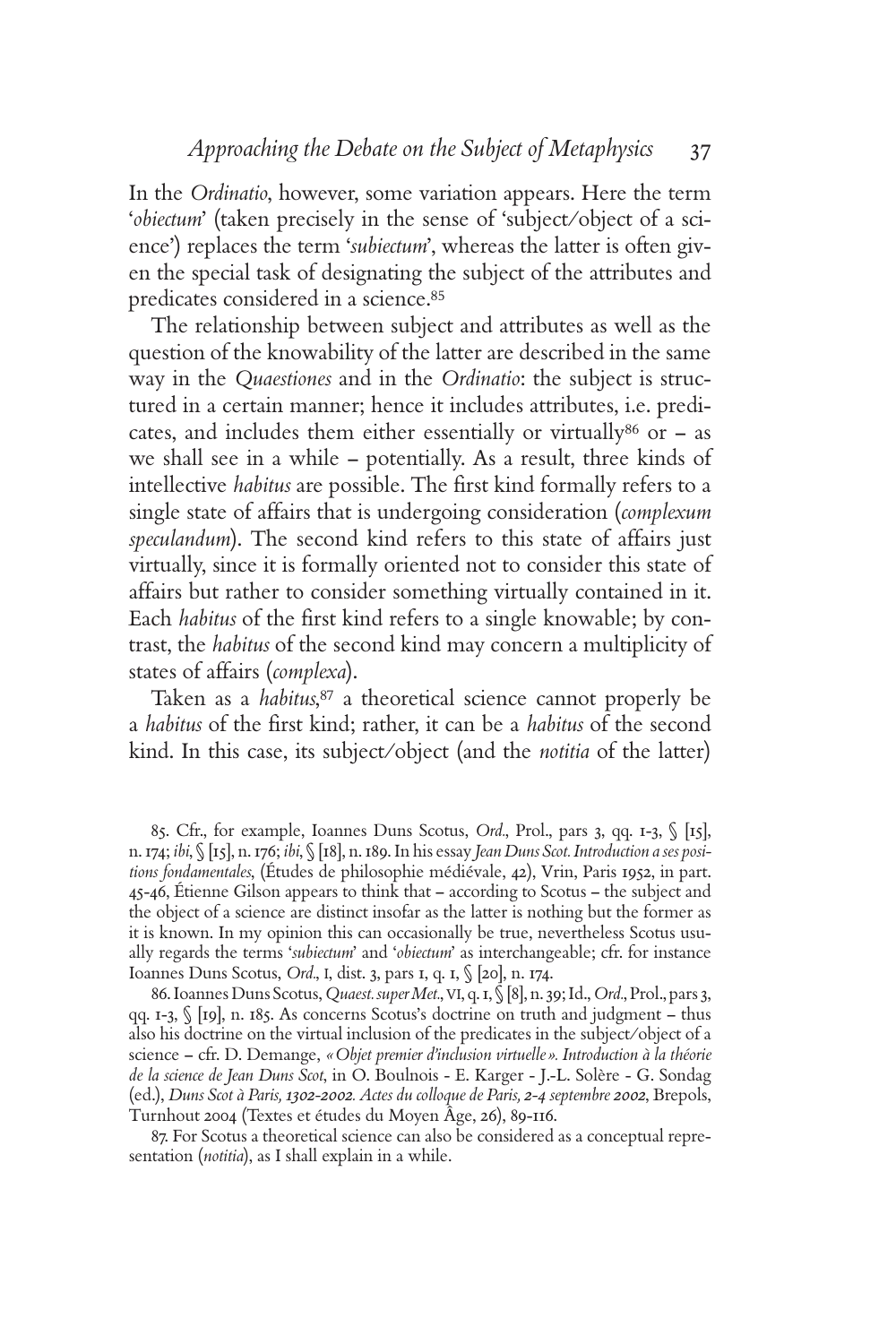is precisely that which virtually contains all the predicates considered by that science and all the principles and conclusions composing it.<sup>88</sup>

Besides these two kinds, a third one is possible: a *habitus* referring to a multiplicity of states of affairs that are contained in a subject not virtually but potentially or generically (*in universali*). This is the case of a science that considers what is proper to the inferiors of its subject/object. What is proper to the inferiors of something can just be known by virtue of the *rationes* proper to those inferiors; hence, a science that considers only what is common to those inferiors will deal with what is proper to them just in a generic way.<sup>89</sup>

Furthermore, if considered as conceptual representations (*notitiae*), the theoretical sciences of a multiplicity of states of affairs can have three degrees of unity. Taken as noncomplex knowledge of something noncomplex, they are sciences just virtually and have the unity of a species. Taken as knowledge of all the conclusions contained in their own subjects/objects, they are sciences in a formal way and can have different kinds of unity. Those sciences that are knowledge of all the conclusions virtually contained in their own subjects/objects have the unity of a proximate genus; those sciences that are knowledge of all the conclusions potentially contained in their own subjects/objects have the unity of a remote genus.90 If applied to theoretical sciences, this scheme has the following result: metaphysics possesses the unity of a proximate genus, whereas mathematics and physics possess the unity of a remote genus.<sup>91</sup>

The subject/object virtually containing all the predicates considered by the science of which it is subject/object is the first subject/object of that science. The "primacy" (*primitas*) here at issue has two meanings: it expresses both the fact that this subject/object embraces and matches *(adaequat)* the entire field of what is

<sup>88.</sup> Ioannes Duns Scotus, *Quaest. super Met.*, VI, q. 1, § [8], n. 40.

<sup>89.</sup> Ioannes Duns Scotus, *Quaest. super Met.*, VI, q. 1, § [9], n. 42.

<sup>90.</sup> Ioannes Duns Scotus, *Quaest. super Met.*, VI, q. 1, § [9], nn. 41-42.

<sup>91.</sup> Ioannes Duns Scotus, *Quaest. super Met.*, VI, q. 1, § [12], n. 58.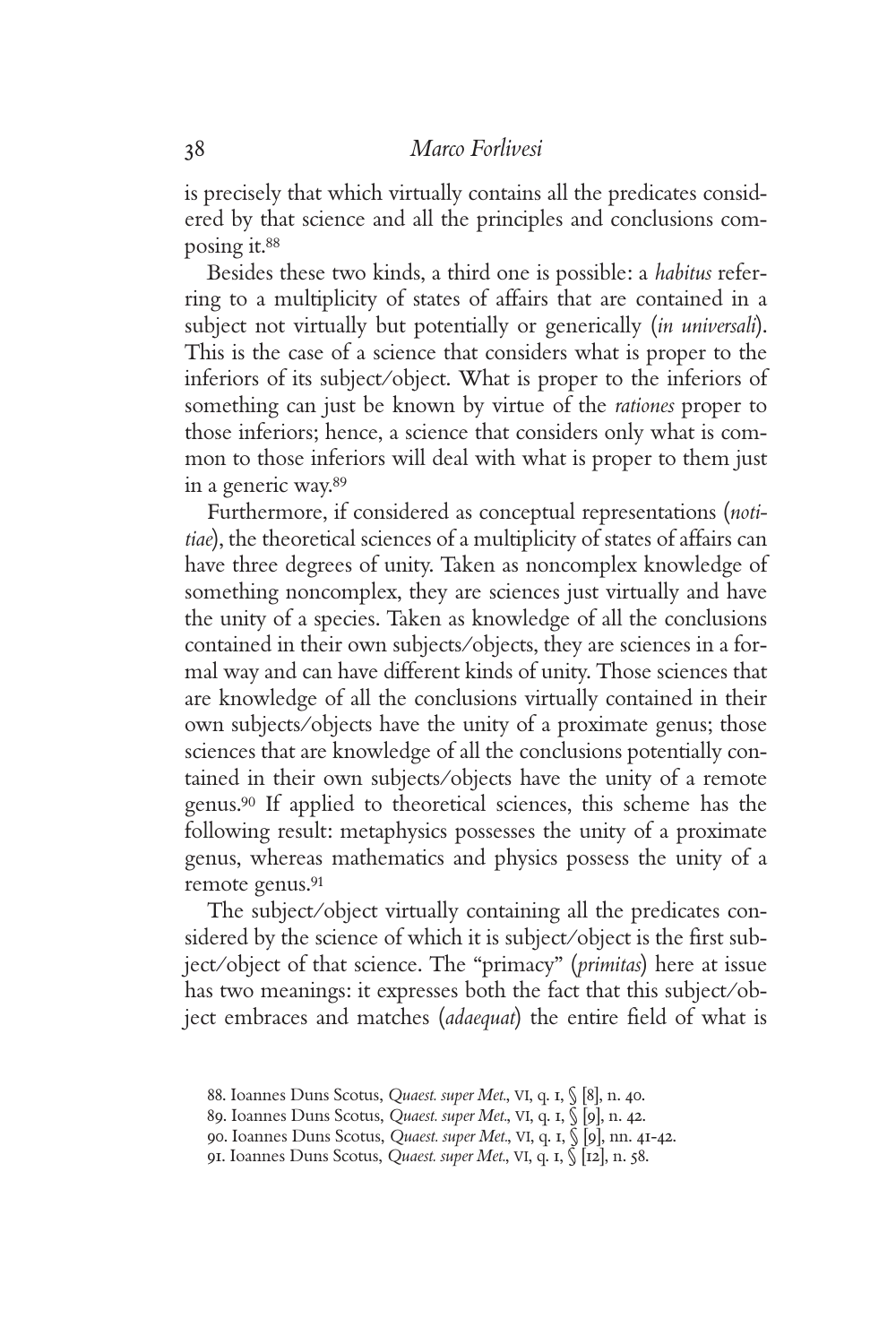considered by that science92 and the fact that it virtually contains this field just by virtue of itself.<sup>93</sup> Actually, in order to designate the subject/object of a science, in the *Ordinatio* Scotus uses '*primum obiectum*' as well as '*primum subiectum*' and '*obiectum adaequatum*' as well as '*subiectum adaequatum*'.

As I already remarked, this is the doctrine presented in the *Quaestiones super libros Metaphysicorum* and in the *Ordinatio*. It should be noted, however, that in the *De cognitione Dei* Scotus develops a partly different thesis. In this text too he presents the subject/object of a science as that which virtually includes the "things" considered by that science and the propositions composing it; and yet he adds that, in case such a subject/object does not exist, one may use a subject/object common by predication to what that science considers. Further, concerning metaphysics he makes clear that being, which is the subject of this science, is such a subject in two senses: as regards that part of metaphysics dealing with the transcendentals, being is subject «secundum perfectam rationem illius primi subjecti, scilicet secundum rationem virtualis continentiae»; as regards metaphysics as a whole, being is subject «imperfecte, quia non nisi secundum adaequationem communitatis ad subjecta continentia virtualiter veritates quas ipsum non continet».<sup>94</sup>

The thesis of the virtual inclusion maintained by Hervaeus Natalis and Scotus is rejected by the Dominican Durandus of Saint-Pourçain and the Franciscan Peter Auriol. Nevertheless, the solutions proposed by these two authors diverge.

Durandus maintains a conception of the subject of a science as a focus where relationships and references converge. According to him, one of the conditions that something necessarily has to satisfy in order to be the subject of a science is precisely the follow-

92. Ioannes Duns Scotus, *Quaest. super Met.*, VI, q. 4, § [3], n. 11. See also Id., *Quaest. super Met.*, IX, q. 5, § [7], n. 28; Id., *Quodl.*, q. 5, a. 2, §§ 10-11; Id., *Ord.*, Prol., pars 3, qq. 1-3, § [4], n. 143; Id., *Ord.*, I, dist. 3, pars 1, qq. 1-2, § [21], nn. 69-70.

94. Ioannes Duns Scotus, *De cognitione Dei*, a. 2, [f. 152v], ed. C.R.S. Harris - E.G. Parker, in C.R.S. Harris, *Duns Scotus*, vol. II: *The Philosophical Doctrines of Duns Scotus*, Clarendon Press, Oxford 1927 (repr. Thoemmes Press, Bristol 1994), 379-398, in part. 392-393.

<sup>93.</sup> Ioannes Duns Scotus, *Ord.*, Prol., pars 3, qq. 1-3, § [4], n. 144.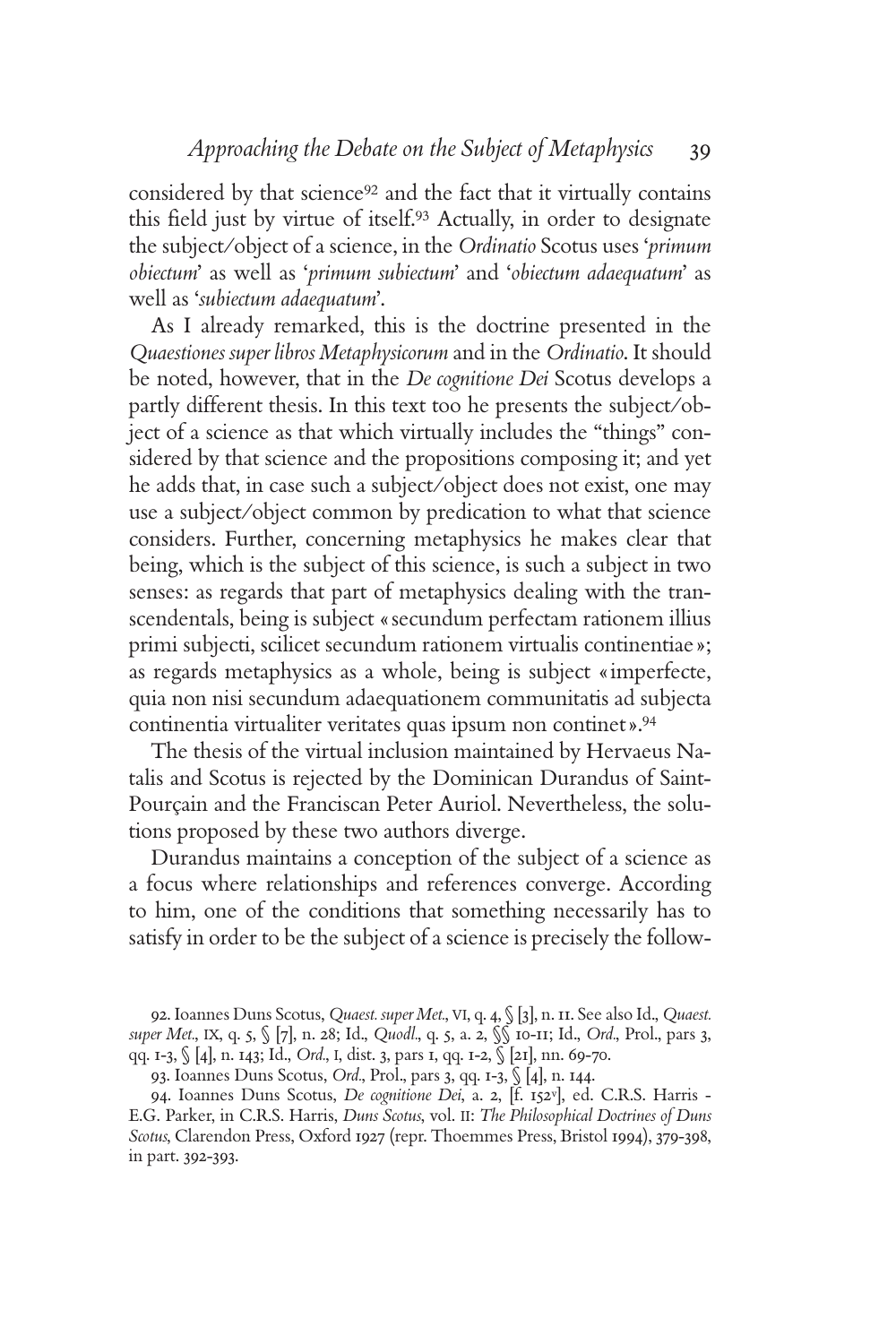ing: the subject of a science is what the science considers first and primarily (*primo et principaliter*) and is that in relation to which (*per comparationem*; *attributio*) the science considers all the other things it considers. He also and explicitly draws a distinction – as well as a connection – between subject and object of a science. The subject of a science is something noncomplex about which attributes, i.e. predicates, are proved; whereas the object of a science is something complex, i.e. a proposition. Now, that which is first and primarily known scientifically *(illud quod scitur)* is the proved conclusion, i.e. the object; by contrast, the subject is not that which is known first and directly but merely that about which (*illud de quo scitur aliquid*) attributes are proved.<sup>95</sup>

Durandus's position enjoyed considerable historical success. William of Ockham adopts the conception of the distinction between *subiectum* and *obiectum* of a science proposed by Durandus.<sup>96</sup> Peter de la Palu – although appropriating Hervaeus's and John of

95. Durandus a Sancto Porciano, *In Petri Lombardi sententias theologicas commentariorum libri IIII*, Prologus, q. 5: *De subiecto theologiae*, nn. 6-8, Ex officina Gasparis Bindoni, Venetiis 1586, ff. 8vb-9ra; *ibi*, III, dist. 24, q. 1: *Utrum Deus sit obiectum fi dei*, n. 6, f. 256vb. Strictly speaking, in the second passage I have just mentioned, Durandus writes that one can speak of '*obiectum*' both with the meaning '*conclusio demonstrata*' and with the meaning '*subiectum*', i.e. the subject of that *conclusio*. A possible answer to Durandus's position are the words written a few years later by the Dominican John of Naples: «nomen scientiae aliquando significat habitum, unius conclusionis demonstratae, et de subiecto tali scientiae procedit argumentum [*i.e.*: the possible objection to the identification – as supported by  $John - of subject$  and object of a science], nec de hoc loquitur ad praesens; aliquando significat totalem aliquam notitiam alicuius subiecti, quantum ad omnes partes suas, et passiones, quae sub se comprehendit per consequens multas demonstrationes [...]» (Ioannes de Neapoli, *Quaestiones*, q. 20, punctum 1, pp. 175b-176a).

96. Guillelmus de Ockham, *Scriptum in librum primum Sententiarum. Ordinatio*, I, Prologus, q. 9, ed. G.I. Etzkorn - Fr.E. Kelley, St. Bonaventure University, St. Bonaventure 1967 (Guillelmi de Ockham opera philosophica et theologica, Opera theologica, 1), 226-276, in part. 266. This does not mean that Ockham's position is identical with that of Durandus. The *Venerabilis Inceptor* thinks that, strictly speaking, a total science – that is a science composed of several partial sciences, i.e. several single conclusions – does not have a unique subject. Conversely, even when several conclusions have the same subject, the fact that they refer to different properties of this subject is a sufficient condition to make these sciences different from one another. Cfr. *ibi*, 255-262.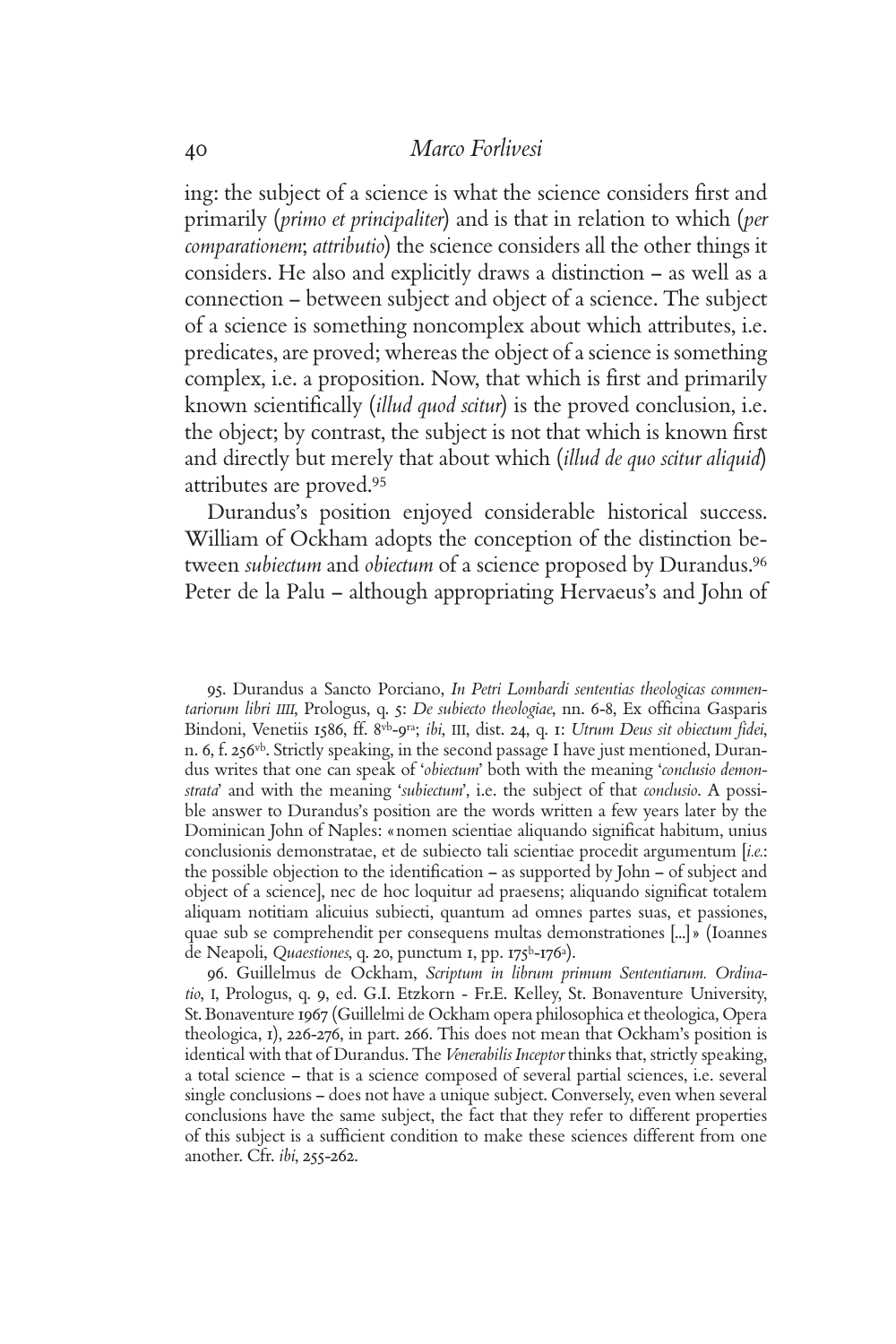Naples's criticisms of Giles - defends the Durandian distinction.<sup>97</sup> Durandus is also followed by Jean Cabrol (who, however, does not mention the medieval author),98 Francisco Suárez (who does recognize being indebted to Durandus),<sup>99</sup> and John Punch (who does not mention the source of this doctrine too).<sup>100</sup>

Peter Auriol dissociates himself too from the doctrine of the virtual inclusion. He explicitly ascribes it to Scotus and summarizes it as follows: the first subject/object of a science is that which first and virtually contains all the truths of the science (which is understood by Auriol as the cognitive *habitus* of all the conclusions of the science itself).<sup>101</sup>

His several objections to this thesis mainly rest on two considerations. The *ratio* of any subject/object is the reason why its

97. Petrus a Palude, *In I Sent.*, Prol., q. 5: *De subiecto theologiae*, <a.> 1: *Quid sit subiectum et unde dicatur*, in G. Groppo, *La teologia e il suo "subiectum" secondo il Prologo del "Commento alle Sentenze" di Pietro da Palude, O.P. (†1342) (In I Sent., Prol., q. III; q. V, a. I)*, «Salesianum», 23 (1961), 265-270 (Groppo's essay is on pp. 219-316 of the journal; the edition of Peter de la Palu's texts is on pp. 254-294).

98. Ioannes Capreolus, *Defensiones theologiae divi Thomae Aquinatis*, In primo Sententiarum, Prologus, q. 4: *Utrum Deus sit subjectum theologiae*, a. 1, concl. 2, ed. C. Paban - Th. Pègues, Sumptibus Alfred Cattier, Turonibus 1900-1904, vol. I, 46b. But see also *ibi*, a. 2, contra primam conclusionem, contra aliam partem, and ad argumenta contra primam conclusionen,  $\leq$ ad argumenta $\geq$  contra secundam partem,  $50^a$ - $51^b$  and 55a-57b, where he criticizes Gregory of Rimini's position by denying that a *complexum signifi cabile* exists also *a parte rei*.

99. Franciscus Suarez, *Commentaria in Summam divi Thomae*, In secundam secundae, De fide theologica, disp. 2: *De objecto, seu subjecto materiali fidei*, in Id., *Opera omnia*, ed. M. André - Ch. Berton, Apud Ludovicum Vivès, Parisiis 1856-1878, vol. XII, 14a-b.

100. Ioannes Poncius, *Philosophiae ad mentem Scoti cursus integer*, Logica, disp. 22: *De scientia*, q. 2: *De obiecto scientiae*, n. 10, Sumptibus Ioannis Antonii Huguetan et Marci Antonii Ravaud, Lugduni 1659 (reprint of the text's second edition; the second edition, published in 1649, must be considered archetypal), p. 291<sup>a</sup>.

101. For Auriol's conception of science cfr. Petrus Aureolus, *Scriptum super primum Sententiarum*, Prooemium, q. 4: *Utrum habitus ex theologico studio acquisitus sit unus vel plures*, aa. 1-2, ed. E.M. Buytaert, The Franciscan Institute - E. Nauwelaerts - F. Schöning, St. Bonaventure (N.Y.)-Louvain-Paderborn, vol. I, 1953, nn. 2-57. Let me point out that in this and the following questions Auriol treats the syntagmas '*genus subiectum*' and '*obiectum formale*' of a science as equivalent. On the other hand, in these two questions I cannot find the phrase '*obiectum adaequatum*', but on at least three occasions there are forms of the verb '*adaequare*' that are used to express the relation between science and subject/object.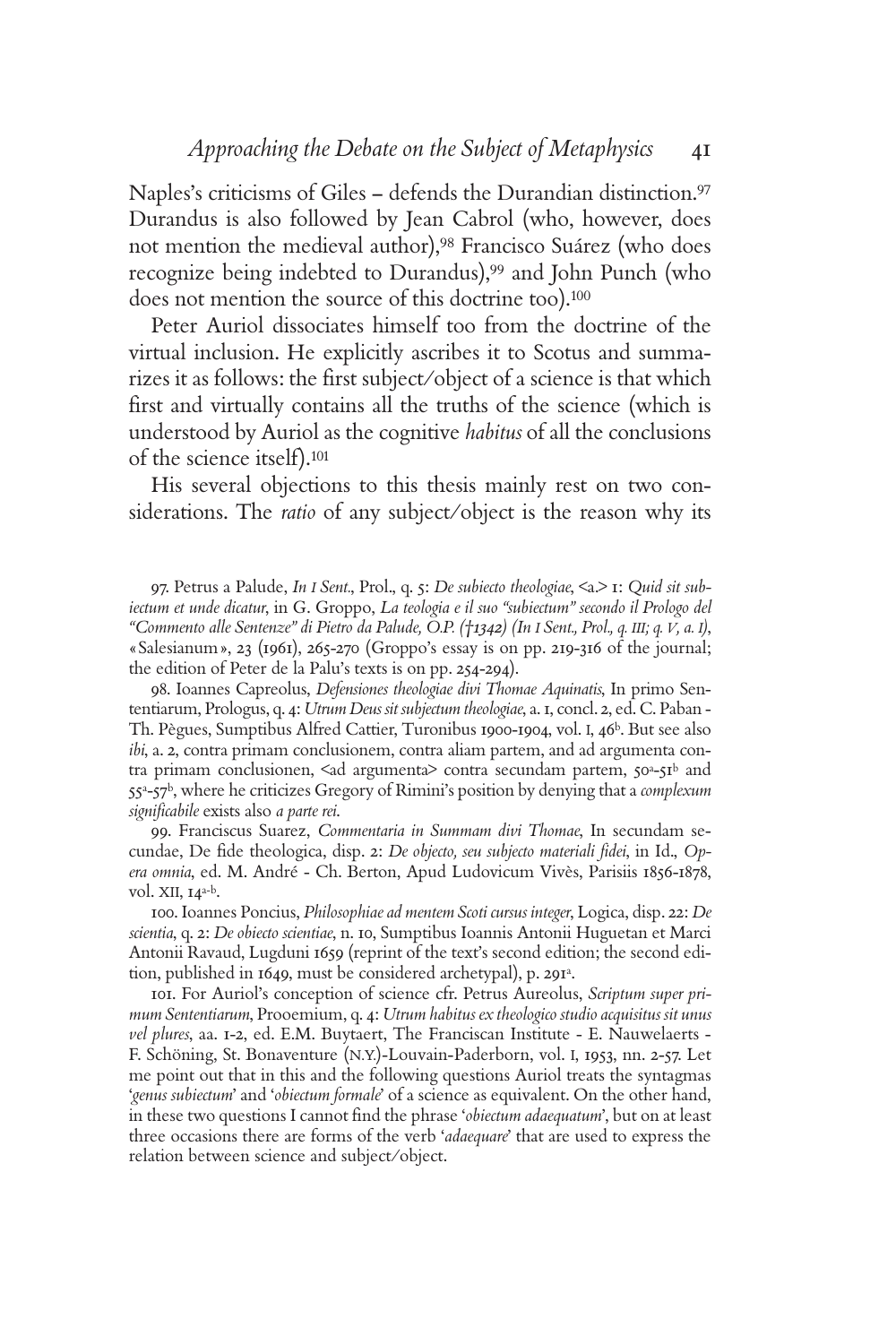immediate parts and immediate attributes (*passiones*) inhere in this subject/object; on the contrary, it is not the reason why the properties of its parts and of its attributes inhere in this subject. Hence, a subject/object virtually contains just the truths concerning its immediate parts and immediate attributes, whereas the truths concerning the immediate parts and the immediate attributes of the latter are virtually contained just in the latter. Assuming this premise, only two alternatives follow. Either one holds that it belongs to one and the same science to deal both with its own subject/object and with the species and parts of the latter; but in this case it is not possibile to affirm that this subject/object virtually contains all the truths of the science. Or one holds that the subject/object of a science is that which first and virtually contains all the attributes of the science; but in this case one has to admit that there are as many sciences as the subjects/objects, their parts, and their immediate attributes.102 Hence Auriol concludes that the thesis of the virtual inclusion is true just in the case of a *propter quid* science concerning a subject not divisible by species and regarding only the immediate attributes of this subject.<sup>103</sup>

Both Durandus and Auriol reject the theory of the virtual inclusion, nonetheless they diverge in the *pars construens* of their doctrine. According to the Occitan Franciscan, the distinction of sciences is based on the difference between the modes of knowledge (*modus cognitionis*), the difference between the modes of knowledge is based on the difference between the modes of abstraction (*modus abstractionis*), the difference between the modes of abstraction is based on the difference between the knowable genera (*genus co-*

103. Cfr. Aureolus, *Scriptum super primum Sententiarum*, Prooemium, q. 5, responsio, a. 1,  $\int$  b, n. 43, where he adds: «Et si aliqua talis inveniatur, subiectum illius haberet rationem quam iste Doctor [i.e. Scotus] assignavit; et forsitan hoc aspexit et ita intellexit». Cfr. also *ibi*, n. 39. My opinion is that Scotus would deny that it is possible to speak of virtual inclusion only in the case of the subject/object of a *propter quid* science, and yet – as we saw – he maintains that this type of inclusion is only valid for the truths concerning the immediate parts and immediate attributes of the subject/object of a science.

<sup>102.</sup> Aureolus, *Scriptum super primum Sententiarum*, Prooemium, q. 5: *Utrum habitus theologicus habeat pro subiecto Deum ratione deitatis*, responsio, a. 1, § b: *Quod illa non est*  ratio subiecti scientifici, contra Scotum, nn. 37-42.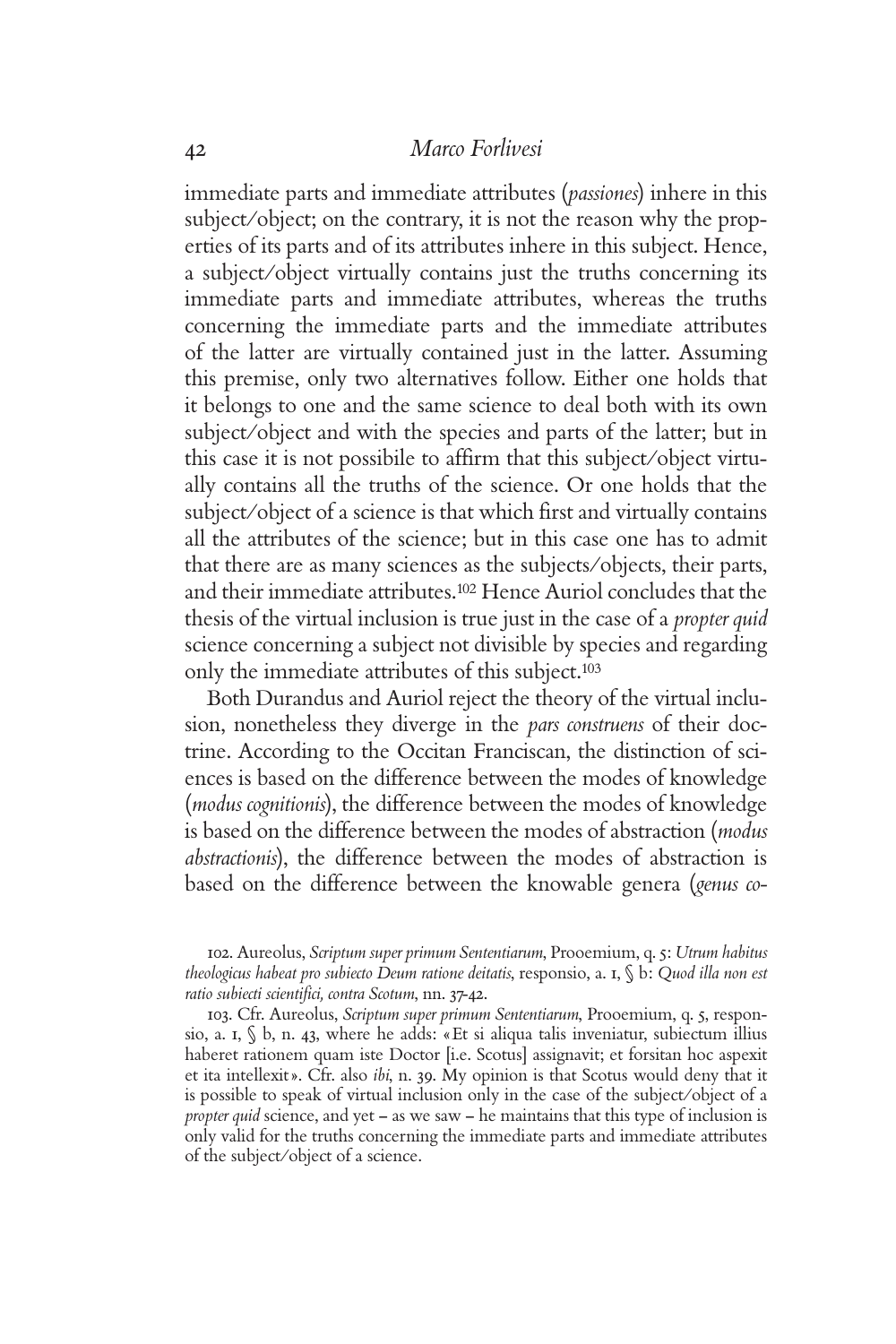*gnoscibile*). A knowable genus is a genus that includes all the knowables that – if taken precisely as knowables – are characterized by one and the same mode of abstraction. Now, according to Auriol, Aristotle designated as 'the only subject genus' (*unum genus subiectum*) of a science precisely that only knowable genus (*unum genus cognoscibile*) that, together with its parts and attributes, is characterized by only one mode of abstraction (*unum modum abstractionis*).<sup>104</sup>

In comparison with the use of the notion of degree of abstraction that was made by previous authors, Auriol understands this notion in a quite broader way. Although he speaks of lesser or greater abstraction (or even of lesser or greater degree of abstraction), he does not only distinguish between five modes (or species) of abstraction – and of knowledge – but also formulates this classification using criteria that are different from those used by the previous authors in distinguishing the three standard degrees of abstraction. Sometimes the intellect, writes our author, conducts itself (*se habet*) in a reflexive way (*reflexive*), relating to its own acts and concepts; sometimes it conducts itself in an "extensive" way (*extensive*), relating to the objects that are outside it (*ad obiecta et ea quae sunt extra*); sometimes it conducts itself in a totally "abstractive" way (*omnino simpliciter abstractive*). The above mentioned "extensive" conduct (*extensio*), in its turn, can occur in three ways: either through the internal sense, i.e. imagination, or through the external senses, or both through the external senses and the internal sense. The first four modes (of the five ones now listed) by which the intellect relates to its objects can be subdivided again, arriving at a total of twelve species of abstraction and as many sciences.<sup>105</sup>

104. Aureolus, *Scriptum super primum Sententiarum*, Prooemium, q. 5, responsio, a. 2: *Quae sit ratio dans alicui quod possit esse scientiae primum subiectum iuxta id quod videtur*, nn. 44-51.

105. Aureolus, *Scriptum super primum Sententiarum*, Prooemium, q. 5, responsio, a. 2, nn. 46-49. The twelve sciences Auriol enumerates and "justifies" are (in ascending order of abstraction): *i*) first series, speech sciences: grammar, logic, rhetoric (including poetics); *ii*) second series, pure mathematics: geometry, arithmetic; *iii*) third series, sensitive and pure experimental sciences: physics, medicine, and ethics (including law); *iv*) fourth series, intermediate sciences (i.e. mixed): music, astrology, perspective;  $\nu$ ) fifth series, purely intellectual sciences: metaphysics.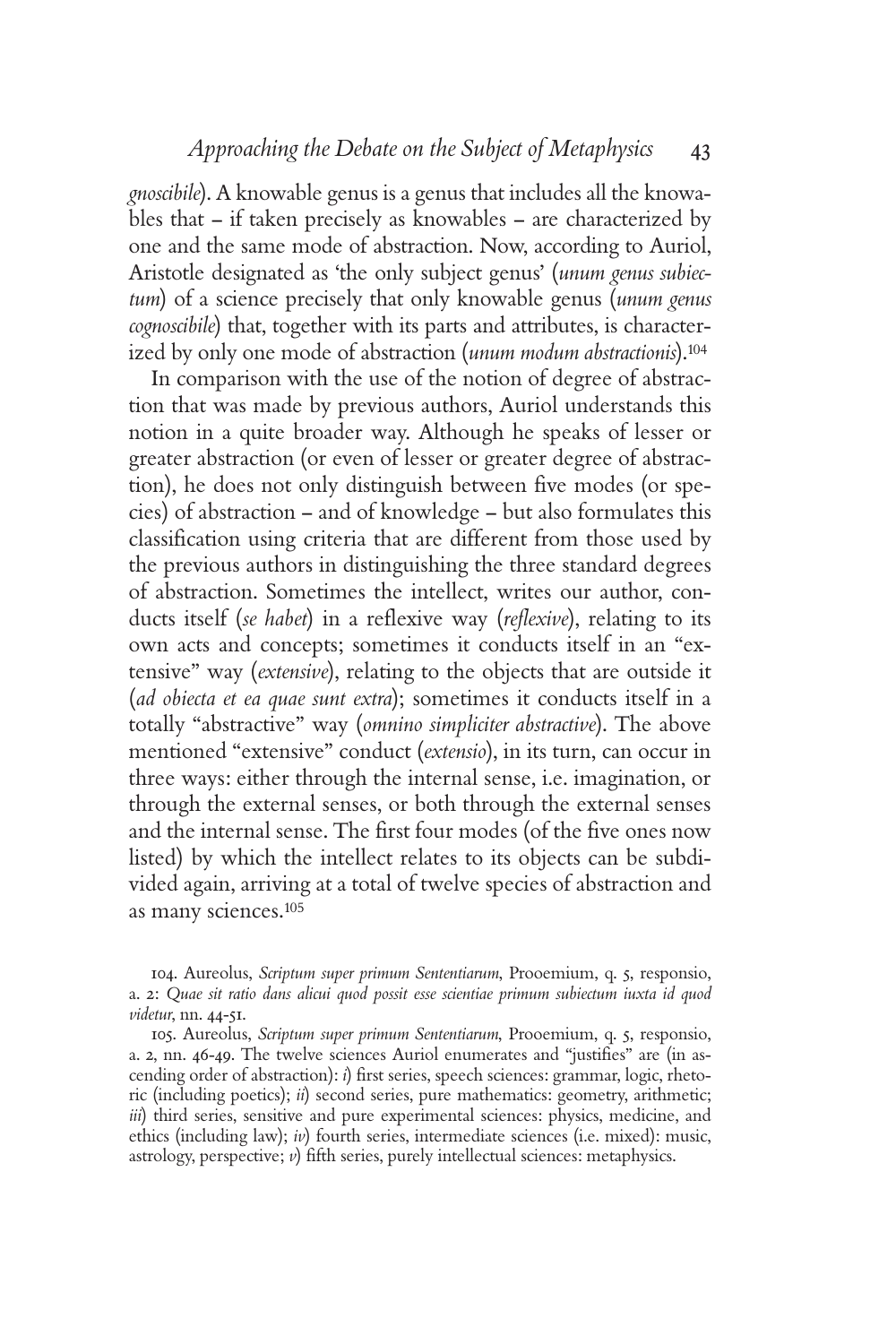Clearly, Auriol's epistemology rests on the notion of 'knowable genus' and on the relation he establishes between this genus and the mode of knowledge. On this point our author writes that the modes of knowledge are «ex quo cognoscibilia specifice distinguuntur et fiunt quasi aliud genus cognoscibile » and that «cognoscibilia, quantumcumque sint multa, si habent unum modum abstractionis, sunt quasi unum genus cognoscibile». Which does not clarify whether it is knowledge that provides the knowables with this mode of abstraction or they possess it themselves.106 However, it is certain that Auriol thinks that this genus, although it is not a genus in a metaphysical sense, possesses parts and attributes and that these parts and attributes possess the same mode of abstraction as the genus they are parts and attributes of.107 Yet, he is not concerned to give reasons for his position.

The doctrines of Scotus's direct pupils – Antonius Andreae, William of Alnwick, Francis of Meyronnes, Nicholas Bonet – should be discussed in a separate essay and this also applies to the second generation of "Scotists" such as Francis of Marchia and Peter of Aquila.108 Although receptive to the doctrines of their "master", these authors formulate their positions quite independently. A good example of this phenomenon is represented by the writings of the thinker usually considered as the most faithful to Scotus's positions: Antonius Andreae, the only one I will examine here.

In order to designate the subject of a science, this author does not use the term '*obiectum*', but goes back to the "Aristotelian" '*subiectum*'. Nevertheless, he adds the clarification 'adaequatum' to the

<sup>106.</sup> Aureolus, *Scriptum super primum Sententiarum*, Prooemium, q. 5, responsio, a. 2, n. 50.

<sup>107.</sup> Aureolus, *Scriptum super primum Sententiarum*, Prooemium, q. 5, responsio, a. 2, n. 51.

<sup>108.</sup> For Nicholas Bonet let me refer to M. Forlivesi, *«Quae in hac quaestione tradit Doctor videntur humanum ingenium superare». Scotus, Andrés, Bonet, Zerbi, and Trombetta Confronting the Nature of Metaphysics*, «Quaestio», 8 (2008), 219-278. For Francis of Marchia cfr. S. Folger-Fonfara, *Franziskus von Marchia: Die erste Unterscheidung einer*  Allgemeinen und einer Besonderen Metaphysik, «Doc. Studi Trad. filos. med. », 16 (2005), 461-513, and A. Poppi, *Ontologia e 'scienza divina' nel "Commentario alle Sentenze" di Francesco della Marca O. Min. (1319)*, «Miscellanea francescana», 104 (2004), 100-120, in part. 105-111.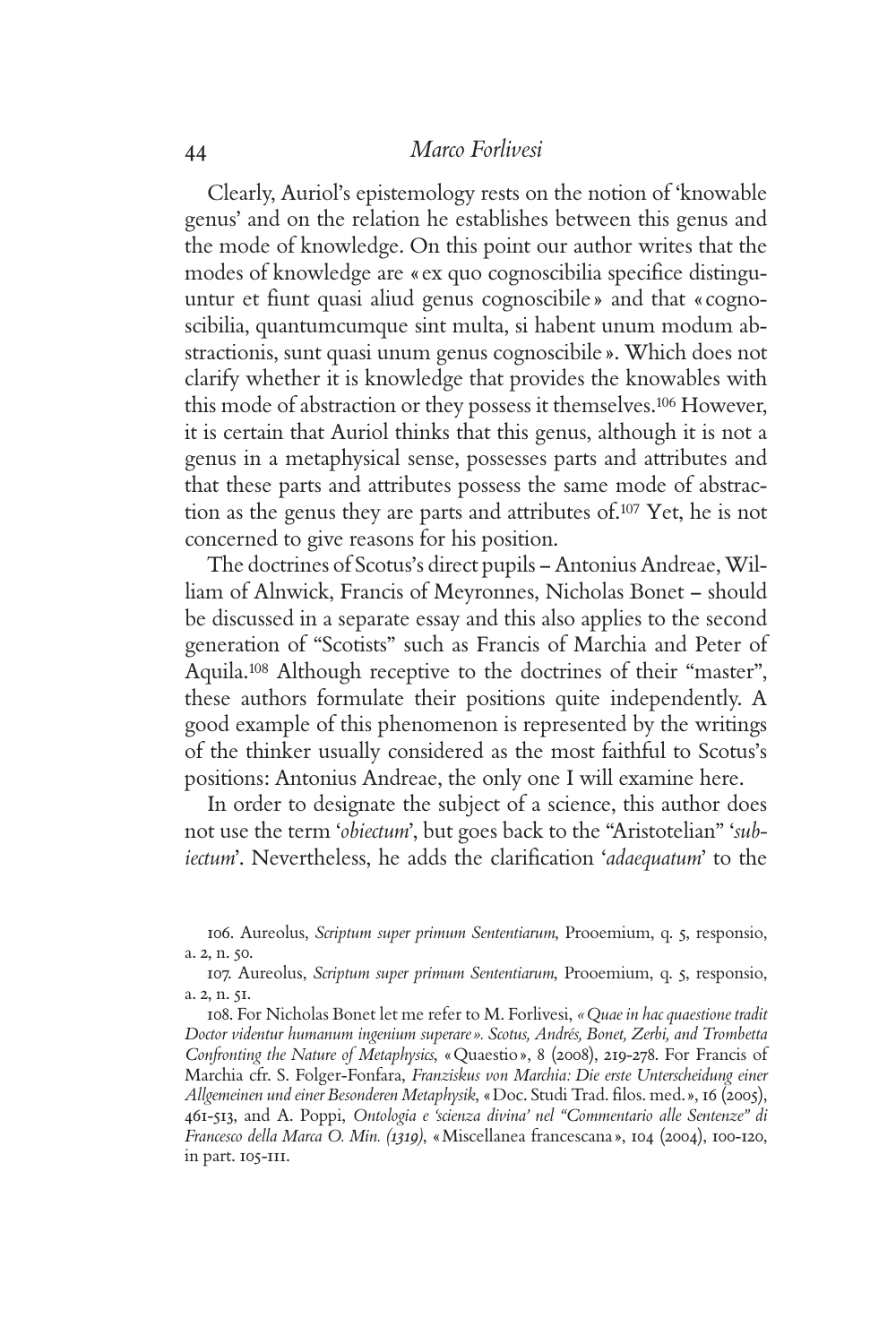notion of '*subiectum*', thus precisely resuming Scotus's reflections on the meaning of the "primacy" of the subject/object of a science. When asking what the *subiectum primum* of metaphysics is, Antonius Andreae makes clear that he does not want to determine what is the subject of metaphysics that is first as to perfection, but rather what is the subject of this science that is first as to adequacy. The subject of a science that is first as to perfection is the most perfect being among those considered by the science; in the case of metaphysics, this being is God. By contrast, the subject of metaphysics that is first as to adequacy is being.<sup>109</sup>

Nevertheless, the meaning attributed to the noun '*subiectum*' in Antonius Andreae's texts does not seem to be identical with the meaning it has in Scotus's ones. On the one hand, the Catalan Franciscan writes that *subiectum* is that about which properties and causes – within the science having it as its subject – are demonstrated;110 on the other hand, he writes that it is primarily that which is present in all the "things" considered by that particular science and which allows that science to consider them.<sup>111</sup>

In this way Antonius Andreae merges in one notion both what Aquinas called 'subject' and what the latter called 'object'. Moreo-

109. Antonius Andreae, *Questiones super Methaphysicam Aristotelis*, I, q. 1: *Utrum ens simpliciter sumptum quod est commune Deo et creature sit scientie methaphysice subiectum primum primitate adequationis*, respondeo, quantum ad primum, Instantia expensisque m. Nicholai Petri de Harlem coadiuvante m. Hermanno de Levilapide de Colonia, In civitate Vicentina 1477, f. (unnumbered; I identify it through the signature on the fascicle) A2rb.

110. Cfr. Ioannes Duns Scotus [but Antonius Andreae], *Expositio in XII libros Metaphysicorum*, I, summa 1, cap. 1, n. 18, in Ioannes Duns Scotus, *Opera omnia*, Sumptibus Laurentii Durand, Lugduni 1639 (repr. Olms, Hildesheim 1968), vol. IV, pp. 10<sup>b</sup>-11<sup>a</sup>, and Antonius Andreae, *Questiones*, I, q. 1, respondeo, quantum ad tertium, tertia conclusio, f. A4va-b.

111. Antonius Andreae, *Questiones*, I, q. 1, respondeo, quantum ad primum, f. A2rb. Here is what he writes about the subject of metaphysics that is first as to adequacy: «primitas sive prioritas adequationis notat equalitatem prescisam subiecti ad scientias quoniam scilicet scientia non excedit subiectum nec e converso, sed quicquid cadit aliquo modo sub consideratione scientie cadit sub ratione formali subiecti et e converso quicquid participat rationem formalem subiecti cadit sub consideratione illius scientie; verbi gratia si ens in quantum ens ponitur subiectum primum methaphisice tali primitate, quicquid participat rationem entis ut sic cadit sub consideratione methaphisice et quicquid methaphisica considerat sub ratione entis considerat» (*ibidem*).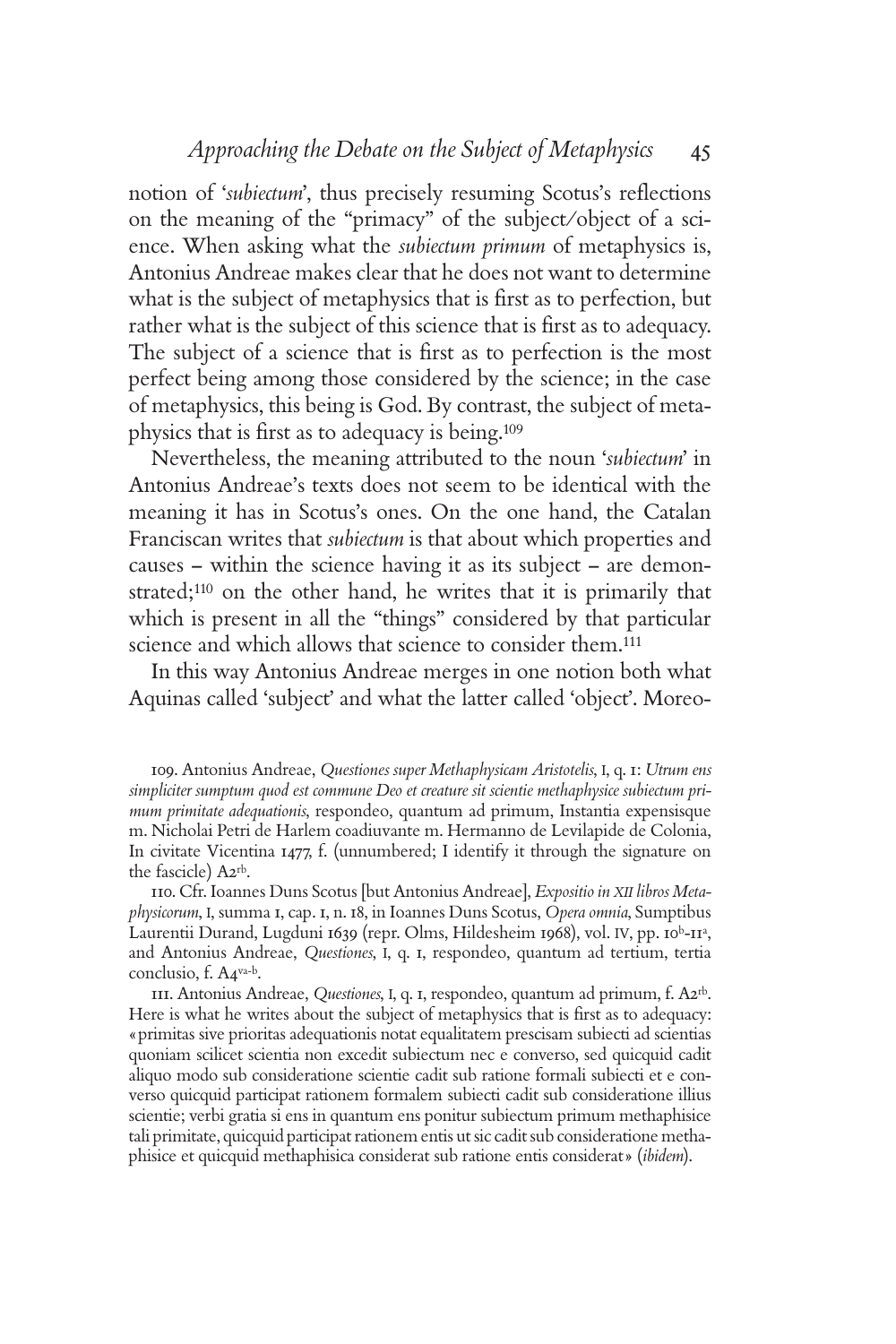ver, it seems to me that the Catalan Franciscan views the *subiectum* in a way that, although to some extent allowed by Scotus's *De cognitione Dei*, still does not match the conception held by the Franciscan master. The Subtle Doctor too conceives the subject/object as something whose properties are demonstrated by a particular science, yet he presents it primarily as that which virtually includes the "things" considered by that science as well as the propositions composing it. Only in case such a subject/object does not exist, explains Scotus in the *De cognitione Dei*, we may have recourse to a subject/object common by predication to what that science considers. Well, Antonius Andreae does not hold this position; rather, he presents the *subiectum* simply as something whose *ratio* is included in all the "things" considered by the science of which it is *subiectum* and, conversely, whose inclusion in those "things" is precisely what enables a particular science to consider them.

About a quarter of a century after the *Quaestiones super XII libros Metaphysicae* of Antonius Andreae, the *quaestio* that John Buridan in his commentary on the *Metaphysics* devotes to the nature of metaphysics attests the success of the expression '*subiectum adaequatum*'.

The two authors sharply differ: what differentiates them is their conception of the nature of the universal and, as a result, their interpretation of the unity of a science. Nevertheless, the French philosopher shares with the Catalan Franciscan the adherence to the "Aristotelian" terminology (regarding science, he never speaks of '*obiectum*') as well as the syntagma '*subiectum adaequatum*'.

However, Buridan appears to adhere more faithfully to the Stagirite's perspective than Scotus's pupil had done. He conceives the *subiectum* as that whose parts, principles, attributes, etc. are examined in a science; hence, it remains true that all the "things" a science deals with are referable and referred to the *subiectum* of the science, yet they do not share the fact of "including" the *ratio formalis* of that *subiectum*. 112

<sup>112.</sup> More precisely, Buridan speaks of *subiectum proprium adaequatum*; cfr. Ioannes Buridanus, *In Metaphysicen Aristotelis quaestiones argutissimae*, IV, q. 4: *Utrum metaphysice sit assignandum unum subiectum proprium adequatum*, Impensis I. Badii Ascensii, Parisiis 1518 (repr. Johannes Buridanus, *Kommentar zur Aristotelischen Metaphysik*, Minerva,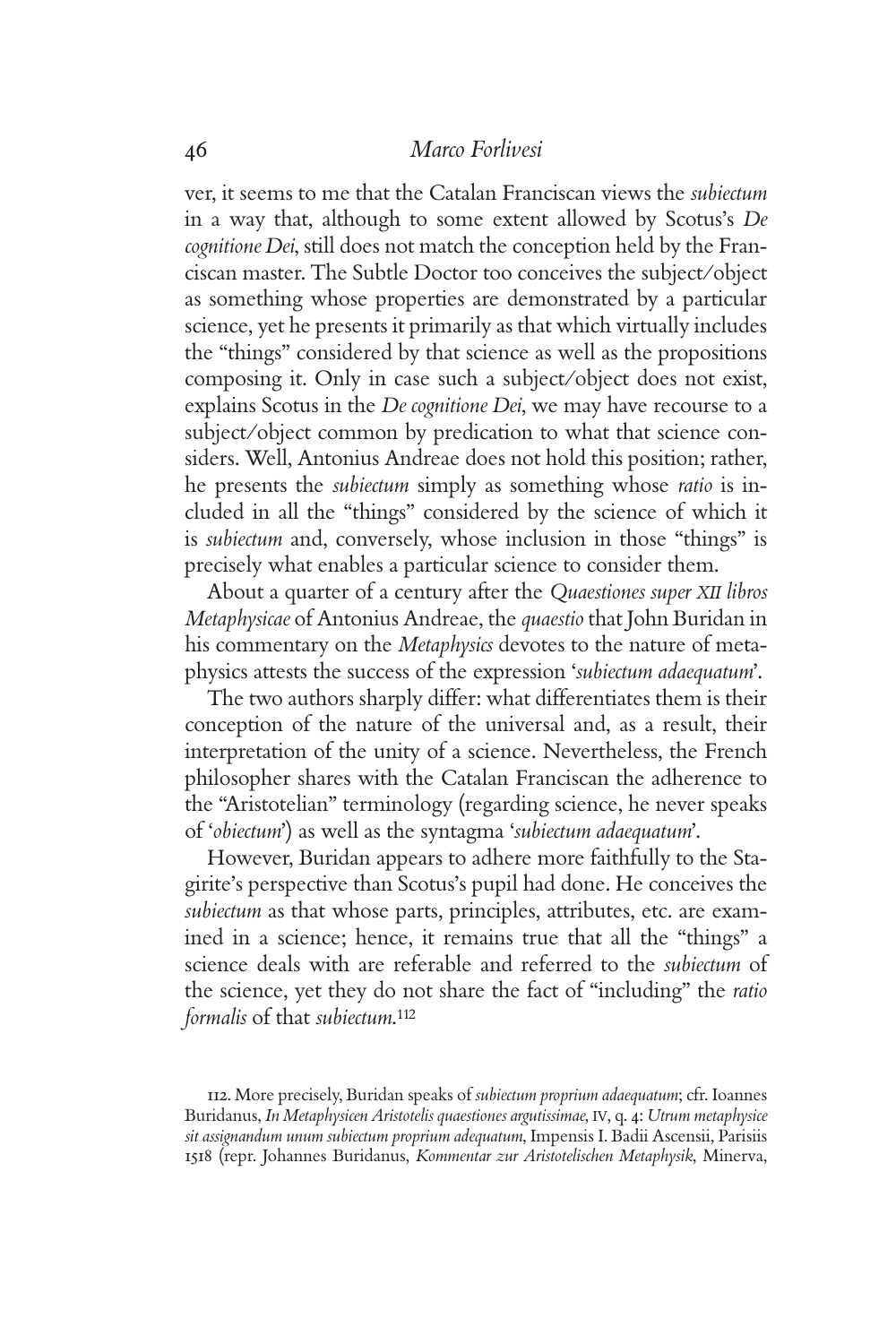# 2.2. *The evolution of the doctrines concerning the subject/object of metaphysics*

The evolution of the question concerning the nature of the subject/object of a science was paralleled by an evolution of the doctrines concerning the nature of the subject/object of metaphysics.

Let us go back to Alexander of Aphrodisias: insofar as this author distinguishes between the subject and the purpose of metaphysics, we may say that he thinks that the purpose of metaphysics consists in elucidating the nature of first substances, i.e. immaterial substances. Nevertheless, he explicitly identifies the subject of this science with being as being and relates also the study of immaterial substances to the study of this subject. Immaterial substances – he argues – are that upon which the other substances depend; thus they are that which enables all beings to exist; it thus belongs to one science to study both being as being and immaterial substances.<sup>113</sup>

Frankfurt a.M. 1964), ff. 14vb-15rb. On this *quaestio* cfr. also A. Ghisalberti, *Giovanni*  Buridano dalla metafisica alla fisica, Vita e Pensiero, Milano 1975 (Scienze filosofiche, 13), 24-26. As already said, Buridan never uses the term '*obiectum*', and yet it seems to me that the question of the *obiectum* of a science is present somehow in his *In Metaphysicen* too. In Ioannes Buridanus, *In Metaphysicen*, IV, q. 5: *Utrum metaphysice proprium subiectum sit ens*, oppositum videtur, f. 16<sup>ra</sup>, he first writes that all that is considered by the metaphysician is traced back (*reducitur*) to God; then, a few lines below, he states that the metaphysician traces (*reducit*) beings back to the *ratio essendi*. No mediation is set between the two statements; nothing is said to clear up the nature of the *ratio essendi* and its relationship with the *ens* that is *subiectum* of metaphysics. My hypothesis is that he understood this *ratio essendi* as the capability  $-$  proper to all that metaphysics considers  $-$  of designating the first being or the being which is *subiectum* of metaphysics. In this case, these lines would implicitly introduce a thesis according to which the unity of a science is tightened due to a "referring" that each science exerts and considers whenever it considers what it deals with. This may mean that science is centered on its *obiectum* according to Buridan too. It seems to me that this perspective is also shared by Marsilius of Inghen: cfr. E.P. Bos, *Marsilius of Inghen on the Subject of a Science*, in M. Asztalos - St. Ebbesen - D. Føllesdal - S. Knuuttila - A. Inkeri Lehtinen - J.E. Murdoch - I. Niinluoto - R. Työrinoja (ed.), *Knowledge and the Sciences in Medieval Philosophy. Proceedings of the Eight International Congress of Medieval Philosophy (S.I.E.P.M.), Helsinki 24-29 August 1987*, [s.e.], Helsinki 1990 (Acta philosophica Fennica, 48), vol. II, 12-24.

113. Bertolacci, *The Reception*, 79-88 and 136-142; Donini, *Unità*; Bonelli, *Alessandro di Afrodisia*, 88-99. Both Maddalena Bonelli about Alexander of Aphrodisias and Amos Bertolacci about al-Fārābī and Avicenna make clear that these authors assign the role of subject of metaphysics not to being as being but to the existing as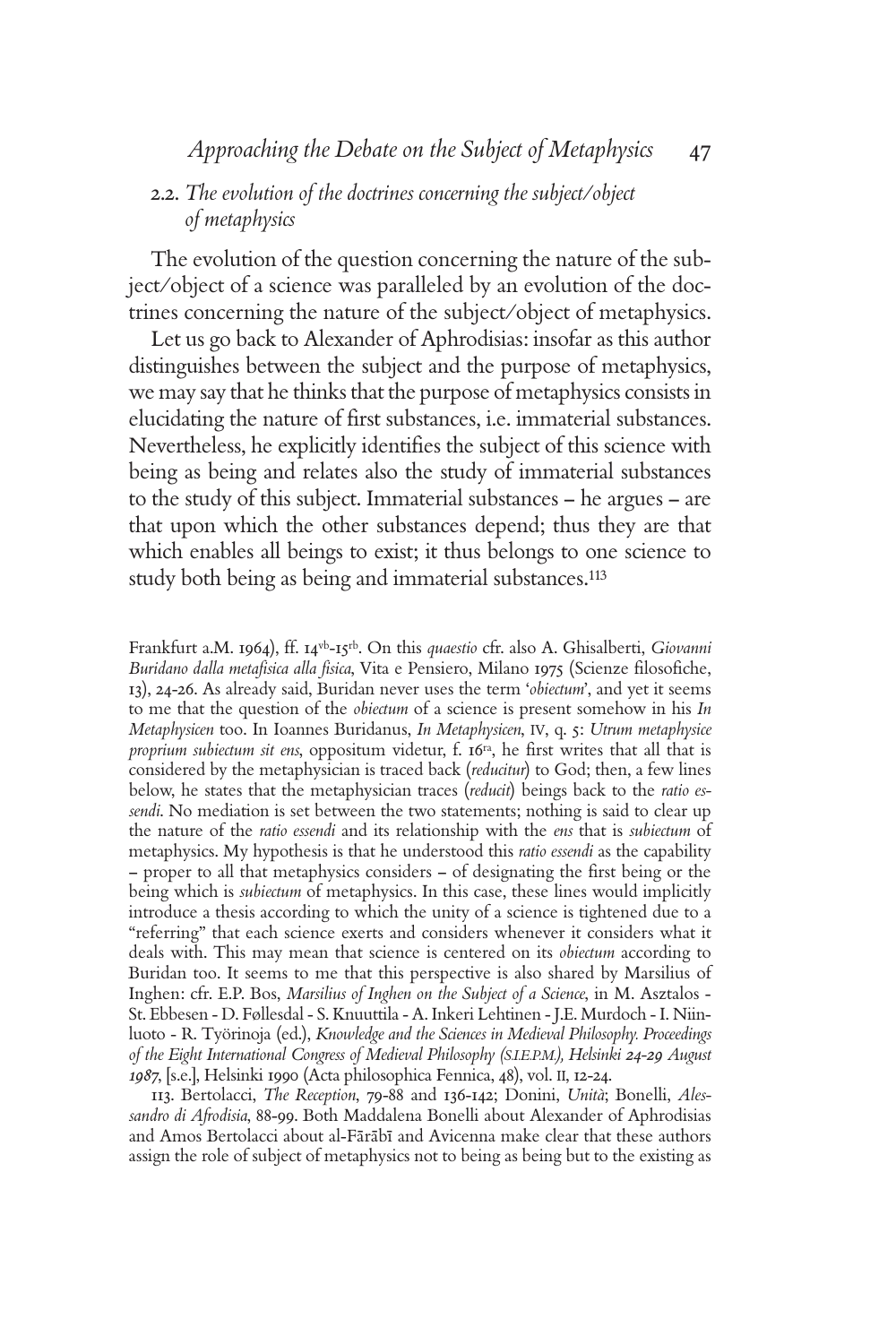Among Neoplatonic authors, Ammonius, in his commentary on the *Metaphyisics*, takes up Alexander's solution, although with some changes.

As concerns the purpose of Aristotle's work, he assigns this function both to "developing a theology" and to dealing with being as being. However, the function of subject of metaphysics is only assigned to being as being. This does not prevent metaphysics from including theology within itself: for it is theology precisely because the causes and the principles of beings are separated from all matter and change both in reality and in the mind. Nevertheless, it continues to be the science of all being as being, and this happens thanks to the fact that the above mentioned causes and principles give rise to the whole being.

As I already remarked, up to this point Ammonius seems to be indebted to Alexander of Aphrodisias. And yet – as far as Alexander's surviving texts allow a comprehension<sup>114</sup> – the solution he employs to justify the unity of metaphysics seems more complex than the one proposed by the commentator from Aphrodisias. In his commentary on the *Isagoge*, Ammonius distinguishes between the three theoretical sciences on the basis of the different kinds of immateriality that characterize what they deal with. In the case of physics, what it deals with is not separable from matter either in reality or in the thought; in the case of metaphysics, it is separated from matter both in reality and in the thought; in the case of mathematics, it is separated in the thought but not in reality.

existing. Nevertheless, the expression 'being as being' seems to me equally correct, since it would be erroneus to neglect the reference to existence of the term 'being'. This does not exclude that an analytical inquiry should clarify the conception held by each author concerning the reference to existence proper to the being which is subject/object of metaphysics; cfr. for example the observations by Bertolacci, *The Reception*, 123-124, footnote 33, about the different scopes of the concepts of 'existing' and 'thing' in Avicenna's works.

114. Donini effectively displays the actual plurality of the solutions advanced by Alexander in his commentary on Arist., *Metaph.* IV concerning the question of the unity of metaphysics. Appropriately he also observes that unfortunately we cannot avail ourselves of Alexander's commentary on Arist., *Metaph.* VI, where Aristotle bases the distinction of the three theoretical sciences on the different kinds of bonds with matter and motion that are proper to the three kinds of "things" the three sciences deal with.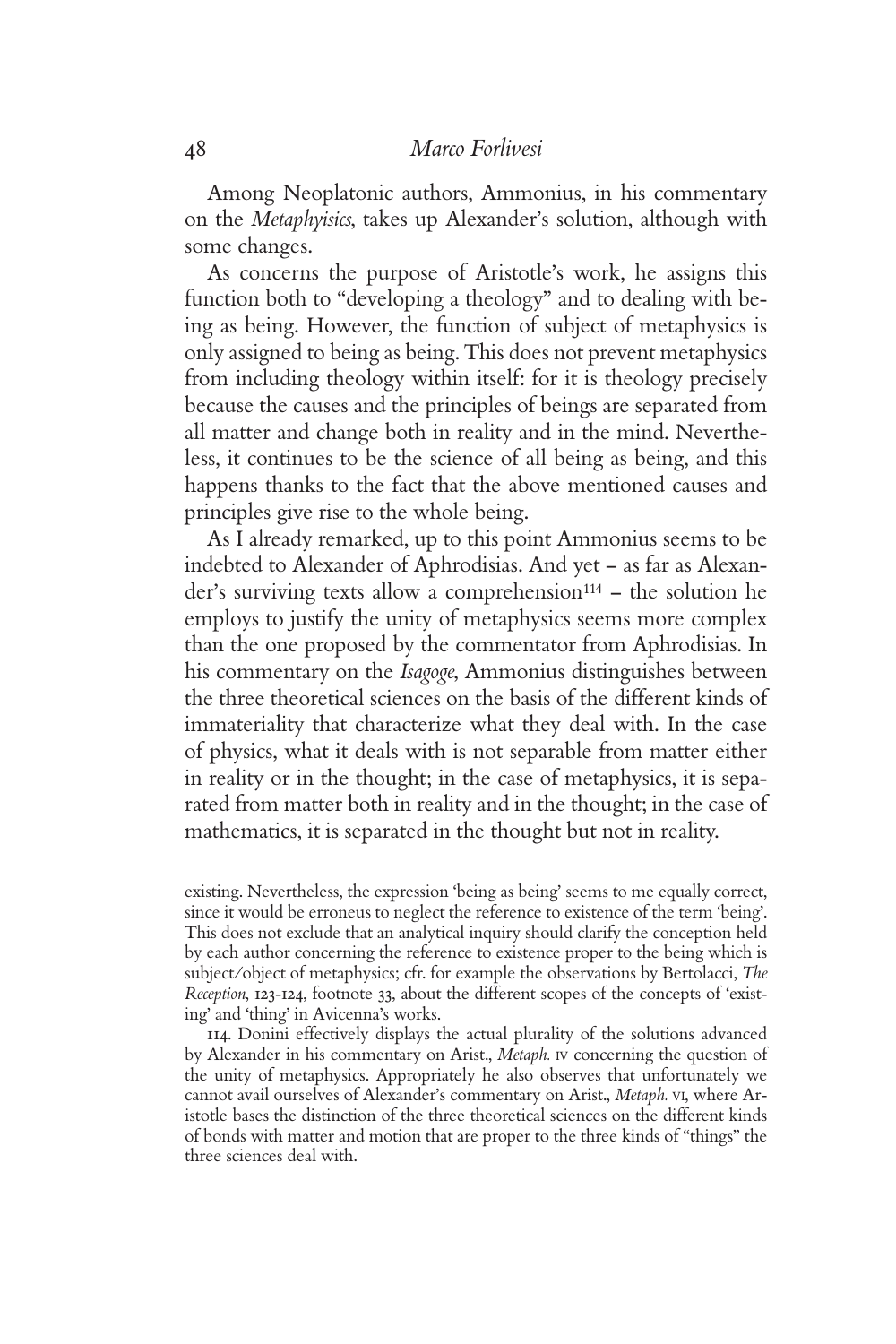Hence, we might affirm that late antique thought formulates the question concerning the nature of the subject/object of metaphysics and the unity of this science in the form it shall keep at least up to the seventeenth century. Does the reason why both the study of being and its immediate inferiors and the study of separate substances belong to one and the same science consist in the fact that the latter are principles of the caused beings? Or does it consist in the fact that the former and the latter share the same degree of "distance" from matter? Or else, finally, does it consist in some combination of these two standpoints?<sup>115</sup>

Boethius, too, in his *De Trinitate* writes that theoretical philosophy is divided into three parts: natural philosophy, mathematics, and theology. He does not use the term '*subiectum*', yet he founds the distinction between these three sciences on the different nature of what each of them considers. The first considers things as moving, not abstract, and not separable (from matter); the second considers things as not moving and not abstract; the third considers things as not moving, abstract, and separable.<sup>116</sup>

Among Arabic authors, al-Kindī-maintains that metaphysics studies the realities existing without matter, the realities existing with matter but not united to matter, and the uniqueness, the names, and the activities of God.

Al-Kindī's theologically-oriented position was substantially revised by al-Fārābī. In this author's view, metaphysics is a universal science; precisely for this reason it does not only study what is common to all things (i.e., for instance, existence and unity), but also the opposites of what is commont to all things, the species and attributes both of common things and of their opposites (i.e. the ten categories and the different kinds of unity and distinction),

115. C. Steel, *Theology as First Philosophy. The Neoplatonic Concept of Metaphysics*, «Quaestio», 5 (2005), 3-21, in part. 3-6; Th. Kobusch, *Antike bis Hochmittelalter*, s. v. *Metaphysik*, in J. Ritter - K. Gründer (ed.), *Historisches Wörterbuch der Philosophie*, vol. V, Schwabe, Basel-Stuttgart 1980, 1196-1217, in part. 1207-1208.

116. Boeth., *De Trin.*, cap. 2. For other passages in Boethius's works where he mentions the existence of a science superior to physics and mathematics cfr. G. d'Onofrio, Quando la metafisica non c'era. "Vera philosophia" nell'Occidente latino 'pre*aristotelico'*, «Quaestio», 5 (2005), 103-144, in part. 103-106.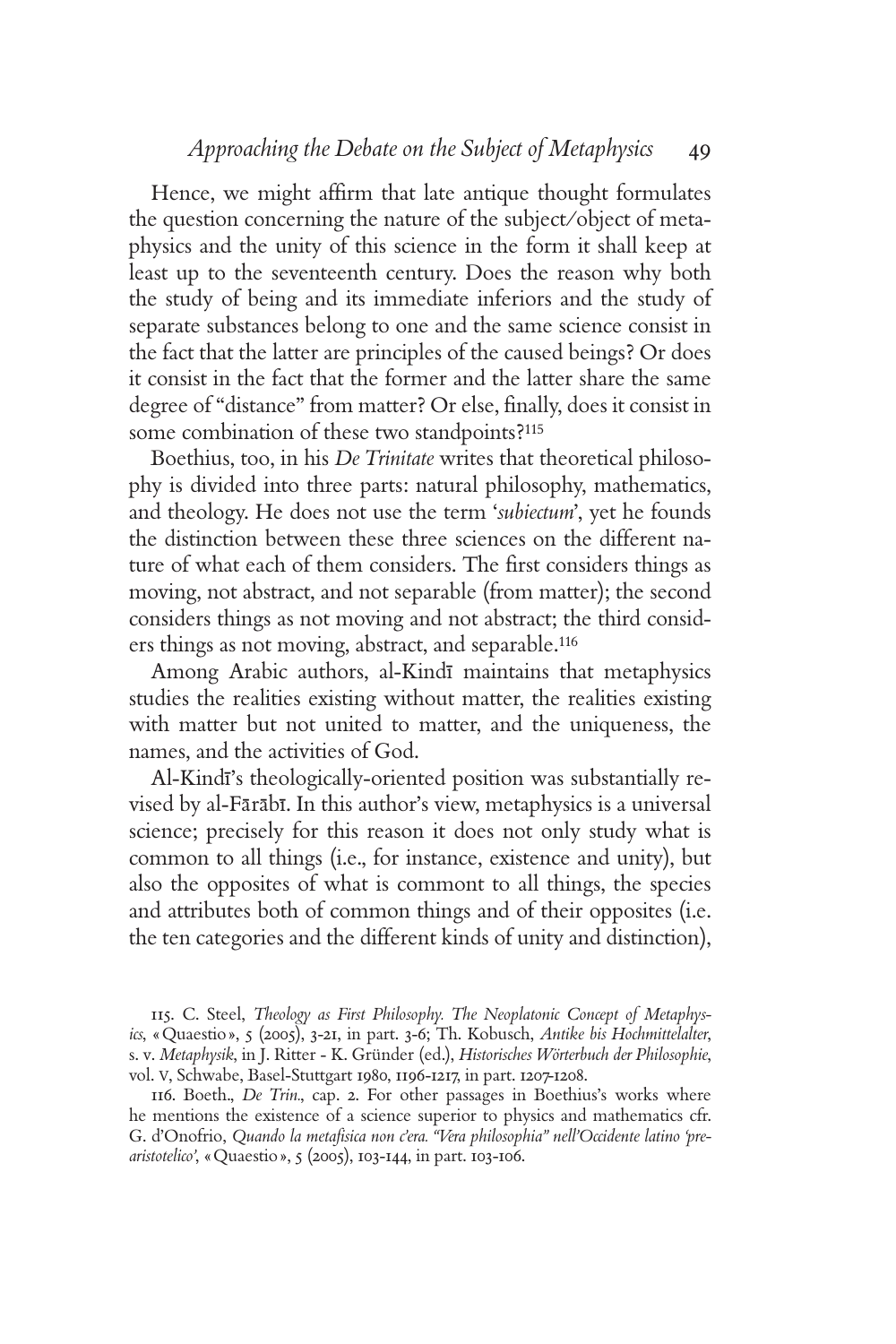as well as the things that are not proper accidents of the subjects of the particular sciences (such as priority and posteriority, act and potency, perfect and imperfect, cause and effect), and finally the common principle of all beings, i.e. – writes al-Fārābī – what can appropriately be called God. Precisely the fact that this principle is principle of being absolutely, i.e. with no exclusions, enables it to fall within the subjects of metaphysics, so that its study constitutes a part of this science and perhaps even its final purpose. Nevertheless, for al-Fārābī the first subject of metaphysics is being absolutely.<sup>117</sup>

Avicenna preserves the distinction between purpose of metaphysics (strictly speaking, it seems that he further distinguishes between 'thing searched for' and 'purpose') and first subject of metaphysics, yet he states that in order to understand the former it is necessary to determine what is the latter. Well, he argues, this cannot be God: God's existence must be demonstrated within metaphysics; but no science can demonstrate its own subject; hence God cannot be the first subject of metaphysics. Avicenna's *pars construens* might be synthesized as follows: the subject of metaphysics is being as being, or the "common" being. Yet, the thesis held by the Persian thinker, even in the translation of the so-called *Metaphysics* made by Gundisalvi, is more complex.<sup>118</sup>

The first treatise of this work starts with a chapter devoted to the search *(inquisitio)* for the subject of first philosophy. Here we read that «divinae scientiae», namely metaphysics, «inquirunt nisi res separatas a materia secundum existentiam et definitionem ».<sup>119</sup>

117. I avail myself of the translation of al-Fārābī's *Treatise on the Purposes of Aristotle's "Metaphysics"* and of the considerations offered by Bertolacci, *The Reception*, 66-79 and 96-102. See also O. Boulnois, *Le besoin de métaphysique. Théologie et structures des métaphysiques médiévales*, in J.-L. Solère - Z. Kaluza (ed.), *La servante et la consolatrice. La philosophie dans ses rapports avec la théologie au Moyen Âge*, Vrin, Paris 2002 (Textes et traditions, 3), 45-94, in part. 58-59; Ruffinengo, *Da "ghenos ypokeimenon"*, 63-68; Kobusch, *Antike*, 1210-1211.

118. I am examining Avicenna's doctrine as it arises from the Latin translation of the Arabic text. As regards Avicenna's real thought – i.e. as it arises from the texts in original language – about the subject, purpose, and unity of metaphysics, cfr. especially Bertolacci, *The Reception*, 111-131.

119. Avicenna, *Liber de philosophia prima*, tract. 1, cap. 1, vol. I, 2.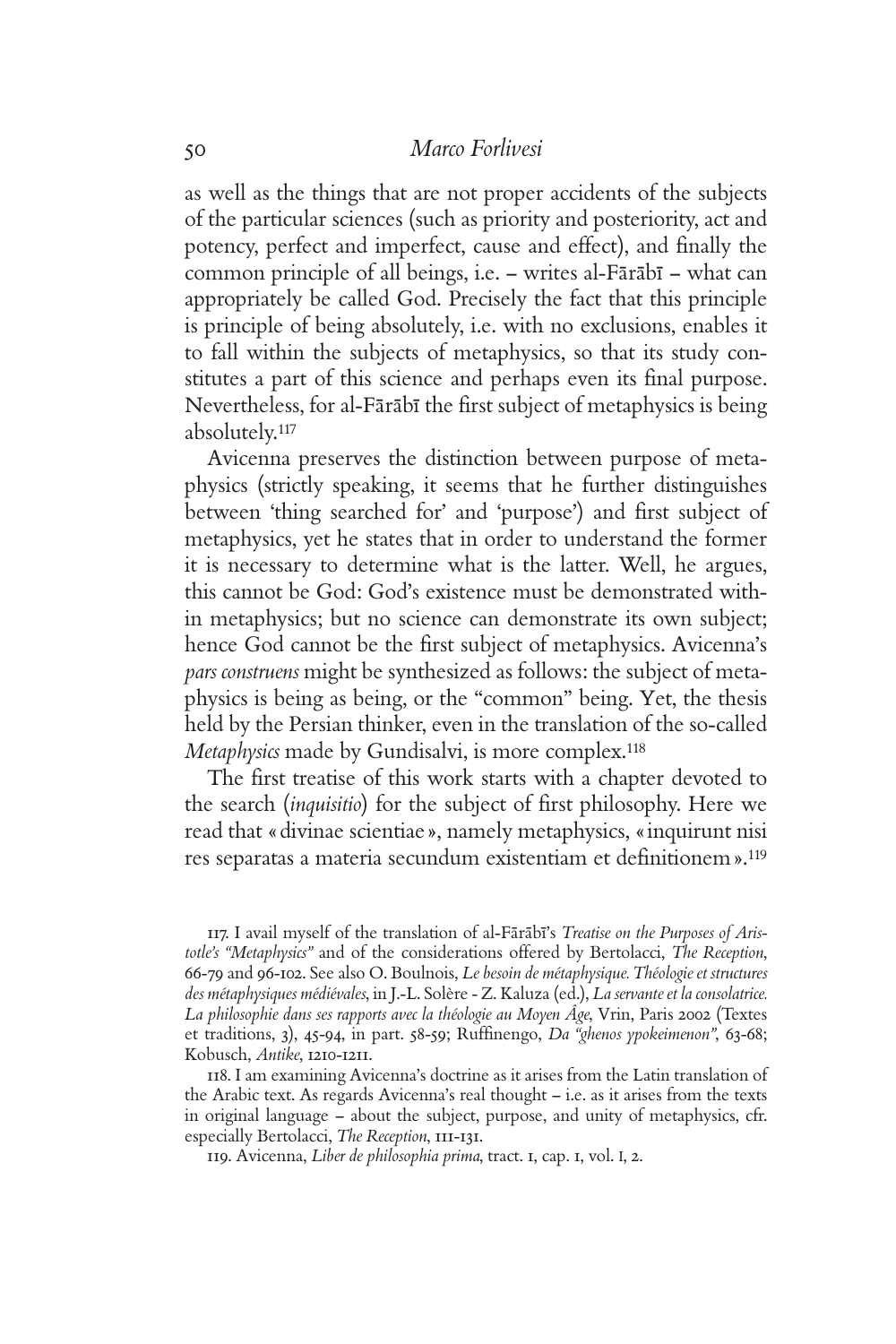The next chapter is devoted to determining (*stabilire*) the subject of this science. Here we read that «primum subiectum huius scientiae est ens, inquantum est ens; et ea quae inquirit sunt consequentia entis, inquantum est ens, sine condicione».120 Then the author makes clear that some of these *consequentia* are something like species of being, some others are something like its proper accidents, and he adds that the science at issue studies the principles of all particular beings too; the first cause, specifies the Persian author, is one of these principles. Finally Avicenna emphasizes that these principles are not principles of being but of all beings: for being, he writes, has no principles.<sup>121</sup>

In sum, Avicenna's so-called *Metaphysics*, or at least its Latin translation, describes the nature of metaphysics with the help of four notions. First by means of the pair 'purpose' and 'subject'. Second by means of the pair 'separation' and 'cause', i.e. the two unifying principles of metaphysics which were elaborated in Late Antiquity: on the one hand, the principle by which metaphysics deals with the things separated from matter according to existence and definition; on the other, the principle by which metaphysics has being as being as its first subject and deals with the species of this being, with the proper accidents of this being, and with the principles of all beings (i.e. with the principles of all caused beings).

This work bequeaths two further main tenets to the succeeding thinkers: a strict understanding of the Aristotelian statement according to which no science can demonstrate its own subject; the thesis according to which being has no principles. Both of them will be disputed in the following centuries.

Actually, Avicenna's *Methaphysics* bequeaths a problematic point as well. The point is: what is the reason thanks to which the human intellect grasps a *ratio* that it recognizes as not necessarily bound with matter or movement? A first possibile answer is the following: this reason lays in the fact that the human intellect sees or demonstrates that immaterial beings occur. A well-known and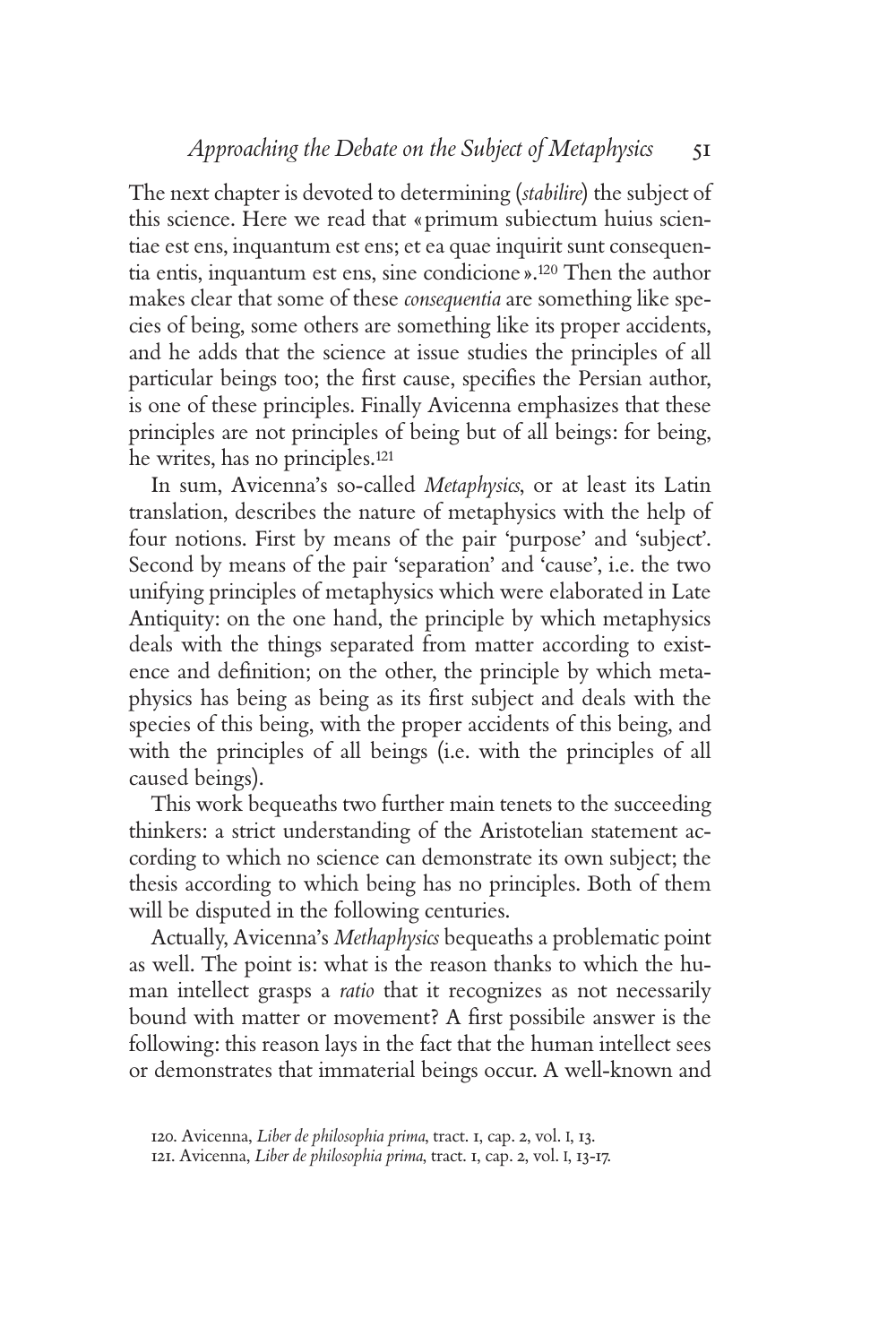widely quoted passage in the second chapter of the first treatise suggests such an answer.

[...] consideratio de substantia inquantum est ens vel est substantia, vel de corpore inquantum est substantia, et de mensura et numero inquantum habent esse et quomodo habent esse, et de rebus formalibus quae non sunt in materia, vel, si sint in materia, non tamen corporea, et quomodo sunt illae, et quis modus est magis proprius illis, separatim per se debet haberi. Non enim potest esse subiectum alicuius scientiarum de sensibilibus nec alicuius scientiarum de eo quod habet esse in sensibilibus. Nam aestimatio est expoliatio a sensibilibus; haec autem sunt de universitate eorum quae habent esse separata a materia. *Manifestum est enim quod esse substantiae, inquantum est substantia tantum, non pendet a materia; alioquin non esset substantia nisi sensibilis*. 122

A second possibile answer to the aforesaid question is the following: the human intellect simply has the power to abstract the *ratio* of being from matter, i.e. to think about it without thinking about matter. In fact, this is what a well-known and widely quoted passage in the fifth chapter suggests.

[...] res et ens et necesse talia sunt quod statim imprimuntur in anima prima impressione, quae non acquiritur ex aliis notioribus se.<sup>123</sup>

Well, how might this be the case if, in order to conceive being as separate from matter, according to the preceding passage one were apparently expected to know that being can be separated from matter in reality?

Averroes's thought is quite complex too and its interpretation is made particularly difficult by the number of passages where he approaches the question of the nature of metaphysics. We might say that he distinguishes between subject and purpose of metaphysics: the first consists in the principles and the causes of being taken absolutely (*simpliciter*); the second consists in the search for the principles of being as being and substance. This explains the reason why Averroes has been regarded as a supporter of the thesis according to which the subject of metaphysics is God.

<sup>122.</sup> Avicenna, *Liber de philosophia prima*, tract. 1, cap. 2, vol. I, 10. My emphasis. 123. Avicenna, *Liber de philosophia prima*, tract. 1, cap. 5, vol. I, 31.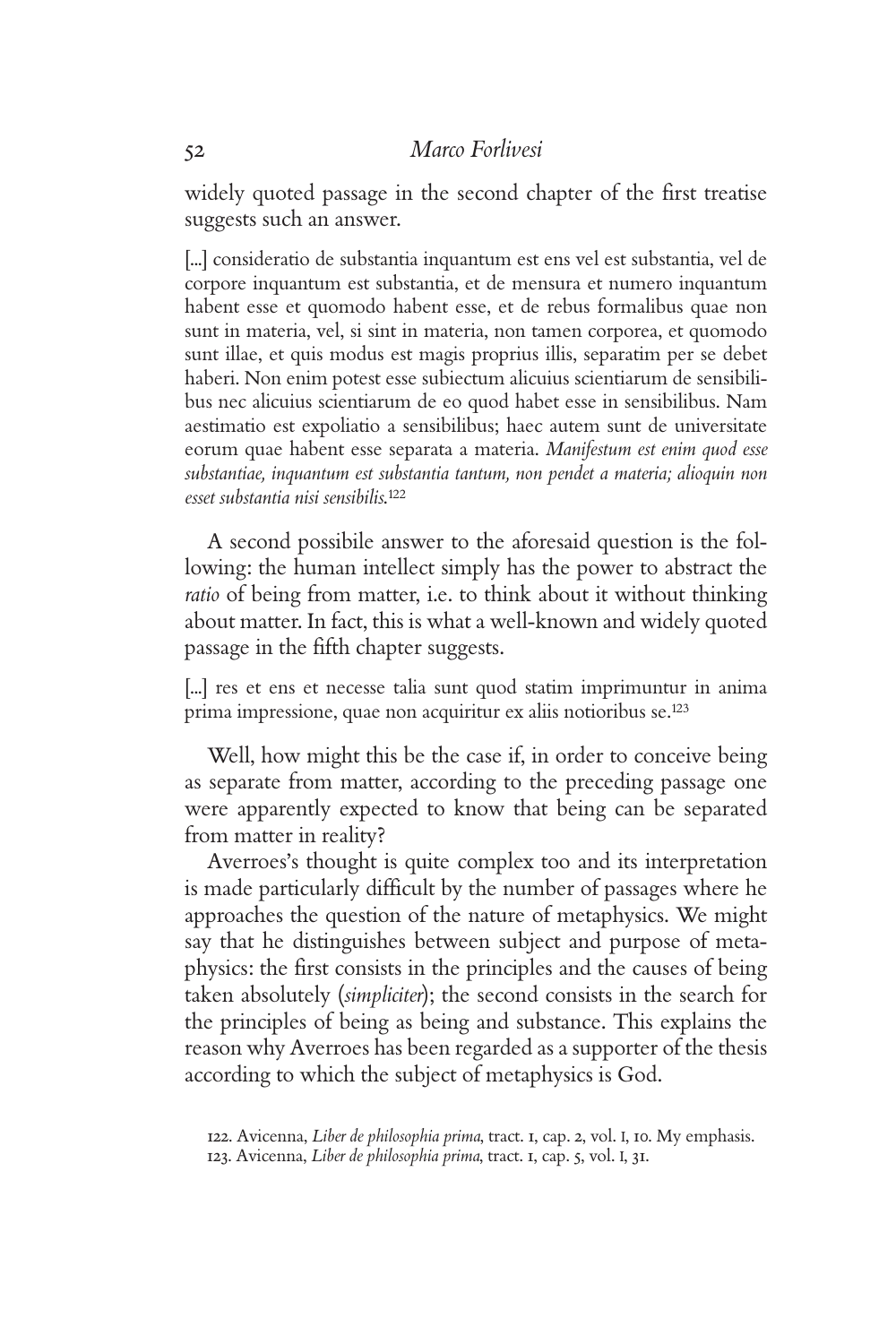In fact, his position is more composite. It is certain that, in opposition to Avicenna, he denies that the existence of God is demonstrated within metaphysics: on the contrary, metaphysics receives the existence of God as unmoved mover from physics. Hence, concludes Averroes in his *Long Commentary on the Physics*, God can be – and is – part of the subject of metaphysics.124 Still, in the same section of this text Averroes writes both that separable beings (i.e.: separable from matter) are *subiecta* of first philosophy and that this science reflects (*considerat*) «de ente simpliciter » and «de ente, secundum quod est ens». Moreover, he relates also the argument introduced by Aristotle in *Metaph.* VI, 1 to his own position: «si hic [*i.e.*: within the field of physics] non demonstraretur iste modus entium scilicet separabilium non esset nisi scientia naturalis, et doctrinalis». On the other hand, according to the Renaissance translation of his *Epitome of the Metaphysics*, the *subiectum* of this science is the *ens absolutum*, whereas the *intentio* of this science consists in «contemplari de ente inquantum ens, et de omnibus generibus eius, donec perveniatur ad subiecta artium particularium, et de consequentibus essentialibus ipsius, et complere totum hoc usque ad suas causas primas, quae sunt res separatae».<sup>125</sup>

According to Timothy Noon, the above mentioned *Long Commentary on the Physics*, together with some other texts, shows that Averroes really supported the thesis that the subject of metaphysics is God: the *ens simpliciter* or *secundum quod est ens* is being taken in the most proper sense, that is to say God; and the genus that is subject of metaphysics is the one, writes Averroes, consisting in «esse separatum a materia», i.e. in being something spiritual.126 Certainly this reading considers the fact that Averroes denies that being is

124. Cfr. the classical text by Averroes Cordubensis, *Commentaria magna in libros De physico auditu*, I, <com. 83>, in Aristoteles - Averroes, *Physica*, Laurenzius Canozius de Lendenaria, Padua 1472-75, f. (unnumbered and with no signature on the fascicle) 26va-b. The text of the Giunti edition is identical with that of the Canozzi edition: Averroes Cordubensis, *Commentaria magna in libros De physico auditu*, I, com. 83, in Aristoteles - Averroes, *Aristotelis opera*, vol. IV, f. 47rb-vb.

125. Averroes, *Epitome*, tract. 1, p. 356a. Let me remind that this text was unknown to medieval authors.

<sup>126.</sup> Noone, *Albert the Great's Conception*, 689-690.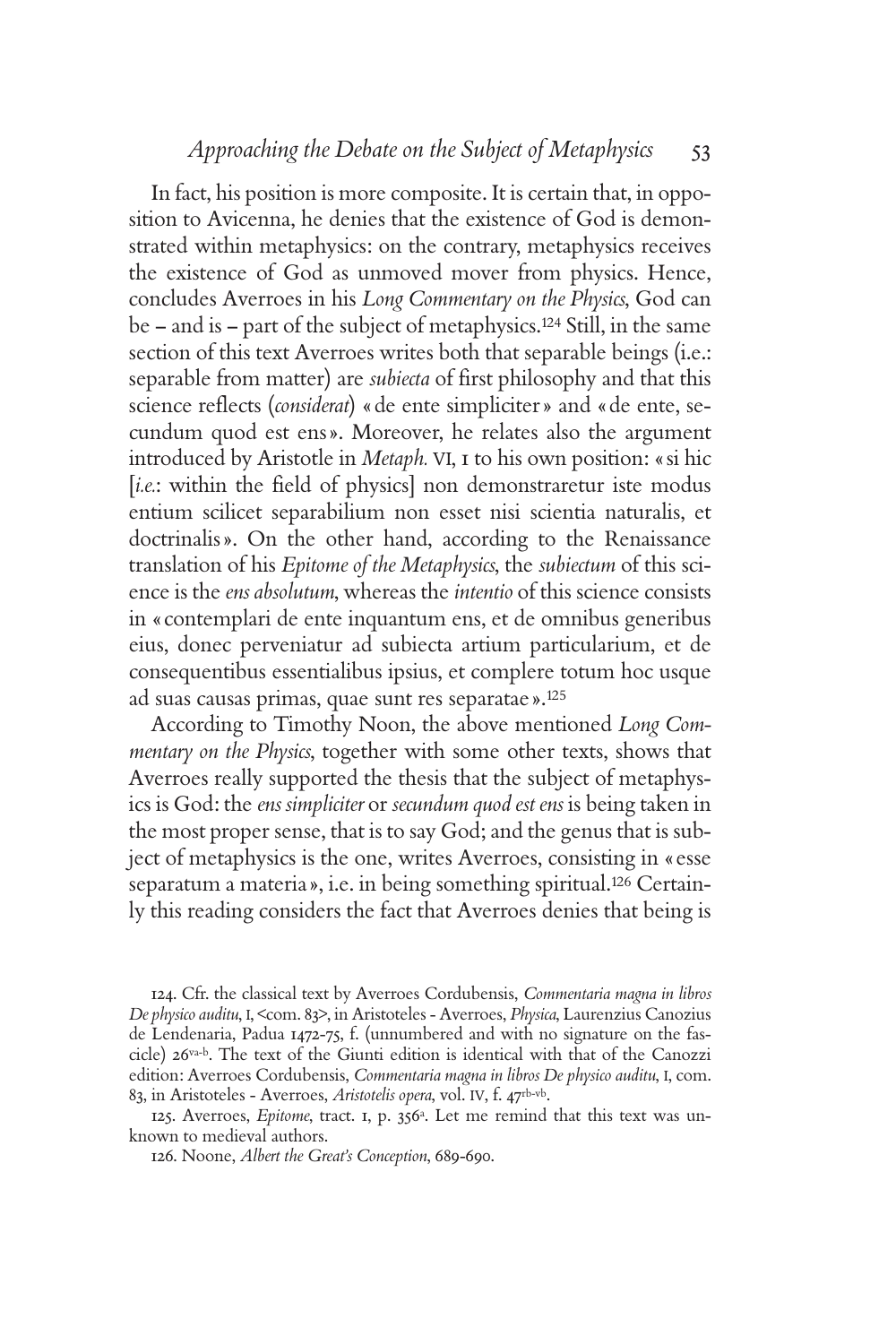a genus, yet it is contradicted by the meaning that the phrases '*ens simpliciter*' and '*ens secundum quod est ens*' clearly have in other passages of Averroes's works, where they denote being taken simply as being, rather than spiritual substances.127 I therefore prefer the interpretation held by Amos Bertolacci: Averroes adopts the thesis that being as being, i.e. the subject of metaphysics, is such that it includes material beings as well as immaterial beings, and he justifies this position precisely by virtue of the fact that the existence of immaterial beings is demonstrated by physics.<sup>128</sup>

The positions concerning the nature of the subject/object of metaphysics – and more precisely concerning the function of God with respect to this subject – maintained by the Latin authors of the thirteenth and fourteenth centuries are explained in a renowned essay by Albert Zimmermann.<sup>129</sup>

This essay starts by presenting a first phase – occurring in the middle of the thirteenth century – during which three basic solutions were formulated: the solution maintaining that God is one among the several subjects of metaphysics; the solution maintain-

127. Cfr. for example Averroes Cordubensis, *Commentaria magna in libros Metaphysicorum*, IV, <com. 1>, in Aristoteles - Averroes, *Metaphysica*, Laurenzius Canozius de Lendenaria, Padua 1473, f. (unnumbered and with no signature on the fascicle) 41va-b. The text of the Giunti edition is identical with that of the Canozzi edition: Averroes Cordubensis, *Commentaria magna in libros Metaphysicorum*, IV, com. 1, in Aristoteles - Averroes, *Aristotelis opera*, vol. VIII, f. 64ra-va.

128. Bertolacci, *Avicenna and Averroes*. Cfr. also Ch. Genequand, *Introduction*, in Ibn Rushd, *Ibn Rushd's Metaphysics. A Translation with Introduction of Ibn Rushd's Commentary on Aristotle's Metaphysics, Book La-m*, ed. Ch. Genequand, Brill, Leiden 1984 (Islamic Philosophy and Theology. Texts and Studies, 1), 1-58, in part. 10-23, and Pickavé, *Heinrich von Gent*, 98. However, I still wonder why Averroes does not clearly express this view commenting on Arist. *Metaph.* VI, 1. I suggest that he is not maintaining – as Pickavé seems to interpret him – that one knows that being is not necessarily material due to the fact that one knows, thanks to physics, that separate substances exist; I suggest that he is just maintaining that, thanks to this aforementioned reason, one knows that the subject of metaphysics includes both material and immaterial beings.

129. A. Zimmermann, *Ontologie oder Metaphysik? Die Diskussion über den Gegenstand der Metaphysik im 13. und 14. Jahrhundert. Texte und Untersuchungen*, Peeters, Louvain 19982 (Recherches de Théologie et Philosophie médiévales. Bibliotheca, 1) and Boulnois, *Le besoin*. But cfr. also Kobusch, *Antike*, 1196-1217, and Id., *Von Duns Scotus bis zur Schulphilosophie des 17. Jh.*, s. v. *Metaphysik*, 1226-1238.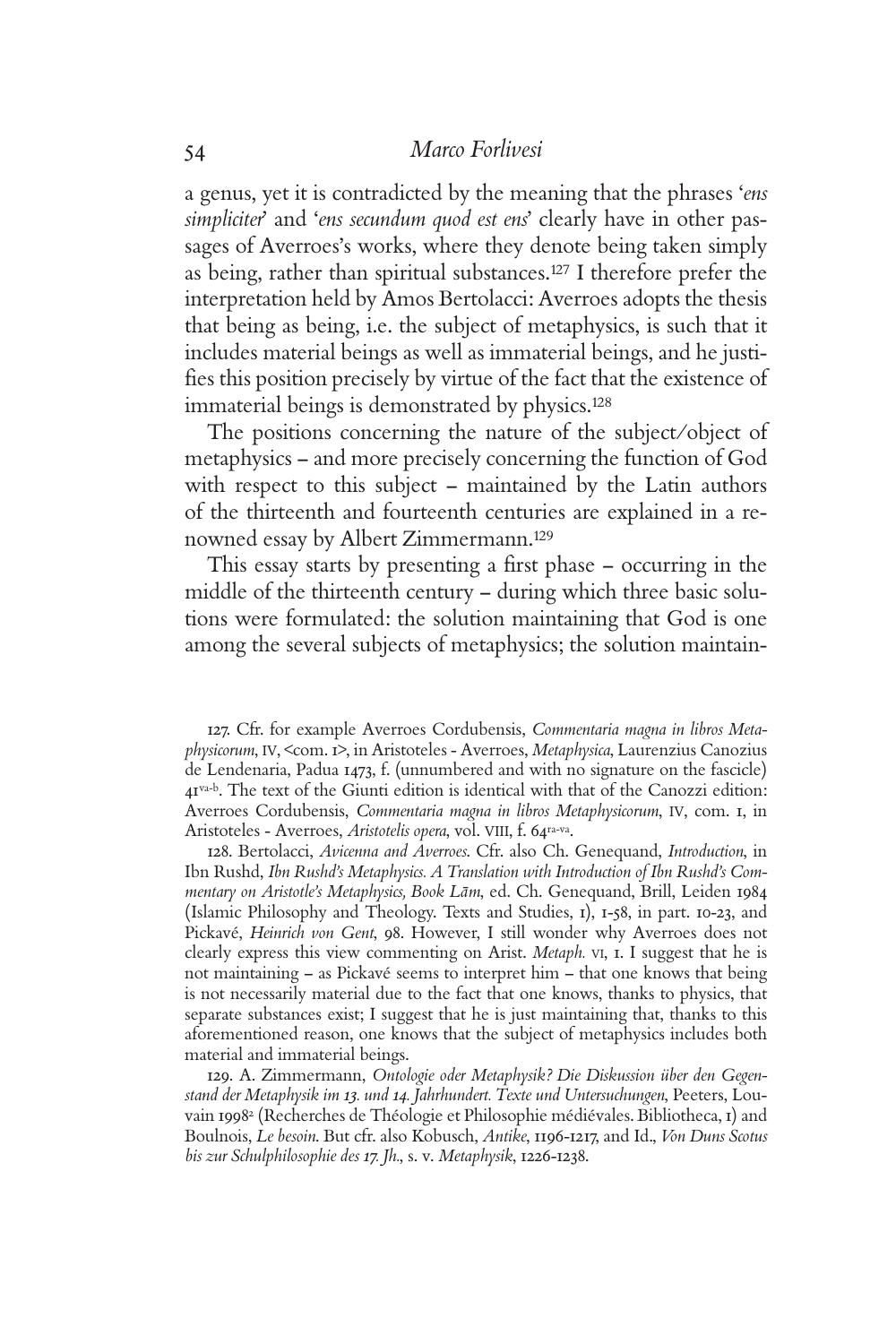ing that God is cause of the subject of metaphysics; the solution maintaining that God is part of the subject of metaphysics. The first thesis is held by Roger Bacon, Godfrey of Aspall, and Giles of Rome; the second is held by Albert the Great and Richard Rufus; the third is held by Robert Kilwardby, Siger of Brabant, and Henry of Ghent. Actually, Zimmermann includes in the second group also Thomas Aquinas; nevertheless, as I showed above, this is not correct: in fact, Thomas maintains that God is both cause of the subject of metaphysics and part of it.

Then Zimmermann presents the doctrines – formulated between the end of the thirteenth century and the beginning of the fourteenth – that can be seen as developments of the three aforementioned basic solutions. The first solution is adopted by Peter Auriol, William of Ockham, and John Buridan; the second is adopted by Francis of Marchia and Richard of Clive; the third is adopted by Augustinus Triumphus, Peter of Auvergne, John of Paris, Alexander of Alexandria, John Duns Scotus, and Antonius Andreae.<sup>130</sup>

# 2.3. *The elements composing the question concerning the nature of metaphysics in the later Middle Ages*

Obviously, the abridged scheme concerning thirteenth and fourteenth century authors I have just presented leaves out several important and interlinked aspects of the history of the question of the nature of the subject/object of metaphysics. In order to pave the way to the researches on the subsequent authors, the following five themes can be pointed out.

The first consists in the different conceptions the different authors develop of the notion of subject/object of a science. The role assigned within metaphysics (more precisely, with respect to the

<sup>130.</sup> Besides Zimmermann's essay, which examines also the works of some anonymous commentators discovered in manuscripts preserved at Cambridge and Oxford, see obviously the several studies mentioned in M. Benedetto - L.I. Martone, *La metafisica nel Medioevo: una bibliografia essenziale*, «Quaestio», 5 (2005), 587-602; the essays by Beccarisi, Pini, and Amerini in the same issue of that journal; Pickavé, *Heinrich von Gent*, in part. 81-127.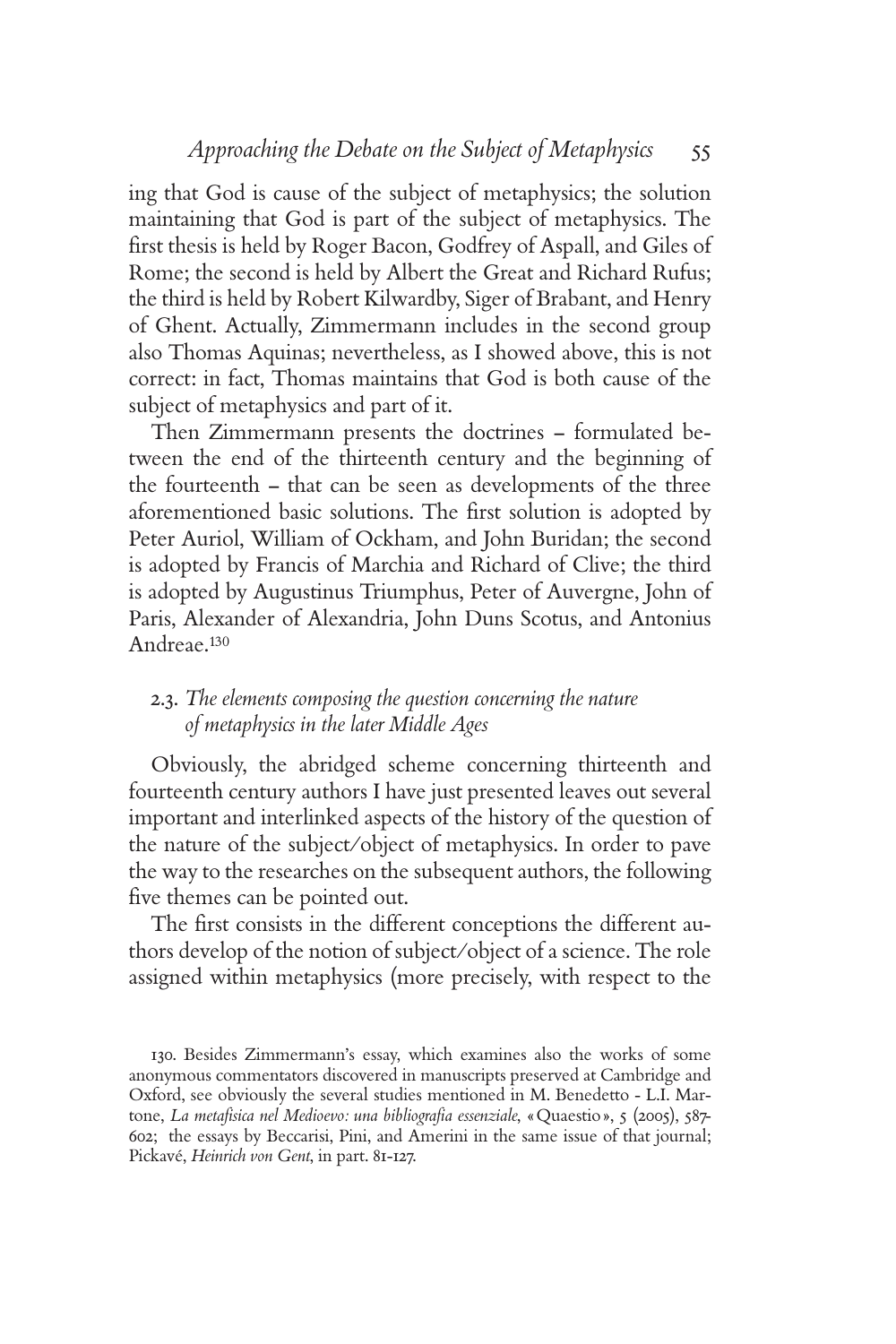subject/object of this science) to transcendental being, created being, substance, God etc. also depends upon the "epistemology"<sup>131</sup> that governs this role, thus also upon the "epistemological nature" of the subject/object of a science. It follows that in order to understand and situate an author's thought correctly it is not sufficient to determine whether he thinks, for example, that God is cause of the subject of metaphysics or rather a part of it. It is also necessary to determine what epistemological role the author in question attributes to the subject/object of a science: for instance, what is the link he establishes between the subject/object of a science and all that science considers; whether he thinks that the existence of the subject/object of a science can somehow be grasped within that very science or should be fully given from the latter's very beginning; whether he thinks that the subject/object of a science must have principles – and of what kind: *in essendo*, or *in cognoscendo*, or both of them – or has not; whether he distinguishes or not the subject from the object and how he brings forward or removes this distinction.

The second relevant aspect concerns the degree of insight of metaphysics into that which it considers. Assuming that metaphysics deals with transcendental being, or with the created being, or with substance, one may ask whether it deals with all beings – or the created beings, or substances – in detail or just in general. Presenting the problem from the viewpoint of the relationship between metaphysics and the other sciences, one may ask whether metaphysics actually includes in itself all sciences, or all the other sciences are subordinated to it, or again it embraces at least all the sciences dealing with real beings. Presenting the problem from the viewpoint of the nature of the subject/object of metaphysics, one may wonder what is the meaning of the specification 'as being' in the phrase 'being as being'. In other word, one may ask what is the difference between the concept of being as being (an epistemological concept, evidently) and the concept of trascendental being, or created being, or substance (which are metaphysical/ontological concepts).

131. Once again I use this word in the sense of 'doctrine of *scientifi c* knowledge'.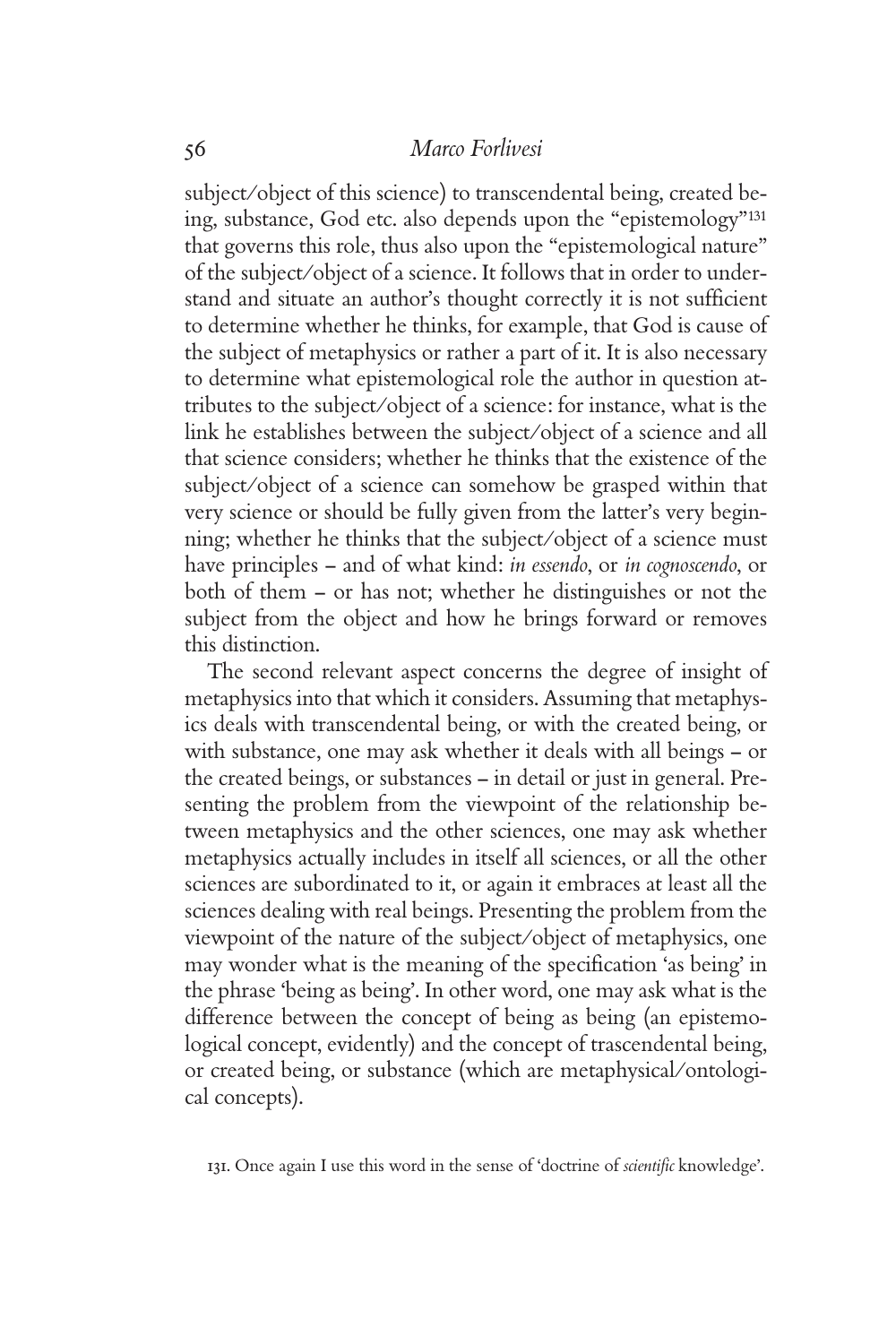# *Approaching the Debate on the Subject of Metaphysics* 57

The third relevant aspect concerns the role assigned to God and separate substances within metaphysics. To a certain extent, this problem is outlined in Zimmermann's essay, so that there is almost no need to elucidate it further. Assuming that metaphysics deals with being as being (and that this means that it does not deal with all the properties of all beings), one may ask whether this means that it merely deals with *rationes generalissimae* or it also deals with the proper *rationes* of separate substances. Moreover, assuming that these *rationes generalissimae* prescind from matter, one may ask whether this abstraction from matter is simply the result of an operation performed by the mind or it requires that the separate beings are non-contradictory and, possibly, that the mind is informed about this non-contradictoriness; subsequently, whether this piece of information is provided inside or outside metaphysics; finally, if it is provided outside metaphysics, whether it is provided through demonstration or through some kind of "illumination".

A fourth relevant aspect concerns the relationship between metaphysics, or rational theology, and revealed theology. Assuming that both metaphysics (or at least rational theology) and revealed theology deal with separate substances – and more precisely with God – what is the relationship between these two disciplines? The problem has been long examined (although not always rigorously investigated on the historical level) and is treated in recent studies too.132 It can be formulated as follows. Either metaphysics (or rational theology) and revealed theology have the same subject/ object or they have not. If they have, then they are actually identical, hence either revealed theology is subordinated to metaphysics or metaphysics is subordinated to revealed theology; if they have not, then it is necessary to determine what is and how big is the difference separating them.

132. For the question of the relationship between metaphysics and the "two" theologies in Thomas Aquinas, Henry of Ghent, and Ulrich of Strasbourg, cfr. – respectively – P. Porro, *Tommaso d'Aquino, Avicenna, e la struttura della metafisica*, in St.L. Brock (ed.), *Tommaso d'Aquino e la struttura della metafisica*, Armando Editore, Roma 2004 (Studi di filosofia, 29), 65-87; P. Porro, *Filosofia e scienza teologica in Enrico di Gand*, in C. Esposito - P. Ponzio - P. Porro - V. Castellano (ed.), *"Verum et certum". Studi di storio*grafia filosofica in onore di Ada Lamacchia, Levante editori, Bari 1998, 415-442; A. Palazzo, *La "sapientia" nel "De summo bono" di Ulrico di Strasburgo*, «Quaestio», 5 (2005), 495-512.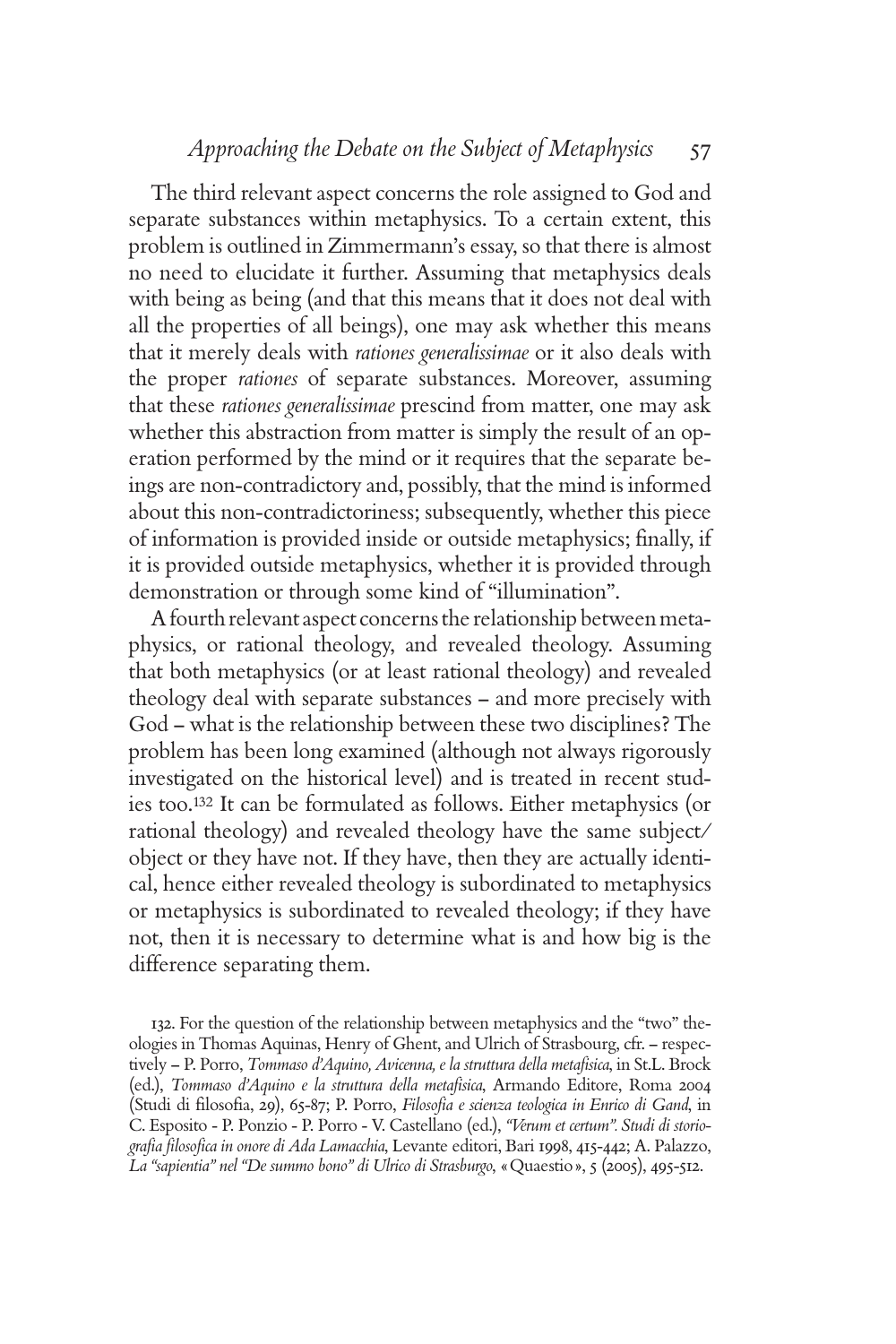A fifth relevant point concerns the different conceptions the different authors develop of the notion of being. I reassert that the notion of being and the notion of being as being should not be confused: the first has an ontological/metaphysical value, the second has an epistemological one. Nevertheless, on a regular basis authors connect the two notions, variously founding the second on the first. Thus, the different conceptions of being (is it the same as 'intelligible' or not? Has it principles or not? Does it contract according to an order or not?) combine with the different conceptions of the subject/object of a science and, jointly with the latters, affect the way of conceiving being as being.

All the doctrines concerning the nature of metaphysics that were developed between later Middle Ages and early modern age may be described within the frame of the five themes I listed above. As far as I can judge from the contents of the recently published works *A Companion to Metaphysics*, *The Routledge Companion to Metaphysics*, and *Storia dell'ontologia*, <sup>133</sup> also contemporary theoreticians could benefit from a cognizance of the history of those doctrines. For instance, in the *Introduction* to the first part of *The Routledge Companion to Metaphysics* we can read:

It was Aristotle who first explicitly separated the branch of knowledge now known as metaphysics. He called it "first philosophy" [...]. It was only some centuries later (first century CE) that Aristotle's highly compressed texts, probably lecture notes, were put together by his editors and dubbed "the works coming after the works on nature" (*ta meta ta physika*). Surprisingly, the more appropriate "ontology," meaning "science of being," was only coined in the seventeenth century by German scholastics.<sup>134</sup>

133. J. Kim - E. Sosa - G.S. Rosenkrantz (ed.), *A Companion to Metaphysics*, Blackwell, Malden 2009<sup>2</sup> (Blackwell Companions to Philosophy, 7). R. Le Poidevin -P. Simons - A. McGonigal - R.P. Cameron (ed.), *The Routledge Companion to Metaphysics*, Routledge, London-New York 2009 (Routledge Philosophy Companions). M. Ferraris (ed.), *Storia dell'ontologia*, Bompiani, Milano 2008 (Studi Bompiani, Filosofia).

134. P. Simons, *Introduction to Part I. Millennia of Metaphysics*, in *The Routledge Companion to Metaphysics*, 3-7; quotation from p. 4. Actually, on the subject of the history of the debate concerning the nature of metaphysics *The Routledge Companion* offers a mere half a page paragraph in the chapter by John Marenbon (*Medieval Metaphysics. Things, Non-Things, God and Time, 58-67, specifically p. 60). The <i>Companion* published